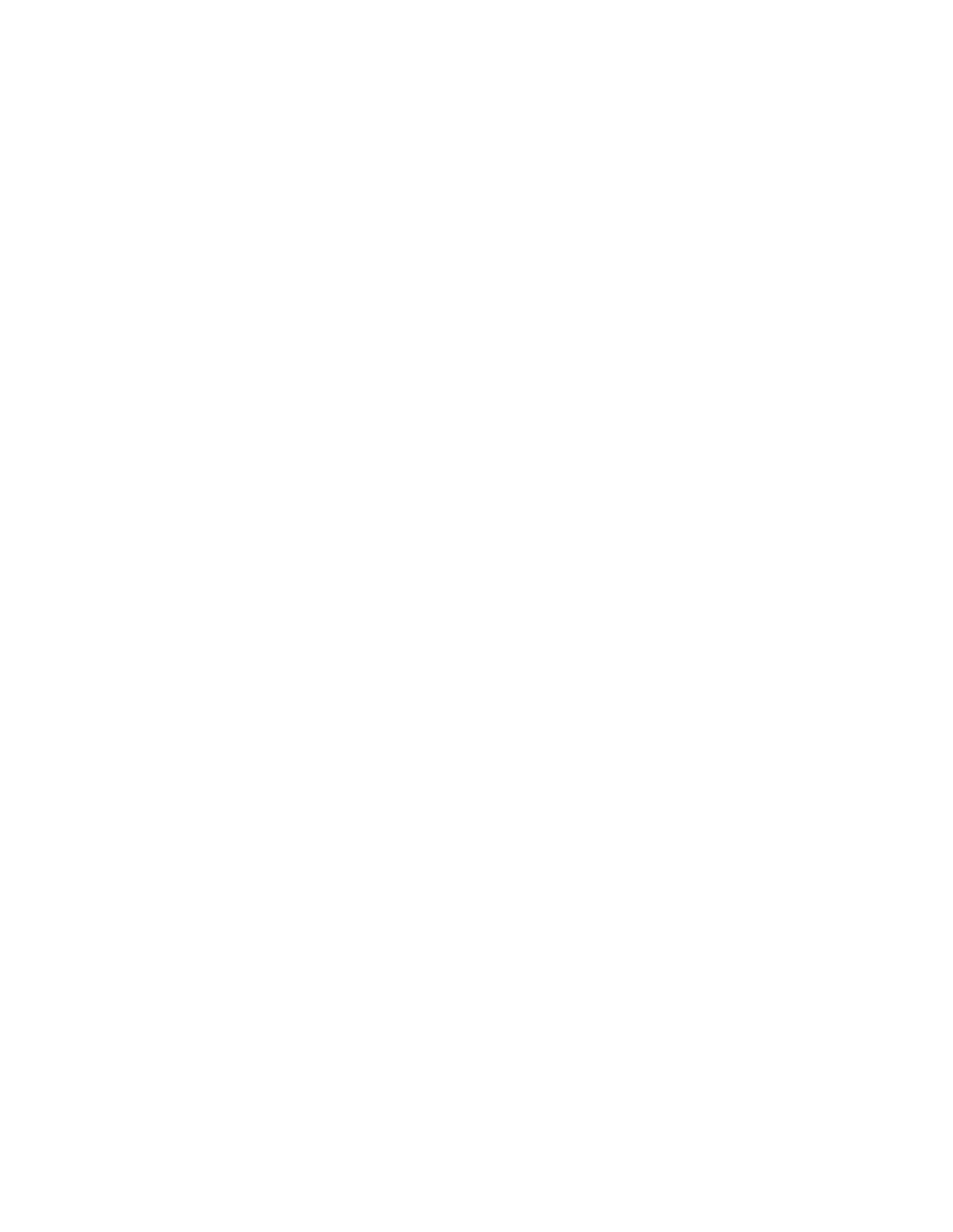*2004 – 2005 Surveillance Program Report* 

# **West Nile Virus Environmental Surveillance in Washington State**

October 2006



DOH Pub 334-007 7/2006

For more information or additional copies of this report contact:

Dorothy Tibbetts, Manager Zoonotic Disease Program – West Nile Virus Surveillance Office of Environmental Health and Safety PO Box 47825 Olympia, Washington 98504-7825

Phone 360.236.3361 Fax 360.236.2261 Email dorothy.tibbetts@doh.wa.gov

The *2004 – 2005 Surveillance Program Report – West Nile Virus Environmental Surveillance in Washington* is available in electronic format on the Internet at www.doh.wa.gov/wnv. For persons with disabilities this document is available on request in other formats. To submit a request, please call 1.800.525.0127 (voice) or 1.800.833.6388 (TTY/TDD).

Mary C. Selecky Secretary of Health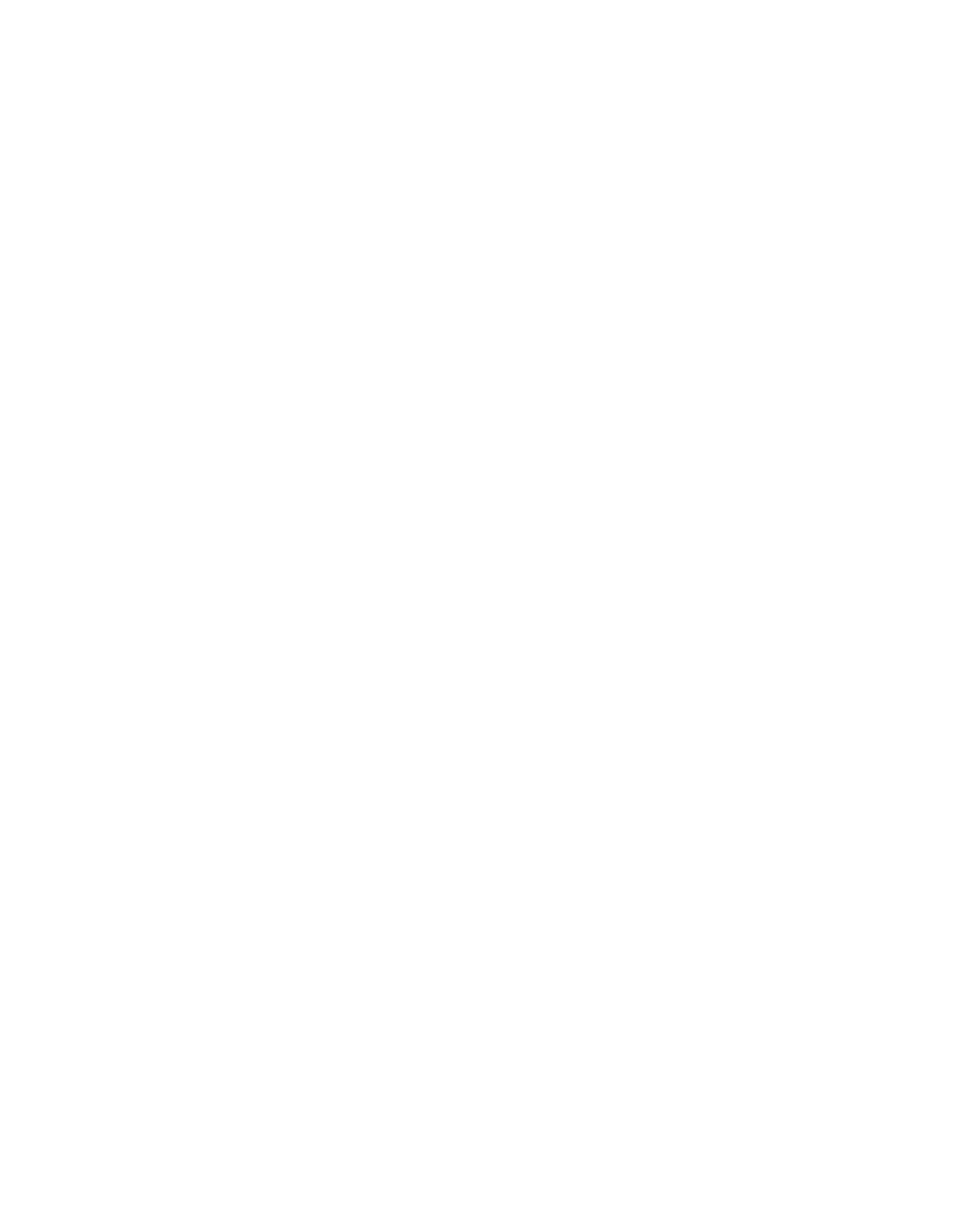# **Page** Contents

#### **1 2004-2005 Program Highlights**

#### **3 Introduction**

#### **4 West Nile Virus Activity**

#### **5 Mosquito Surveillance**

- 5 Surveillance Activities
- 6 Mosquito Species Findings
- 7 Potential West Nile Virus Vectors
- 8 Mosquito Pool Testing
- 9 Mosquito Control

#### **10 Bird Surveillance**

- 10 Surveillance Activities
- 12 Sentinel Chicken Serosurveillance

#### **12 Veterinary Surveillance**

- 12 Surveillance Activities
- 12 Zoo Surveillance

#### **13 Outreach Activities**

- 13 Education Materials
- 13 Public Information

#### **15 Appendices**

- 17 Appendix 1 2004 Washington Department of Health, Mosquito Species by County
- 21 Appendix 2 2004 USACHHPM-West, Mosquito Species by County
- 22 Appendix 3 2005 Washington Department of Health, Mosquito Species by County
- 26 Appendix 4 2005 USACHHPM-West, Mosquito Species by County
- 27 Appendix 5 Mosquito Species by County, Western Washington
- 28 Appendix 6 Mosquito Species by County, Eastern Washington
- 29 Appendix 7 2004 West Nile Virus Testing Summary
- 30 Appendix 8 2005 West Nile Virus Testing Summary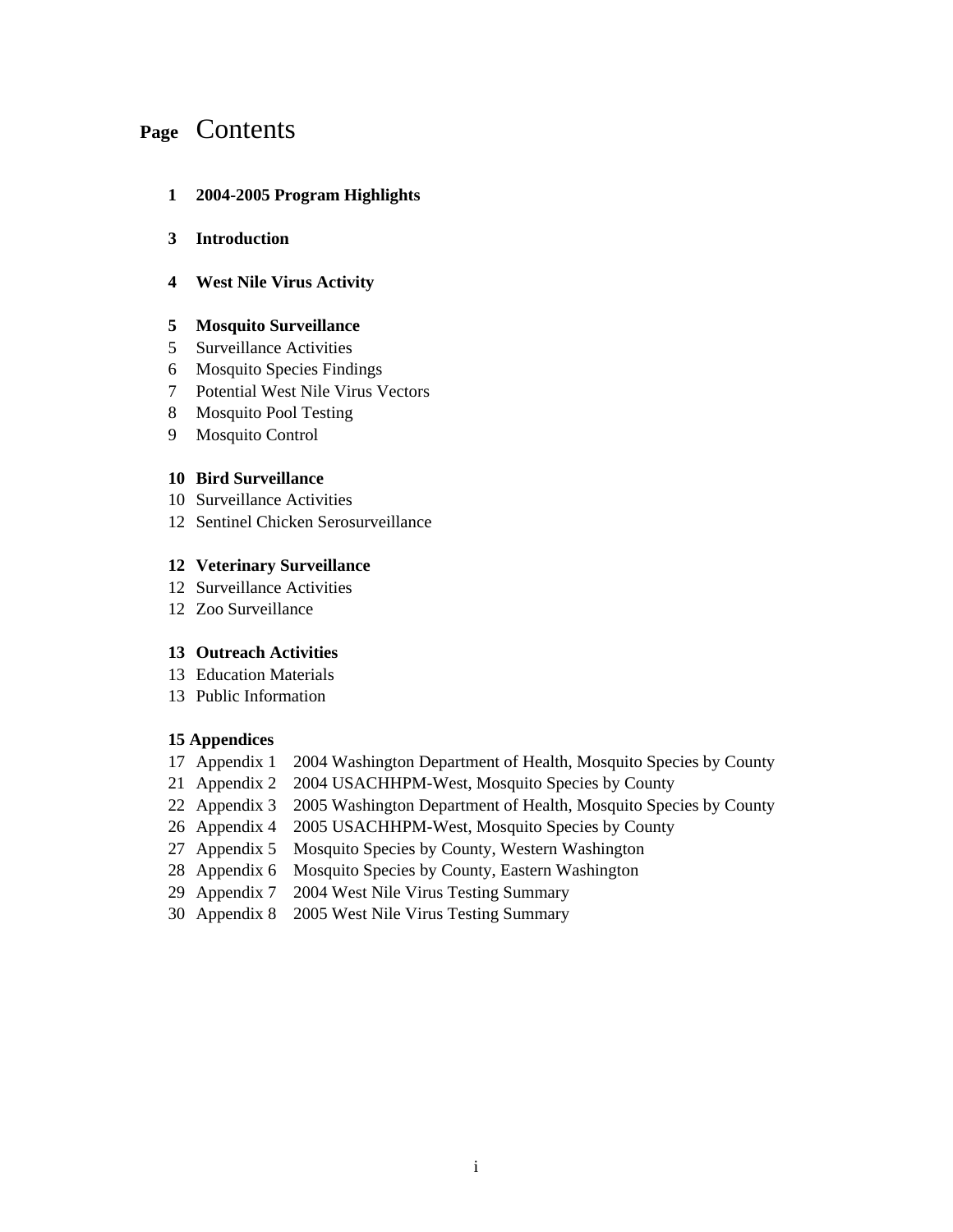## **Page** List of Tables

- 4 Table 1. West Nile Virus Activity in Western United States, 2003-2005
- 5 Table 2. Surveillance and West Nile Virus Activity in Washington, 2001-2005
- 7 Table 3. Mosquito Species Findings by County, 2004-2005
- 10 Table 4. Entities and Larvicide Use Under Washington State Department of Health Permit, 2004-2005
- 11 Table 5. Bird Species Submitted for West Nile Virus Testing, 2004-2005

# **Page** List of Figures

- 4 Figure 1. Sequence of West Nile Virus Activity, 2005
- 6 Figure 2. Mosquito Trapping Events, 2004
- 6 Figure 3. Mosquito Trapping Events, 2005
- 8 Figure 4. Comparison of Culex Species in Western and Eastern Washington, 2004-2005
- 10 Figure 5. Dead Birds Tested, 2004
- 11 Figure 6. Dead Birds Tested, 2005
- 12 Figure 7. Horses Tested, 2004-2005
- 14 Figure 8. West Nile Virus in Washington Web Site Portal Hits, 2004-2005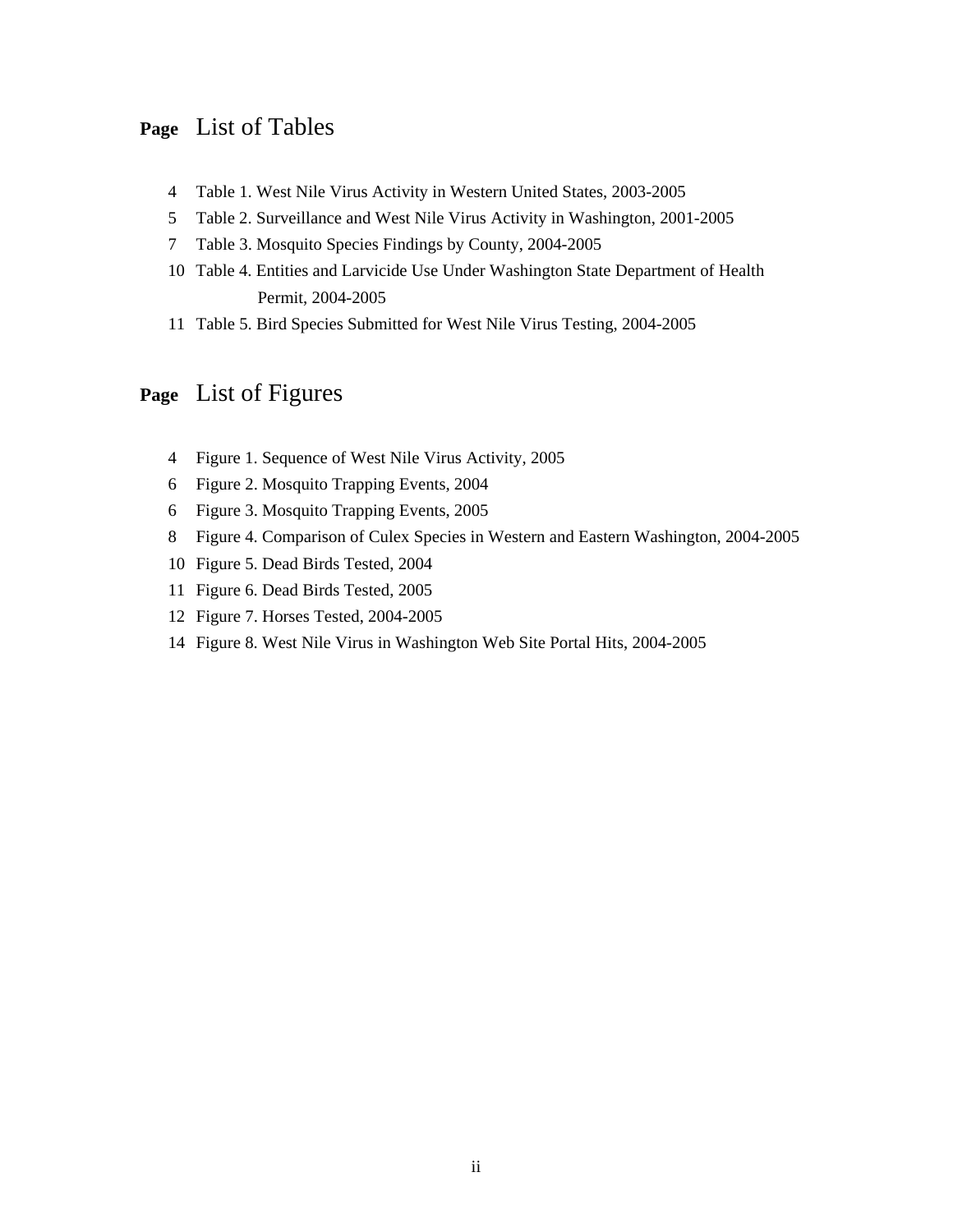# **2004 – 2005 Program Highlights**

- Surveillance efforts detected West Nile virus activity in Washington for the first time since 2002. Early detection resulted in an increase of local mosquito surveillance and control, and of efforts to raise public awareness of the presence of West Nile virus and appropriate prevention measures.
- Mosquito surveillance resulted in the identification of mosquito species never before reported in 15 counties. Multiple mosquito species were newly detected in several of these counties.
- Mosquito species considered potential West Nile virus vectors were newly detected in 12 counties.
- Outreach to minority communities was expanded. The *West Nile Virus Fight the Bite* flyer was translated into five languages: Russian, Khmer, Chinese, Korean, and Vietnamese. The flyer was made available to local health jurisdictions and other interest groups for distribution.
- The Washington State Department of Health bi-weekly West Nile virus newsletter continues to be a successful publication aimed at informing agencies of the latest local, regional, and national perspectives on West Nile virus.
- Two 60-second audio public service announcements were developed. These attentiongrabbing public service announcements provide a strong and clear message on West Nile virus prevention. The announcements were distributed to over 100 radio stations in both English and Spanish across the state.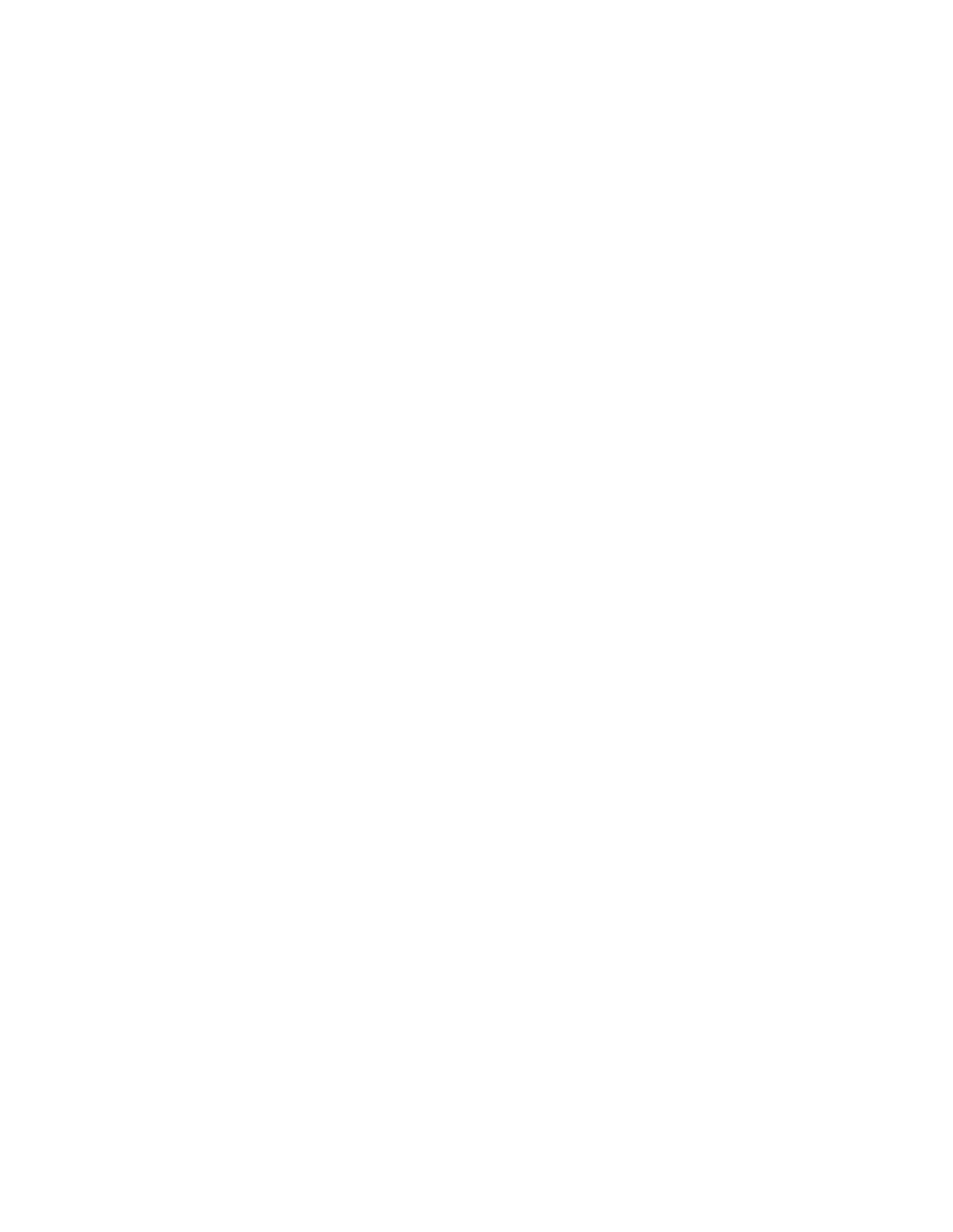# **West Nile Virus Environmental Surveillance Program**

## **Introduction**

The Washington State Department of Health established the West Nile virus surveillance program in 2000 under a grant sponsored by the U.S. Centers for Disease Control and Prevention. The program coordinates surveillance and response activities to reduce the exposure of Washington's citizens to West Nile virus.

The program is a cooperative effort of numerous partners including local health jurisdictions, mosquito control districts, local and state agencies, health care providers, veterinarians, and other interested parties. The program also collaborates with state and federal agencies including the Washington State Department of Transportation, Washington State Department of Fish and Wildlife, Washington State Parks and Recreation Commission, Washington Animal Disease Diagnostic Laboratory, Washington State University Extension, U.S.G.S. National Wildlife Health, U.S. Army Center for Health Promotion and Preventive Medicine-West, and U.S. Centers for Disease Control and Prevention.

The program coordinates the following activities:

- 1. Monitoring mosquito populations to identify potential West Nile virus vector species.
- 2. Testing mosquito pools for the presence of West Nile, western equine encephalitis, and St. Louis encephalitis viruses.
- 3. Providing extended coverage of the aquatic mosquito control National Pollutant Discharge Elimination System general permit to agencies and private entities.
- 4. Testing and reporting of dead birds, particularly corvids, for West Nile virus infection.
- 5. Testing of horses that exhibit clinical signs consistent with West Nile virus infection.
- 6. Distributing West Nile virus health educational materials to state and local agencies and the public.
- 7. Providing information on West Nile virus through the Internet.

This report summarizes the program's surveillance and prevention activities from January 2004 through December 2005.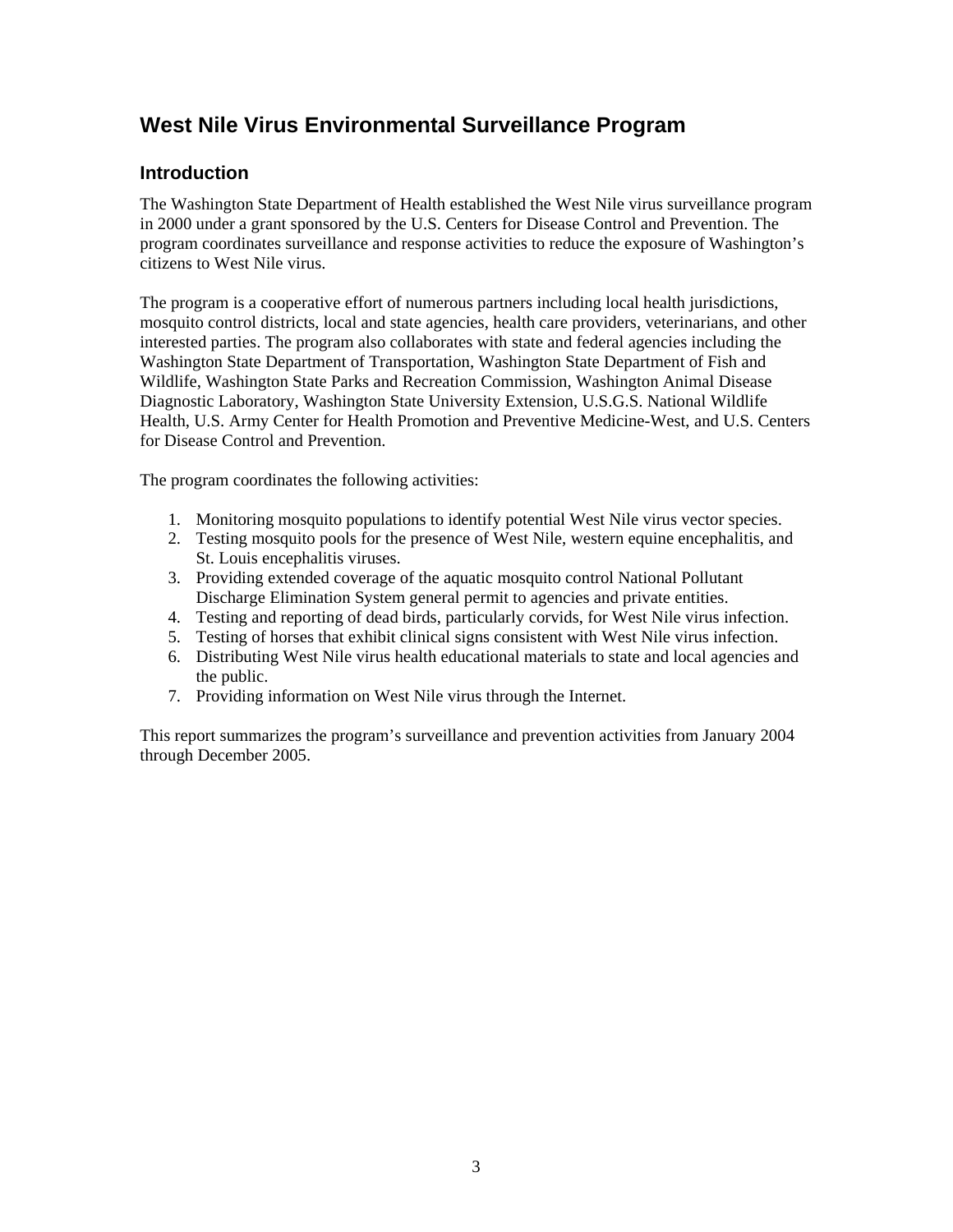# **West Nile Virus Activity**

During 2005, West Nile virus surveillance detected viral activity in Washington for the first time since 2002. In August, the Benton County Mosquito Control District, which monitors for arboviruses in mosquito populations in areas of Benton and Yakima Counties, detected West Nile virus in two mosquito pools of *Culex pipiens*. These mosquitoes were collected from traps set approximately a mile apart along the eastern boundary of Yakima County near the Sunnyside Wildlife Recreation Area. In September, a Black-billed Magpie and a horse tested positive from the same vicinity. No human cases of West Nile virus acquired in-state were reported. Figure 1 shows a timeline of West Nile virus activity in 2005.

#### **Figure 1. Sequence of West Nile Virus Activity in 2005**

|                           |        | August 22 | August 29<br>Mosquito Pool 1 Mosquito Pool 2<br>Yakima County Yakima County | September 2<br><b>Black-billed Magpie Horse</b><br><b>Yakima County</b> | September 19<br><b>Yakima County</b> |  |
|---------------------------|--------|-----------|-----------------------------------------------------------------------------|-------------------------------------------------------------------------|--------------------------------------|--|
| <b>2005 WNV Positives</b> |        |           |                                                                             |                                                                         |                                      |  |
|                           | August |           | September                                                                   |                                                                         | October                              |  |

As expected, West Nile virus activity occurred late in the summer after the virus had an opportunity to amplify in mosquito and bird populations within a localized area. These detections served as a warning for potential human infection. Mosquito trapping and control were increased in the area, and communications activities associated with the detections included messages to raise public awareness of the presence of West Nile virus.

## **Trends in West Nile Virus Activity and Surveillance**

By the end of 2004, human infection caused by West Nile virus had been reported in every state in the contiguous United States with the exception of Maine and Washington. West Nile virus has become established throughout California and viral activity has spread northward into southern counties of Oregon and Idaho. Over the past three years, the number of human cases increased markedly in western United States, as shown in Table 1.

| Human WNV Cases and Fatalities by Year |                |                   |          |                |          |            |  |
|----------------------------------------|----------------|-------------------|----------|----------------|----------|------------|--|
| <b>State</b>                           | 2004<br>2003   |                   |          | 2005           |          |            |  |
|                                        | Cases          | <b>Fatalities</b> | Cases    | Fatalities     |          | Fatalities |  |
| Arizona                                | 13             |                   | 391      | 16             | 113      | 5          |  |
| California                             | 3              | $\mathbf{0}$      | 779      | 28             | 880      | 19         |  |
| Idaho                                  |                | 0                 | 3        | 0              | 13       | 0          |  |
| <b>Nevada</b>                          | $\overline{2}$ | $\overline{0}$    | 44       | $\overline{0}$ | 31       |            |  |
| Oregon                                 | 0              | 0                 | 3        | 0              | 7        | 0          |  |
| <b>Utah</b>                            | 1              | $\overline{0}$    | 11       | $\overline{0}$ | 52       | 1          |  |
| Washington                             | $\Omega$       | 0                 | $\Omega$ | 0              | $\Omega$ | 0          |  |

**Table 1. West Nile Virus Activity in Western United States, 2003-2005** 

Source: CDC West Nile virus statistics, 2003-2005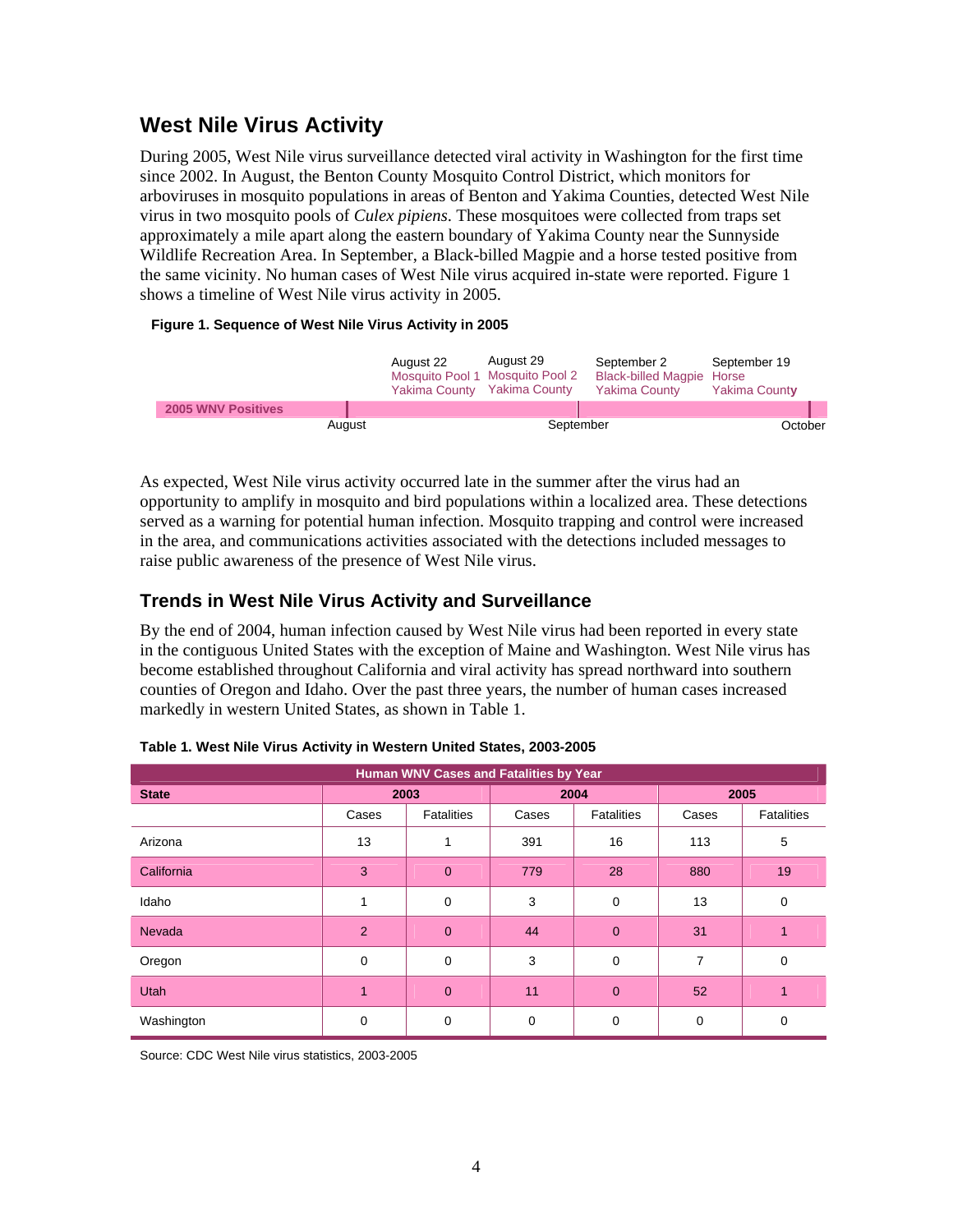Despite the impact of West Nile virus on neighboring states, surveillance decreased in dead birds submitted for testing and mosquito trapping over the last two years. Equine specimens submitted for testing decreased as well;, however, this may be partially the result of owners vaccinating for West Nile virus. Mosquito pool testing increased due to available testing provided through the Washington State Department of Health and U.S. Army Center for Health Promotion and Preventive Medicine-West. Table 2 displays trends in West Nile virus surveillance and positive viral detection from 2001 through 2005.

| Non-human Surveillance and WNV-Positives by Year |              |                |              |              |          |  |  |
|--------------------------------------------------|--------------|----------------|--------------|--------------|----------|--|--|
|                                                  | 2001         | 2002           | 2003         | 2004         | 2005     |  |  |
| Dead Birds Tested                                | 28           | 325            | 906          | 553          | 660      |  |  |
| <b>WNV-Positive Birds</b>                        | $\mathbf{0}$ | 4              | $\mathbf{0}$ | $\mathbf{0}$ |          |  |  |
| Sentinel Chicken Sera Tested                     | 94           | 387            | 435          | 392          | 576      |  |  |
| <b>WNV-Positive Chicken Sera</b>                 | $\Omega$     | $\Omega$       | $\Omega$     | $\Omega$     | $\Omega$ |  |  |
| <b>Equine Tested</b>                             | 1            | 50             | 102          | 57           | 54       |  |  |
| <b>WNV-Positive Equine</b>                       | $\mathbf{0}$ | 2              | $\Omega$     | $\Omega$     | 1        |  |  |
| Mosquito Trapping Events*                        | 346          | 444            | 2370         | 1877         | 1637     |  |  |
| <b>Mosquito Pools Tested</b>                     | 47           | 43             | 582          | 1015         | 915      |  |  |
| <b>WNV-Positive Pools</b>                        | $\mathbf{0}$ | $\overline{0}$ | $\Omega$     | $\Omega$     | 2        |  |  |

|  | Table 2. Surveillance and West Nile Virus Activity in Washington State, 2001-2005 |
|--|-----------------------------------------------------------------------------------|
|--|-----------------------------------------------------------------------------------|

\* Mosquito trapping events collected mosquitoes primarily for speciation and population density. Selected mosquitoes from these trapping events were pooled for West Nile virus testing.

As the virus spreads into Washington, the West Nile virus surveillance program anticipates an increased need for maintaining old and establishing new surveillance partnerships across the state to ensure early detection and protection against West Nile virus infection.

# **Mosquito Surveillance**

## **Surveillance Activities**

In 2004, between April and October, 23 local agencies from 22 counties collected adult mosquitoes primarily using carbon dioxide traps. Some mosquitoes were also collected as larvae and reared to adults. Mosquitoes were submitted for identification of potential West Nile virus vectors and to monitor population densities of those vectors within a particular area.

Mosquito surveillance efforts for 2004 resulted in a combined total of 1,877 trapping events. Surveillance partners conducted 1,557 trapping events, which collected 102,198 mosquitoes for identification by Washington State Department of Health and mosquito control districts. The U.S. Army Center for Health Promotion and Prevention Medicine-West also conducted 320 trapping events in six counties, which collected 4,130 mosquitoes for identification.

In 2005, between February and October, 26 local agencies collected adult mosquitoes from 23 counties using primarily carbon dioxide traps. Some mosquitoes were also collected as larvae and reared to adults.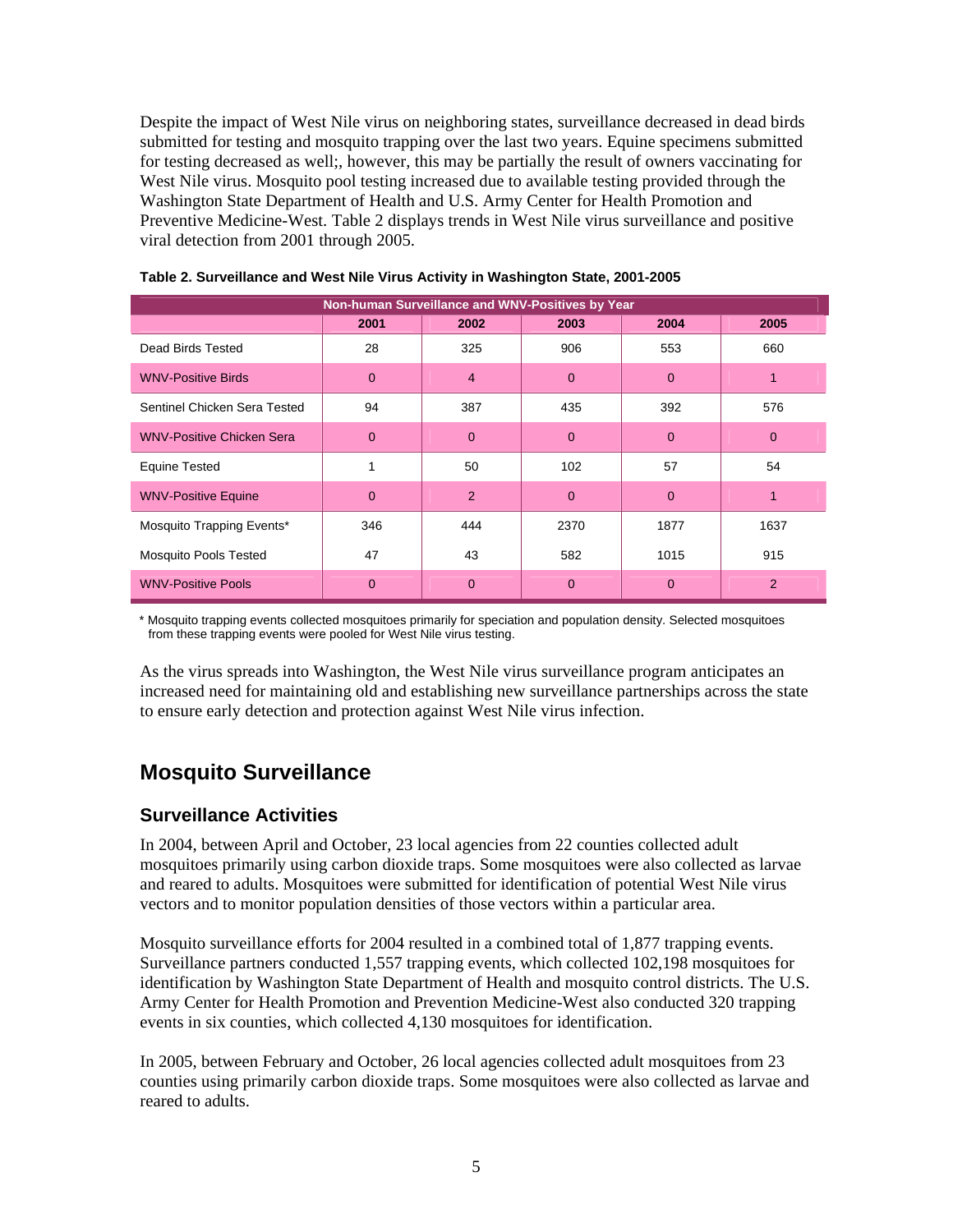For 2005, mosquito surveillance efforts resulted in a combined total of 1,637 trapping events. Partners conducted 1,389 trapping events, which collected 127,259 mosquitoes for identification

by Washington State Department of Health and mosquito control districts. The U.S. Army Center for Health Promotion and Prevention Medicine-West also conducted 248 trapping events in 4 counties, which collected 1,185 mosquitoes for identification.

Fewer local agencies remain involved in mosquito surveillance than in previous years, resulting in a significant decrease in effort. Twenty-three local agencies participated in mosquito surveillance in 2004 and 26 local agencies in 2005. In comparison, 35 local agencies conducted trapping events in 31 counties during 2003.

Figure 2 and Figure 3 display the state coverage of mosquito trapping events for 2004 and 2005, respectively. A majority of the trapping events continue to occur in the heavily populated counties. From 2004 to 2005, fewer trapping events occurred in the more populated counties, Snohomish, King, and Pierce. However, an increase of trapping events was observed among counties in southwest (Cowlitz and Clark) and southeast (Benton and Yakima) Washington.

## **Mosquito Species Findings**

Mosquito surveillance during 2004 and 2005

resulted in the identification of species never before reported in 16 counties. Potential West Nile virus vectors were newly detected in 14 of these counties. Table 3 lists the new findings of mosquito species and potential vectors by county for the past two years.

Mosquito surveillance resulted in an increased understanding of the distribution of these vector species and populations in specific areas within the state. This information is useful in identifying geographic areas of high risk and implementing prevention and control measures to reduce the risk of human infection.







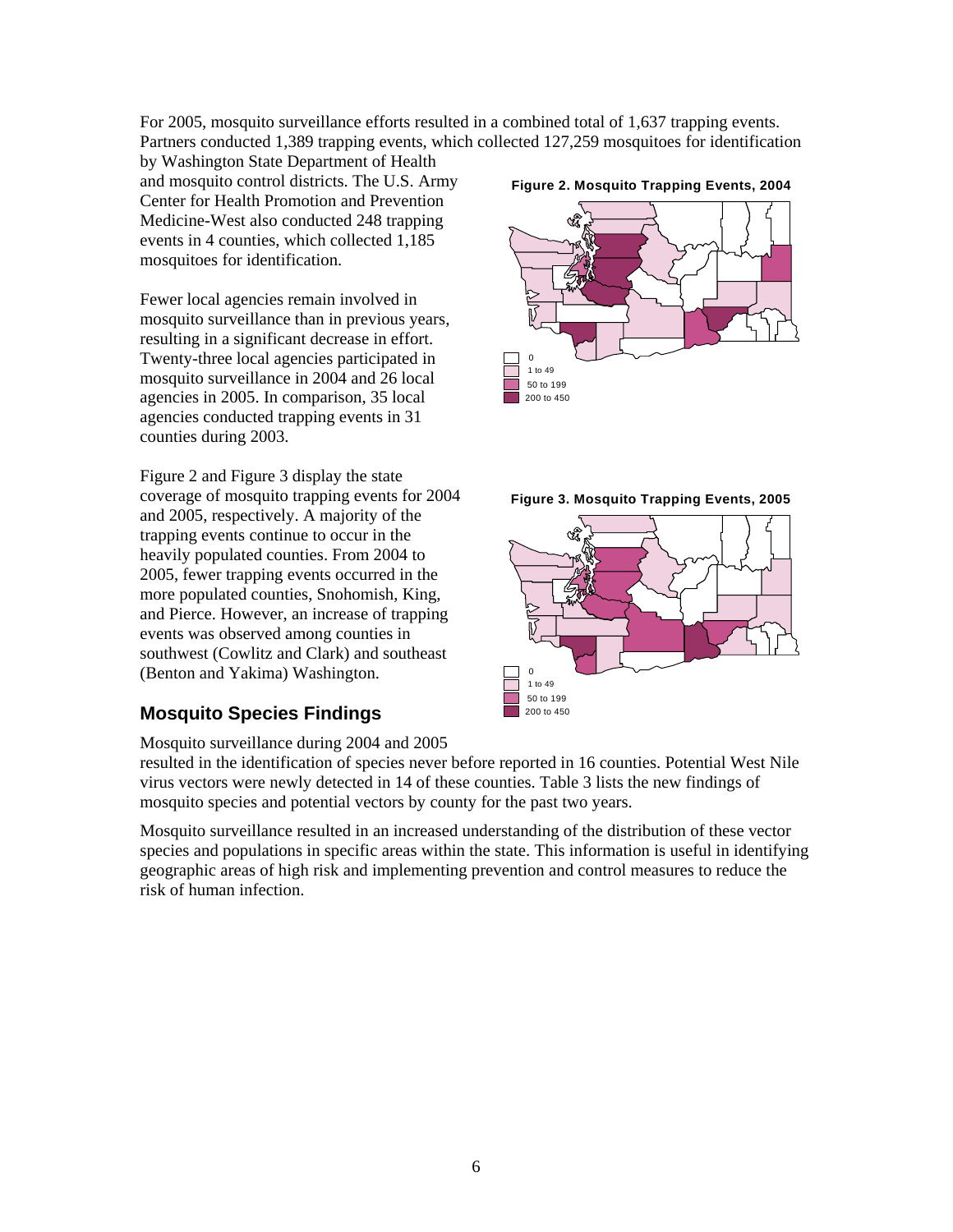| <b>County</b>                                                   | <b>Number</b>                                                                                           | <b>Species</b>                                                                                                                                                                                                                            |
|-----------------------------------------------------------------|---------------------------------------------------------------------------------------------------------|-------------------------------------------------------------------------------------------------------------------------------------------------------------------------------------------------------------------------------------------|
| Adams                                                           | 4                                                                                                       | Aedes vexans*, Anopheles freeborni*, Coquillettidia perturbans*, and<br>Ochlerotatus melanimon*                                                                                                                                           |
| <b>Benton</b>                                                   | 2                                                                                                       | Coquillettidia perturbans* and Ochlerotatus cataphylla                                                                                                                                                                                    |
| Cowlitz                                                         | 4                                                                                                       | Culiseta minnesotae, Ochlerotatus aboriginis, Ochlerotatus aloponotum,<br>Ochlerotatus communis, and Ochlerotatus fitchii*                                                                                                                |
| Franklin                                                        | Aedes vexans*, Anopheles punctipennis*, Coquillettidia perturbans*, and<br>4<br>Ochlerotatus campestris |                                                                                                                                                                                                                                           |
| <b>Grays Harbor</b>                                             | 4                                                                                                       | Culiseta impatiens*, Culiseta minnesotae, Ochlerotatus sierrensis, and<br>Ochlerotatus sticticus*                                                                                                                                         |
| Jefferson<br>4<br>Ochlerotatus sticticus*                       |                                                                                                         | Anopheles punctipennis*, Culiseta inornata*, Ochlerotatus aboriginis, and                                                                                                                                                                 |
| Aedes vexans*, Culex boharti, and Culex morsitans*<br>King<br>3 |                                                                                                         |                                                                                                                                                                                                                                           |
| Kitsap                                                          | 2                                                                                                       | Culiseta particeps and Ochlerotatus increpitus                                                                                                                                                                                            |
| Pierce                                                          | $\overline{2}$                                                                                          | Culex boharti, Culex stigmatosoma*, and Culiseta minnesotae                                                                                                                                                                               |
| Skagit                                                          | 1                                                                                                       | Culex pipiens*                                                                                                                                                                                                                            |
| Snohomish                                                       | 3                                                                                                       | Anopheles earlei, Anopheles freeborni*, Culiseta morsitans*, and Ochlerotatus<br>dorsalis*                                                                                                                                                |
| Spokane                                                         | 3                                                                                                       | Culex salinarius*, Culiseta minnesotae, and Ochlerotatus sierrensis                                                                                                                                                                       |
| Wahkiakum                                                       | 10                                                                                                      | Anopheles freeborni*, Anopheles punctipennis*, Coquillettidia perturbans*,<br>Culex pipiens*, Culiseta inornata*, Culiseta minnesotae, Culiseta particeps,<br>Ochlerotatus aboriginis, Ochlerotatus fitchii*, and Ochlerotatus sierrensis |
| Whatcom                                                         | 1                                                                                                       | Culex boharti                                                                                                                                                                                                                             |
| Whitman                                                         | 1                                                                                                       | Ochlerotatus sticticus*                                                                                                                                                                                                                   |
| Yakima                                                          | 1                                                                                                       | Ochlerotatus trivittatus*                                                                                                                                                                                                                 |

#### **Table 3. New Mosquito Species Findings by County, 2004-2005**

\* WNV-positive mosquito species reported to CDC, United States, 1999-2005.

Since 2001, West Nile virus surveillance has resulted in new findings of mosquito species for the state. Species identified included *Culex salinarius, Ochlerotatus trivittatus* (unconfirmed), and *Ochlerotatus japonicus japonicus.* Surveillance findings also indicate that *Culiseta morsitans* is becoming more widely spread in western Washington.

## **Potential West Nile Virus Vectors**

In the United States, 60 mosquito species have been reported infected with West Nile virus. Although considered potential vectors, West Nile virus is transmitted primarily by members of the *Culex* species. Twenty-two mosquito species of these potential West Nile virus vectors have been found in Washington, including several *Culex* species.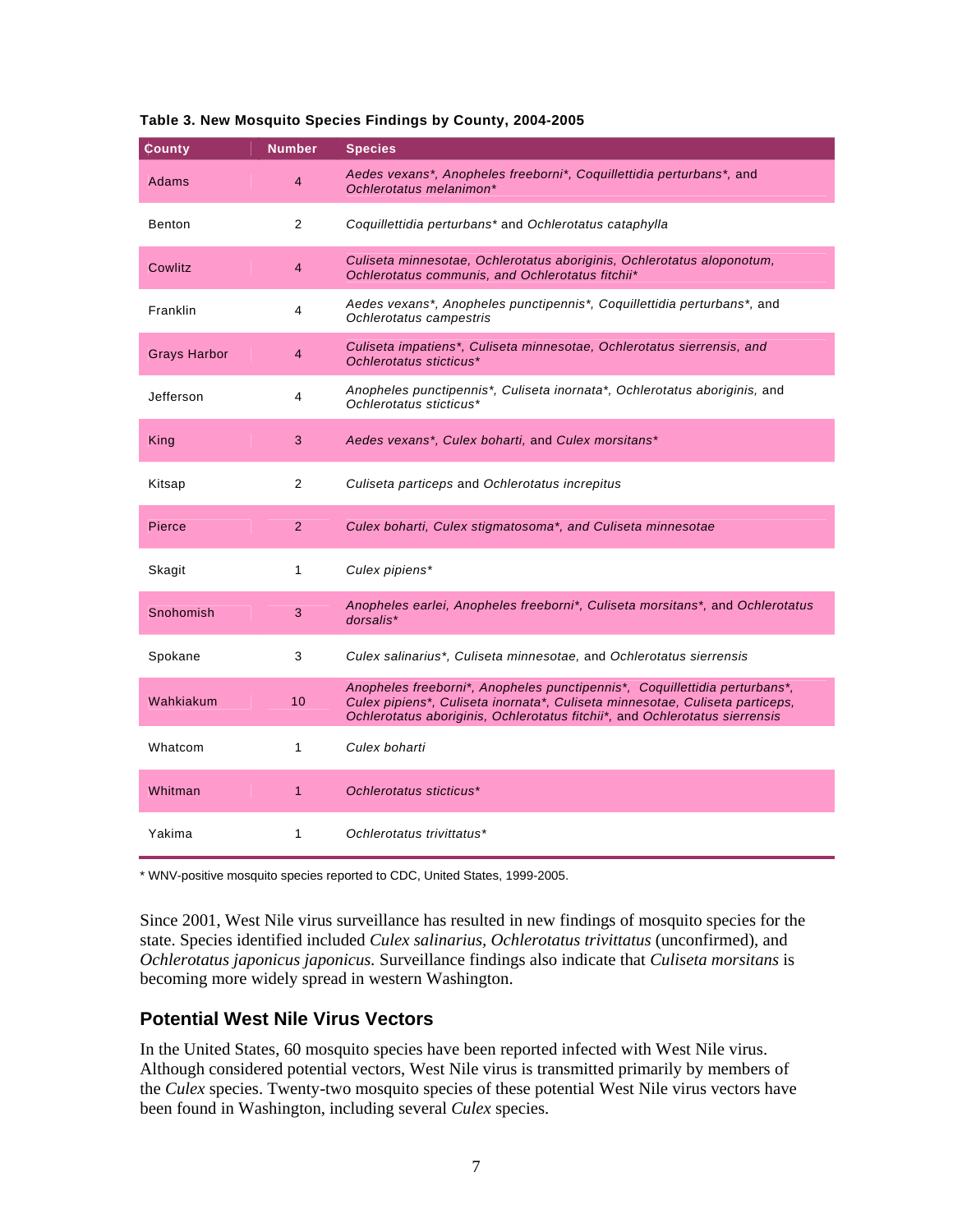During 2004 and 2005, six members of the *Culex* species were identified. Members include *Culex boharti*, *Culex pipiens*, *Culex salinarius, Culex stigmatasoma, Culex tarsalis,* and *Culex territans.* Among these, *Culex pipiens* and *Culex tarsalis* are two of the most widespread species in the state. A general comparison of *Culex* species between western and eastern Washington reveals a difference in the occurrence and distribution of mosquito species. Figure 4 illustrates this comparison for the past two years of surveillance data.

The occurrence of *Culex*  species in the western counties comprised 41 percent of the total number of mosquitoes collected during trapping events. The majority (88 percent) of the *Culex* species were *Culex pipiens.* Similar to past findings, the prevalence of *Culex pipiens* appears strongest in the more populated counties including King, Pierce, and Snohomish counties. To a much lesser extent,





*Culex tarsalis* and three other *Culex* species constitute 12 percent of the *Culex* species. In general *Culex pipiens,* commonly referred to as the "northern house mosquito," can be found in rural environments, but reach their greatest numbers in urban and suburban areas.

In the eastern counties, *Culex* species comprised 29 percent of the total mosquitoes collected during trapping events. *Culex tarsalis* represented 52 percent of the *Culex* species collected and *Culex pipiens* represented 48 percent The prevalence of both species appears high in several counties including Benton, Franklin, Spokane, Walla Walla, and Yakima Counties. Infrequently, C*ulex salinarius* and *Culex territans* are two other *Culex* species that are found in eastern counties. Surveillance history indicates *Culex tarsalis* as the predominant *Culex* species. *Culex tarsalis* is a mosquito found in large numbers in floodwater and irrigated habitats.

*Culex pipiens* and *Culex tarsalis* are anticipated to play a major role in the transmission of West Nile virus as indicated by outbreaks experienced in other states. Because large populations of *Culex pipiens* and *Culex tarsalis* are widely distributed throughout Washington, the activity of these competent West Nile virus vectors should be closely monitored. For more information on mosquito habitat, refer to Appendix A of the *Washington State Mosquito-borne Disease Response Plan*.

See Appendices 1 through 6 for the summary of mosquito species by county, including number of mosquitoes collected, total number identified, and total number of trapping events.

## **Mosquito Pool Testing**

Mosquito pools were tested for West Nile virus by Washington State Department of Health, U.S. Army Center for Health Promotion and Preventive Medicine-West, and several mosquito control districts. Pools submitted by Benton and Cowlitz County Mosquito Control Districts were also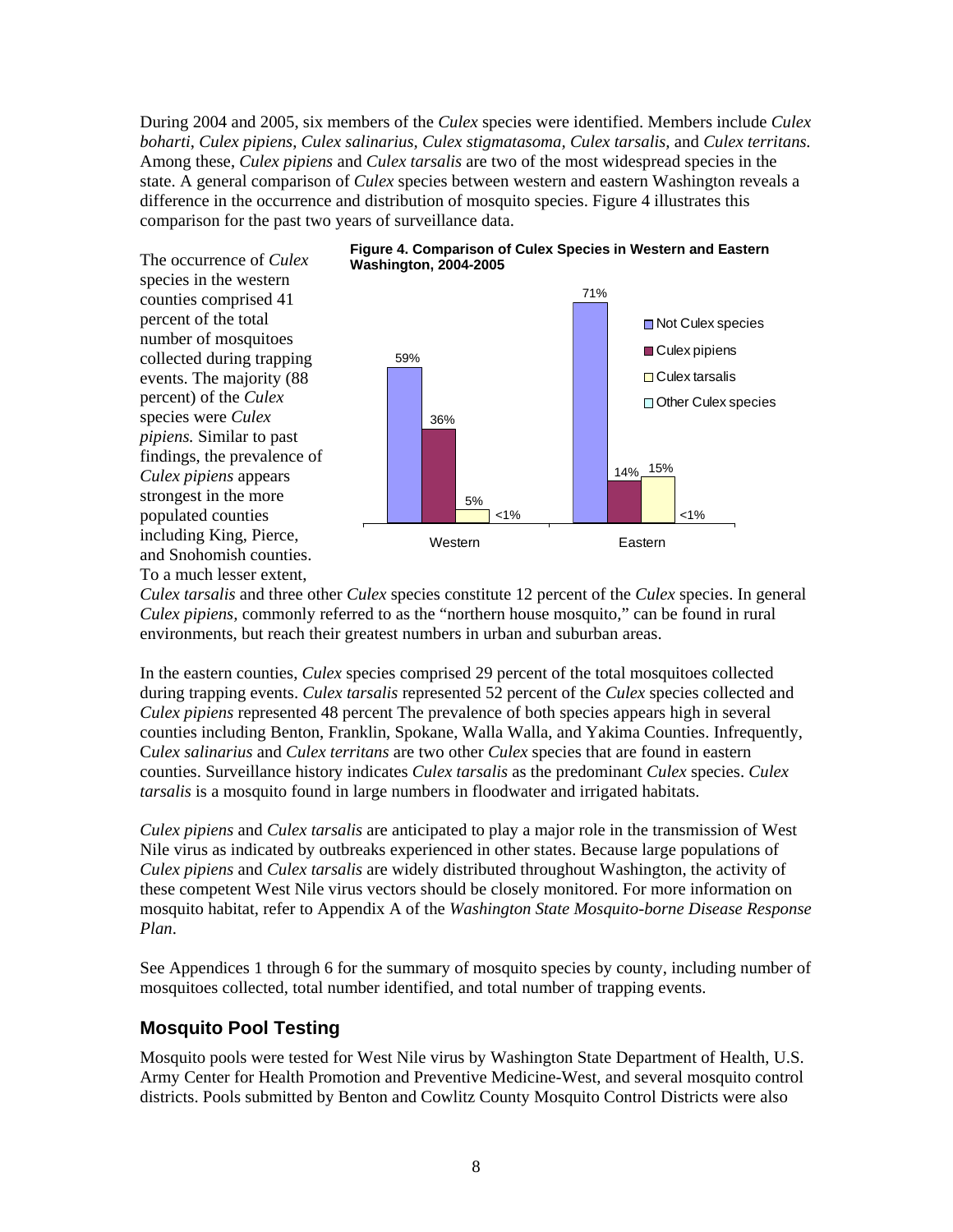tested for western equine encephalitis and St. Louis encephalitis viruses. Pools from Clark County Mosquito Control District were tested for St. Louis encephalitis virus.

In 2004, 1015 mosquito pools from 11 counties tested negative for West Nile virus. The results of pools tested for other arboviruses were also negative.

In 2005, 915 mosquito pools from ten counties were tested. In late August, the Benton County Mosquito Control District detected two mosquito pools of *Culex pipiens* positive for West Nile virus. The mosquito pools were collected from traps set approximately a mile apart along the eastern boundary of Yakima County near Sunnyside Wildlife Recreation Area. No other mosquito pools tested positive for any arboviruses.

See Appendices 7 and 8 for a summary of the number of mosquito pools tested for West Nile virus by county for 2004 and 2005.

## **Mosquito Control**

To reduce the risk from West Nile virus and other arboviral diseases, the Washington State Department of Health obtained a National Pollutant Discharge Elimination System general permit for aquatic mosquito control through the Washington State Department of Ecology. An extension of the department's permit coverage was available to entities qualified to follow the permit conditions and best management practices for mosquito control. The Washington State Department of Health completed the State Environmental Policy Act checklist and waived permit fees for entities covered under the department's permit.

During the 2004 and 2005 mosquito control season, the Washington State Department of Health extended permit coverage to over 70 entities in the state. For the first time, commercial pest control companies were allowed coverage under the department's permit. Pest control companies can now provide a rapid response to mosquito problems, and can simplify the permit process and maintain consistency by assuming permit requirements on behalf of their customers. Table 4 summarizes the type and number of entities covered and how many applied larvicide.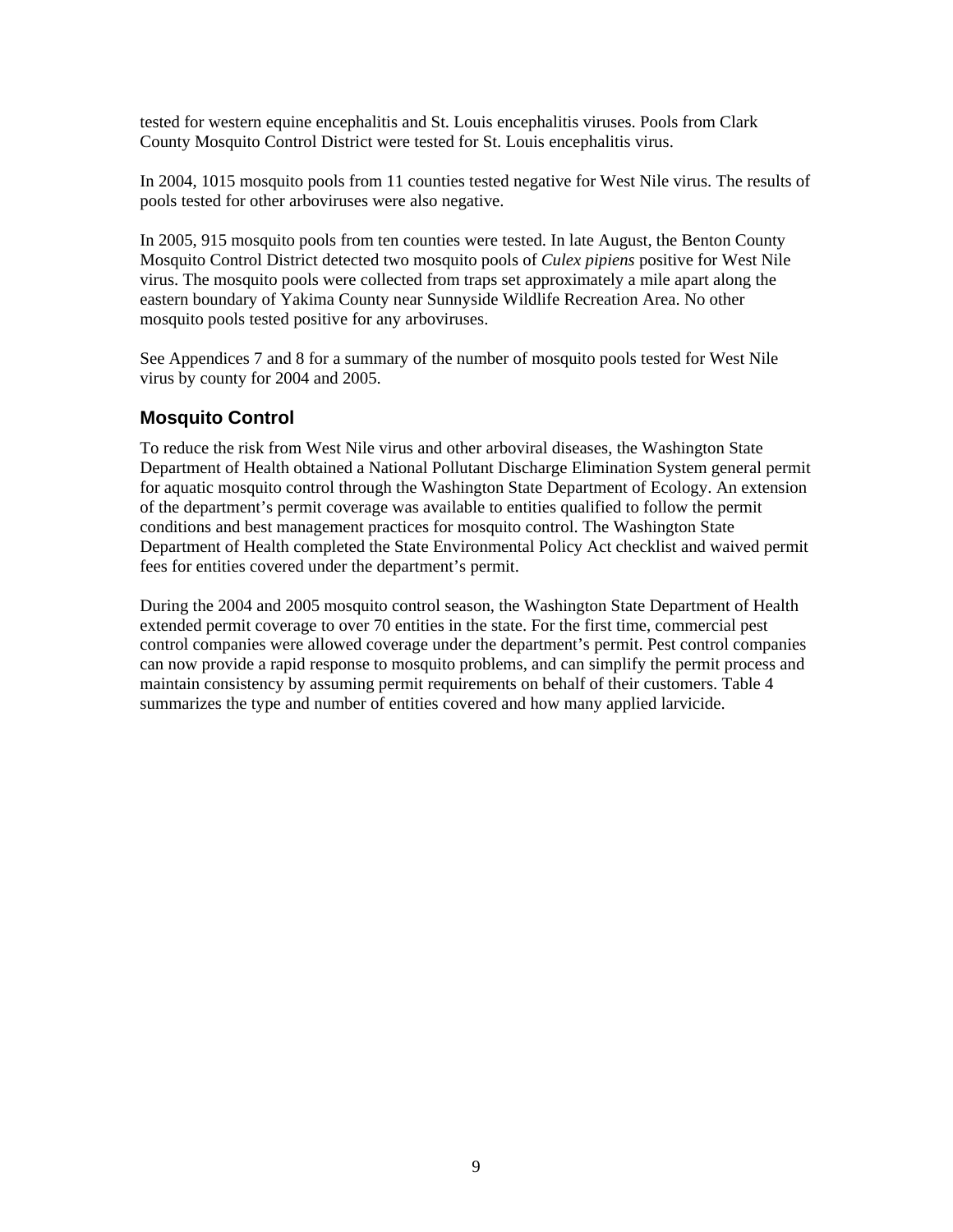| Coverage Under Washington State Department of Health, Aquatic Mosquito Control Permit |                  |                             |                  |                             |  |  |
|---------------------------------------------------------------------------------------|------------------|-----------------------------|------------------|-----------------------------|--|--|
|                                                                                       |                  | 2004                        | 2005             |                             |  |  |
| <b>Entity Type</b>                                                                    | <b>Permitted</b> | <b>Applied</b><br>Larvicide | <b>Permitted</b> | <b>Applied</b><br>Larvicide |  |  |
| City/Town                                                                             | 25               | 8                           | 29               | 9                           |  |  |
| County                                                                                | 10               | 2                           | 10               | 3                           |  |  |
| <b>Mosquito Control District</b>                                                      | 10               | 10                          | 10               | 10                          |  |  |
| Pest Control Company*                                                                 | 7                | 7                           | 8                | 7                           |  |  |
| Private                                                                               | 15               | 5                           | 13               | 5                           |  |  |
| <b>School District</b>                                                                | 1                | $\Omega$                    | 1                | $\Omega$                    |  |  |
| <b>State</b>                                                                          | 3                | $\overline{2}$              | 3                | $\overline{2}$              |  |  |
| <b>Total</b>                                                                          | 71               | 34                          | 74               | 36                          |  |  |

#### **Table 4. Entities and Larvicide Used Under Washington State Department of Health Permit, 2004-2005**

\* In 2004, 7 pest control companies contracted with 25 unique sites for potential larval control. In 2005, 8 pest control companies contracted with 31 unique sites. Sites included private businesses, residential properties, cities, and school districts. Not all of these contracted sites required larval control.

# **Bird Surveillance**

## **Surveillance Activities**

As part of a collaborative West Nile virus surveillance program, participating local health jurisdictions tracked dead bird reports and submitted suitable specimens for West Nile virus testing. Dead bird surveillance focused primarily on the reporting and collection of corvids (crows, jays, magpies, and ravens) and raptors. This type of surveillance acts as an early detection system for West Nile virus. Monitoring of infected dead birds is useful in identifying where humans may be at risk for infection. Resources for prevention and control may then be directed to those areas.

From March through November 2004, 572 dead birds collected from 32 counties were submitted for West Nile virus testing. All specimens tested negative for the virus. The majority of dead birds collected were from more populated counties, as shown in Figure 5.

From January through November 2005, 676 dead birds collected from 34 counties were submitted for testing. One specimen, a Blackbilled Magpie from Yakima County, tested positive for West Nile virus. The majority of dead birds collected were from the more



populated counties, as shown in Figure 6. Over these two years, dead bird surveillance efforts decreased.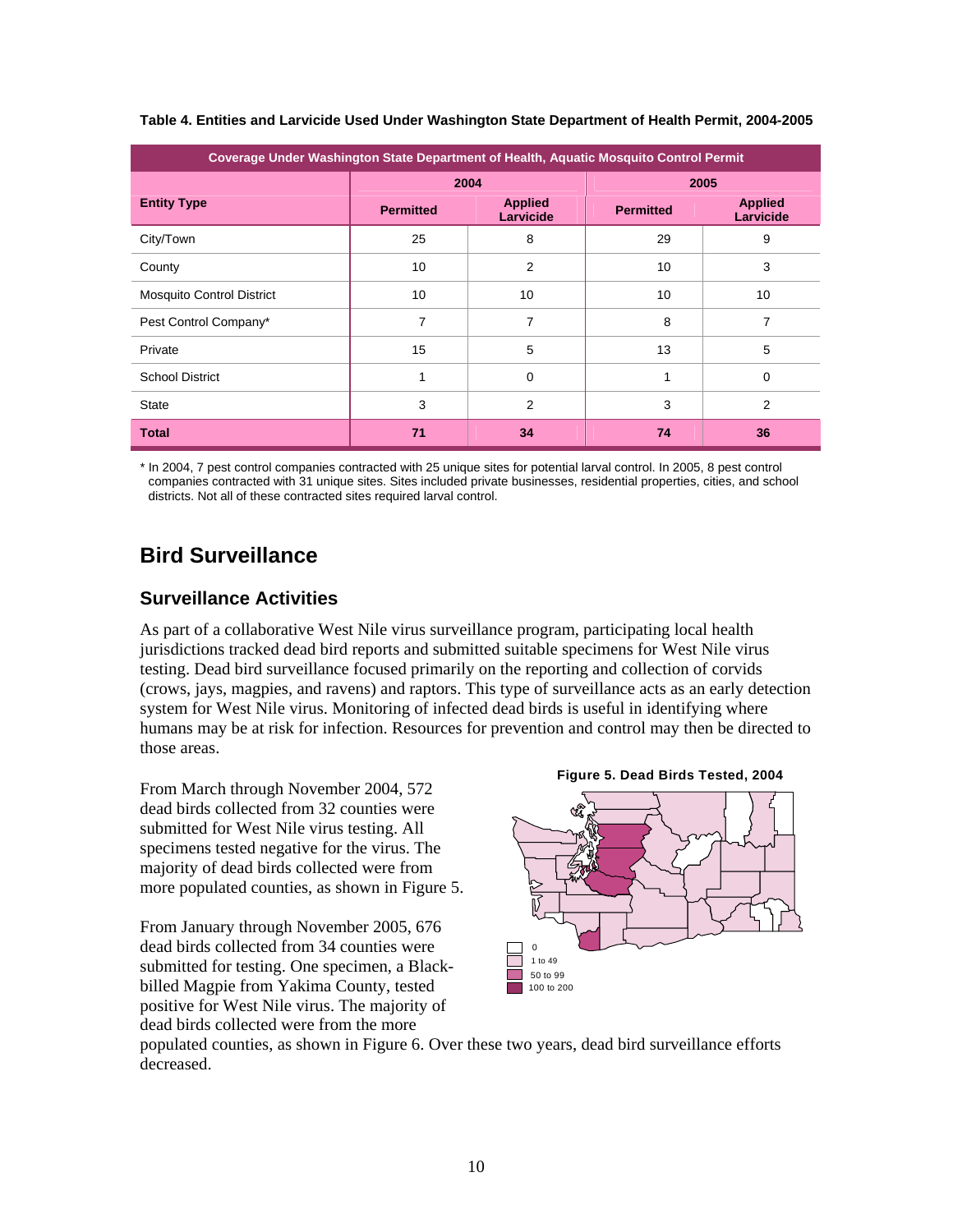Although corvids were the principal bird species tested for West Nile virus during 2004 and 2005, a variety of other species were tested as well. In the United States, the top five West Nile virus positive bird species reported to CDC for 2005 are 1) American Crow, 2) Blue Jay, 3) Western Scrub Jay, 4) Yellow-billed Magpie, and 5) House Sparrow. Table 5 summarizes the number and species of dead birds submitted for testing in 2004-2005 in Washington.

**Figure 6. Dead Birds Tested, 2005** 



| <b>Bird Species Submitted for WNV Testing</b> |                |                |                            |                |             |  |  |  |
|-----------------------------------------------|----------------|----------------|----------------------------|----------------|-------------|--|--|--|
| <b>Species</b>                                | 2004           | 2005           | <b>Species</b>             | 2004           | 2005        |  |  |  |
| American Crow                                 | 446            | 533            | <b>House Finch</b>         | 2              | $\mathbf 0$ |  |  |  |
| American Kestrel                              | $\overline{2}$ | $\overline{2}$ | House Sparrow              | 4              | 1           |  |  |  |
| American Robin                                | 8              | 1              | <b>Mourning Dove</b>       | 4              | 4           |  |  |  |
| <b>Barn Owl</b>                               | 3              | 8              | Northern Flicker           | 5              | 3           |  |  |  |
| <b>Barn Swallow</b>                           | 5              | 1              | Northern Pygmy Owl         | 1              | $\pmb{0}$   |  |  |  |
| <b>Barred Owl</b>                             | 1              | 2              | Pileated Woodpecker        | 1              | 0           |  |  |  |
| <b>Belted Kingfisher</b>                      | 1              | $\mathbf 0$    | Pacific-slope Flycatcher   | $\overline{2}$ | $\mathbf 0$ |  |  |  |
| <b>Black-billed Magpie</b>                    | 12             | 31             | Pigeon Guillemot           | $\Omega$       | 1           |  |  |  |
| Blue Jay                                      | 1              | 1              | Red-breasted Sapsucker     | 1              | $\mathbf 0$ |  |  |  |
| Cedar Waxwing                                 | 1              | 1              | Red-headed Woodpecker      | 1              | 1           |  |  |  |
| Chukar                                        | 1              | 0              | <b>Red-shafted Flicker</b> | 1              | 0           |  |  |  |
| Common Grackle                                | $\mathbf 0$    | 1              | <b>Red-tailed Hawk</b>     | 7              | 4           |  |  |  |
| Common Raven                                  | $\overline{7}$ | 3              | <b>Rock Dove</b>           | $\overline{2}$ | 0           |  |  |  |
| Common Yellowthroat                           | $\overline{2}$ | 0              | Sharp-shinned Hawk         | $\overline{2}$ | 8           |  |  |  |
| Cooper's Hawk                                 | 1              | 5              | Spruce Grouse              | 1              | $\mathbf 0$ |  |  |  |
| Downy Woodpecker                              | $\Omega$       | 0              | Steller's Jay              | 24             | 29          |  |  |  |
| European Starling                             | $\mathbf{2}$   | 15             | Swainson's Thrush          | 1              | 0           |  |  |  |
| <b>Evening Grosbeak</b>                       | 1              | 0              | Western Screech Owl        | $\overline{2}$ | 0           |  |  |  |
| Fox Sparrow                                   | 1              | 0              | Western Scrub Jay          | 5              | 4           |  |  |  |
| <b>Great Horned Owl</b>                       | $\mathbf 0$    | 4              | <b>Other Species</b>       | 10             | 13          |  |  |  |
| <b>Herring Gull</b>                           | 1              | 0              |                            |                |             |  |  |  |

#### **Table 5. Bird Species Submitted for West Nile Virus Testing, 2004-2005**

See Appendices 7 and 8 for a summary of the number of dead birds submitted for West Nile virus testing by county for 2004 and 2005.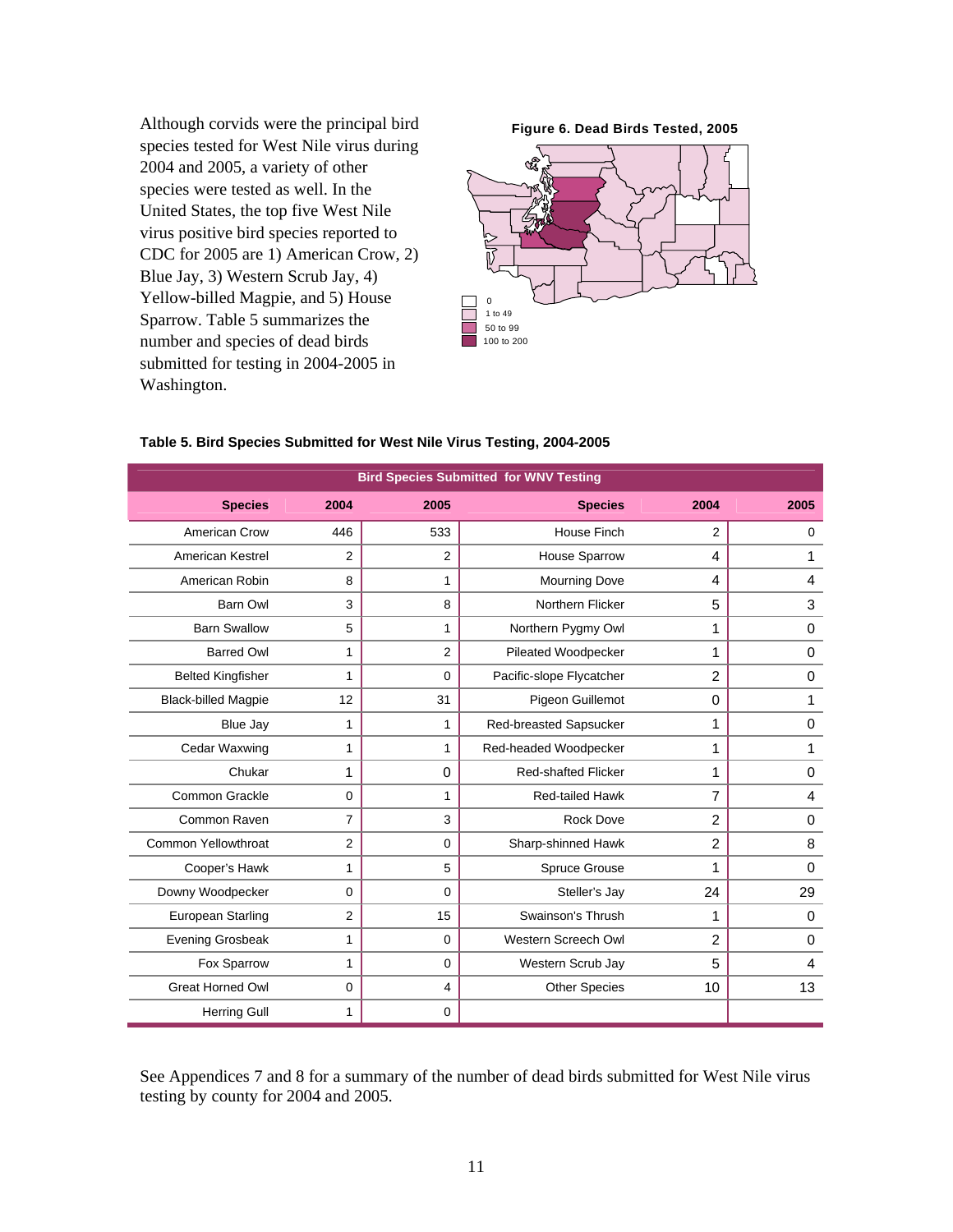## **Sentinel Chicken Serosurveillance**

During 2004 and 2005, the Benton County Mosquito Control District maintained five sentinel chicken flocks with ten birds each, from which blood specimens were collected throughout the summer. In 2004, a total of 392 chicken sera were tested for West Nile virus as well as for western equine encephalitis and St. Louis encephalitis. Test results were negative for these three arboviruses. In 2005, a total of 576 chicken sera were tested. One specimen from a sentinel flock in Benton County tested positive for St. Louis encephalitis. All specimens tested negative for West Nile virus and western equine encephalitis. See Appendices 7 and 8 for a summary of the number chicken sera tested by county for 2004 and 2005.

# **Veterinary Surveillance**

## **Surveillance Activities**

The West Nile Virus Surveillance Program and Washington State Department of Agriculture encourage veterinarians to report suspect cases of West Nile virus in horses and other animals to the Washington State Department of Health. This surveillance provides early detection of West Nile virus activity, particularly in rural areas.

Between January and November 2004, 57 specimens from suspected horse cases were submitted for West Nile virus testing. All specimens tested negative. County information was only available for 43 of the total horse cases. These particular cases came from 20 counties across the state.

From January to December 2005, specimens from 54 suspected horse cases were submitted for West Nile virus testing. County information was only available for 32 of the total horse cases. These particular cases came from 17 counties. Figure 7 shows the horse cases tested for West Nile virus during 2004 and 2005.

In 2005, specimens from four horses tested positive for West Nile virus. Three of the four positive horse cases (two from Snohomish County and one from Thurston County) acquired West Nile virus out-of-state. One positive horse case from Yakima County acquired West Nile virus in-state.





Horse vaccines to prevent West Nile virus infection have been available since 2002. As local horse populations are vaccinated, the use of horses as early indicators for West Nile virus may become less effective. See Appendices 7 and 8 for a summary of horse cases by county for 2004 and 2005.

## **Zoo Surveillance**

The Seattle Woodland Park Zoo participated in the National Surveillance System for West Nile Virus in Zoo Institutions. In 2004, the zoo collected 18 zoo specimens for West Nile virus testing, including 1 mammal and 17 bird specimens. No feral specimens were tested. The mammal and seven of the birds tested positive for West Nile virus. All positives resulted from animals known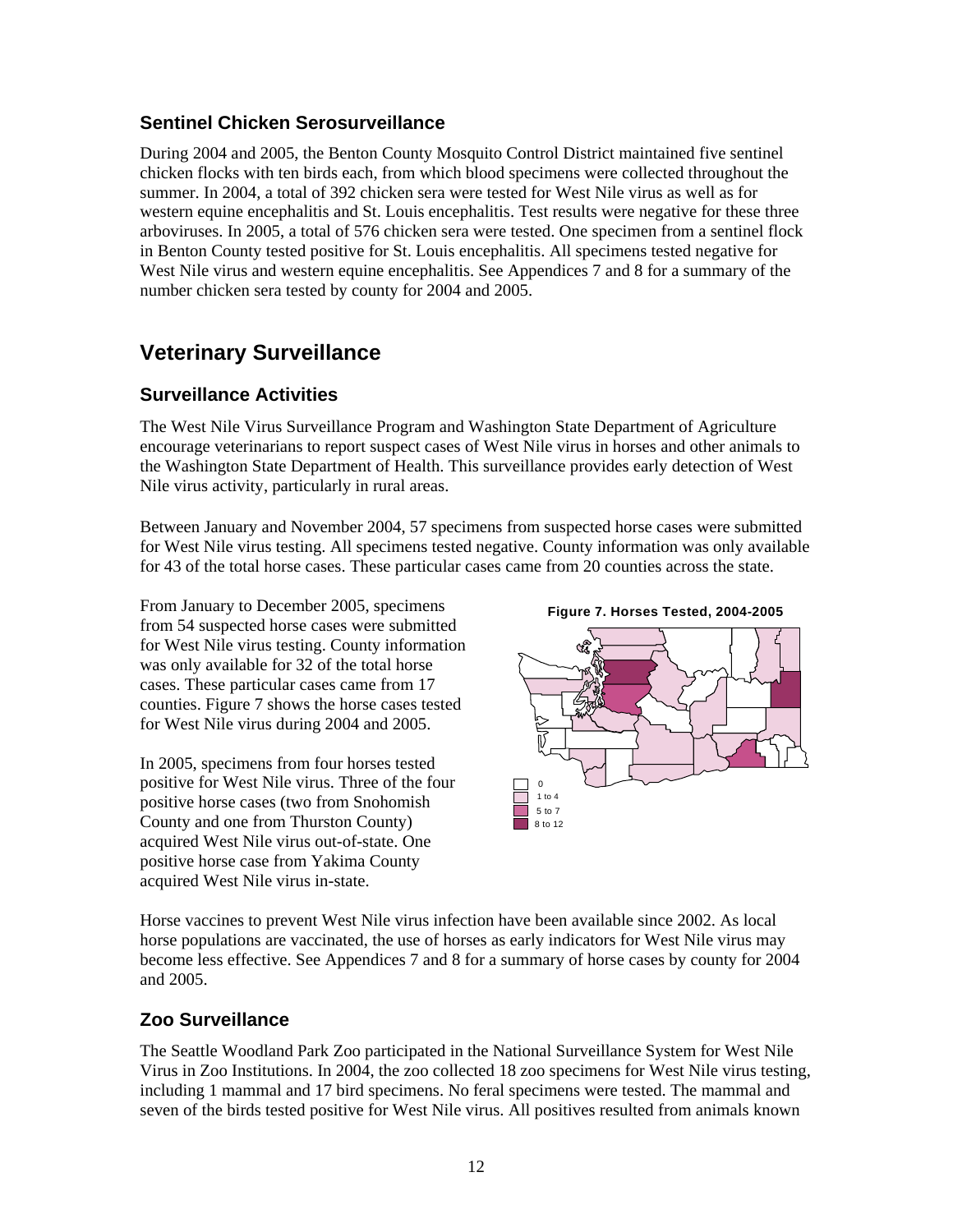to have been previously vaccinated, except for one bird. The bird arrived into quarantine from a California zoo with a low titer indicating vaccination or exposure. It was not determined whether the bird had previously been vaccinated. In 2005, 49 zoo and feral specimens were tested, including 5 mammal and 44 bird specimens. Seven of the birds were feral crows. Again, all positives resulted from animals known to have been previously vaccinated.

# **Outreach Activities**

The program produces a variety of public information and educational materials to help communities understand the health significances of West Nile virus and how best to protect themselves and their families.

## **Educational Materials**

- Jointly, the Washington State Department of Health West Nile Virus Surveillance Program and Public Health-Seattle & King County expanded outreach efforts to minority communities by providing translations of the West Nile virus prevention message. *West Nile Virus—Fight the Bite* flyers were printed in five different languages, including Russian, Khmer, Chinese, Korean, and Vietnamese.
- The following educational materials were distributed during 2004 and 2005:
	- *West Nile Virus—Do You Know What's Biting You?* available in English and Spanish: 22,244 brochures were distributed.
	- *Mosquito Repellent—How to Use It Safely*: 9,619 brochures were distributed.
	- *Mosquito Problems Start At Home* flyers, bookmarks, and posters: 7,414 were distributed.
- The West Nile virus electronic newsletter was published bi-weekly to provide agencies with the latest local, regional, and national perspectives on West Nile virus.

All health educational materials are available for print or order on the Washington State Department of Health, Health Education Resource Exchange Web site (www.doh.wa.gov/here).

## **Public Information**

• Fifteen news releases relating to West Nile virus were issued by state agencies during 2004 and 2005. Ten of these were issued by the Washington State Department of Health and contained the program's prevention messages on West Nile virus.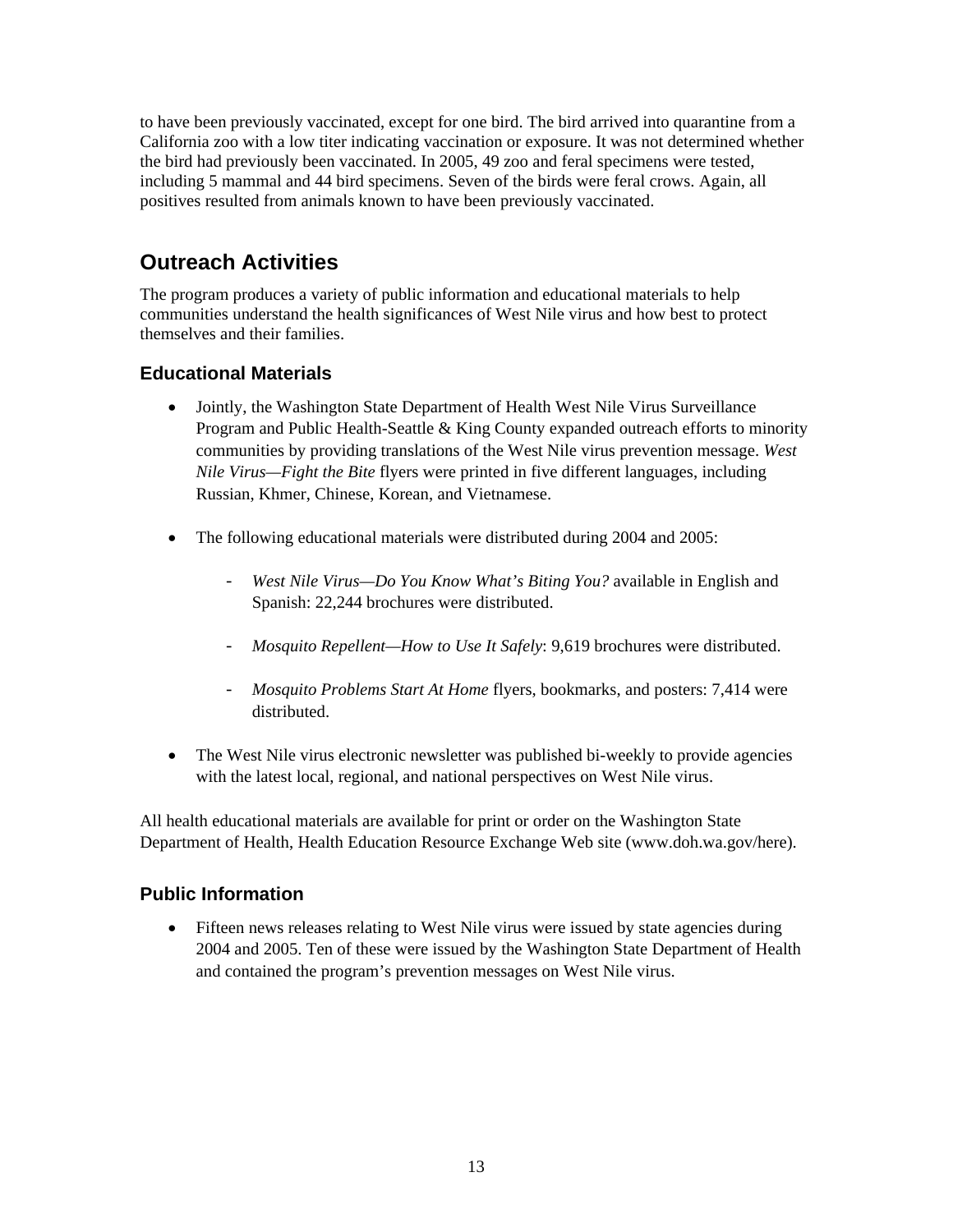- Two new audio public service announcements were developed. These 60-second radio spots are attention-grabbing and provide a strong and clear message on West Nile virus prevention. The public service announcements were distributed to over 100 radio stations in both English and Spanish across the state. The radio spots are made available on the West Nile virus Web site.
- A toll-free information line, 1.866.78VIRUS, was maintained for the public. Callers can learn the latest status on West Nile virus activity in Washington, have commonly asked questions answered, and be directed to additional resources. The information line received 578 calls during 2004 and 2005, of which 71 were out-of-state calls. The majority of the calls occurred during May through September, peaking in the month of June.
- The West Nile virus Web site (www.doh.wa.gov/wnv) continues to be one of the most popular Washington State Department of Health Web sites. The West Nile virus portal Web page reached the top 20 most accessed Web pages out of over 4,500 active department pages during the warmer months of June through September. Figure 8 indicates that July was the peak month for portal Web page hits for both 2004 and 2005. The highest peak in July 2005 of 6,265 hits was likely due to the reporting of a suspected human case.



#### **Figure 8. West Nile Virus in Washington Web Site Portal Hits, 2004-2005**

\* January 2004 Web statistics were unavailable.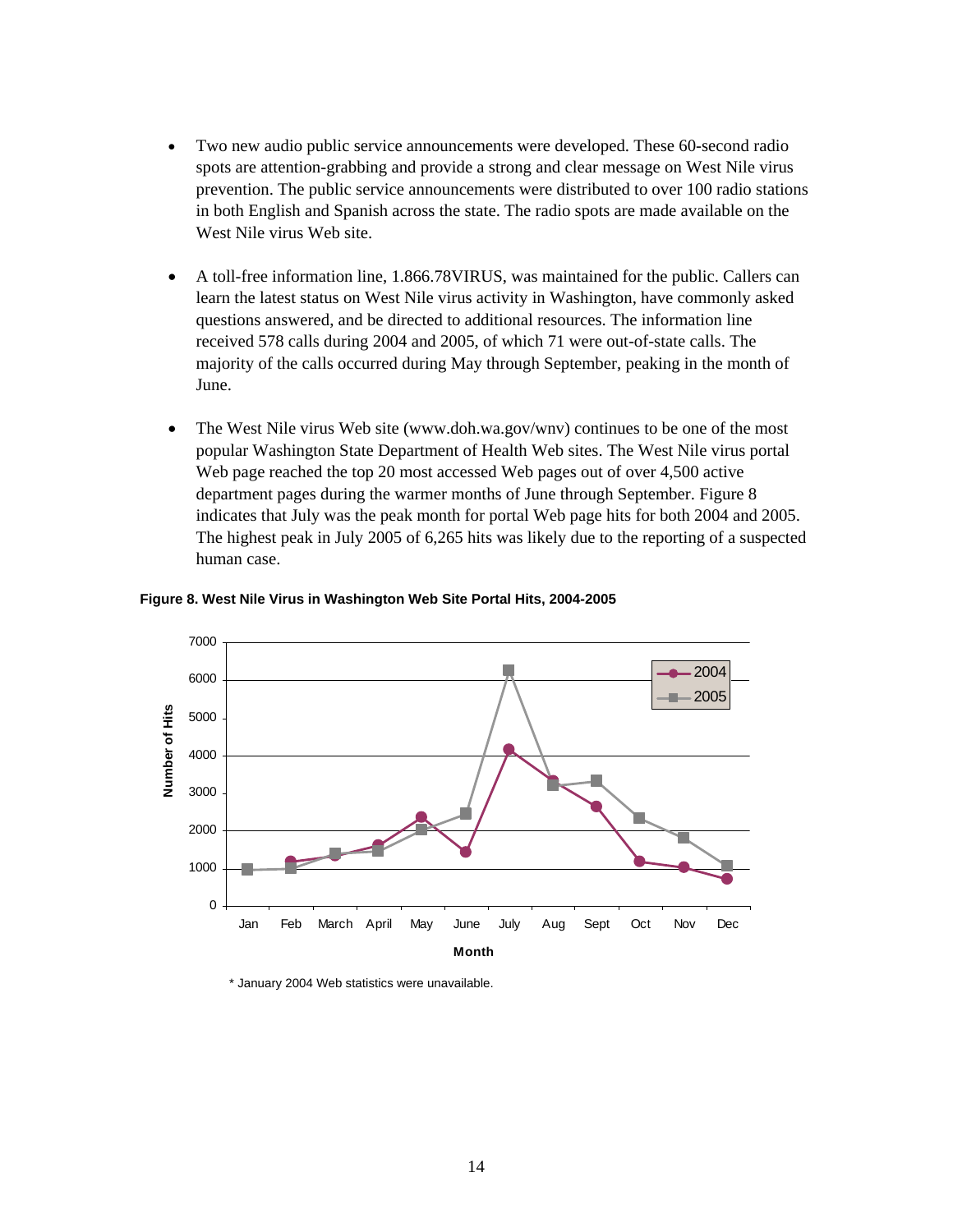# **Appendices**

#### **Page**

- **17 Appendix 1 2004 Washington Department of Health, Mosquito Species by County**
- **21 Appendix 2 2004 USACHPPM-West, Mosquito Species by County**
- **22 Appendix 3 2005 Washington Department of Health, Mosquito Species by County**

# **26 Appendix 4 2005 USACHPPM-West, Mosquito Species by County**

**27 Appendix 5** 

**Mosquito Species by County, Western Washington** 

- **28 Appendix 6 Mosquito Species by County, Eastern Washington**
- **29 Appendix 7 2004 West Nile Virus Testing Summary**
- **30 Appendix 8 2005 West Nile Virus Testing Summary**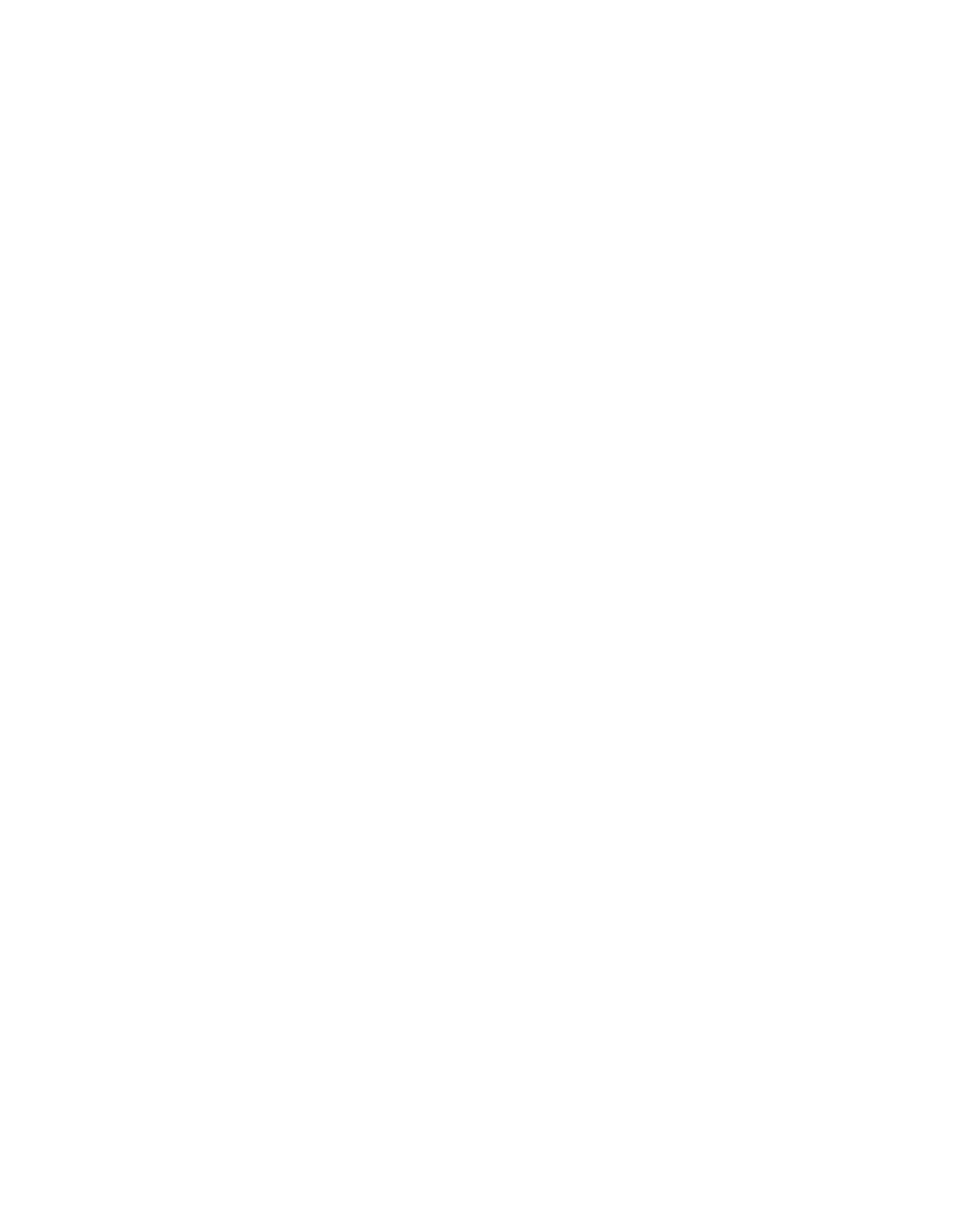| <b>County</b>  | <b>Species</b>                                     | <b>Number Collected</b> | <b>Total ID</b> | <b>Trapping Events</b> |
|----------------|----------------------------------------------------|-------------------------|-----------------|------------------------|
| <b>Adams</b>   | Ochlerotatus dorsalis                              | $\mathbf{1}$            |                 |                        |
|                | <b>Ochlerotatus melanimon</b>                      | 1                       |                 |                        |
|                | Aedes vexans                                       | 1                       |                 |                        |
|                | Anopheles freeborni                                | 8                       |                 |                        |
|                | Coquillettidia perturbans                          | 3                       |                 |                        |
|                | Culex pipiens                                      | 330                     |                 |                        |
|                | Culex tarsalis                                     | 255                     |                 |                        |
|                | Culiseta inornata                                  | 10                      | 609             | 5                      |
| <b>Benton</b>  | Ochlerotatus dorsalis                              | $\overline{1}$          |                 |                        |
|                | Ochlerotatus increpitus                            | 495                     |                 |                        |
|                | Aedes vexans                                       | 6,344                   |                 |                        |
|                | Anopheles freeborni                                | 353                     |                 |                        |
|                | Anopheles punctipennis                             | 19                      |                 |                        |
|                | Coquillettidia perturbans                          | 79                      |                 |                        |
|                | Culiseta inornata                                  | 425                     |                 |                        |
|                | <b>Culex pipiens</b>                               | 1,188                   |                 |                        |
|                | Culex tarsalis                                     | 2,016                   | 10,920          | 63                     |
| Chelan         | Ochlerotatus increpitus<br>Ochlerotatus sierrensis | 26<br>10                |                 |                        |
|                | Ochlerotatus sticticus                             | 4                       |                 |                        |
|                | Aedes sp.                                          | 2                       |                 |                        |
|                | Aedes vexans                                       | 102                     |                 |                        |
|                | Anopheles punctipennis                             | $\mathbf{1}$            |                 |                        |
|                | Culex pipiens                                      | 22                      |                 |                        |
|                | <b>Culex tarsalis</b>                              | 13                      |                 |                        |
|                | Culiseta incidens                                  | 5                       |                 |                        |
|                | Culiseta inornata                                  | 1                       | 186             | 28                     |
| <b>Clallam</b> | Ochlerotatus dorsalis                              | 209                     |                 |                        |
|                | Coquillettidia perturbans                          | $\overline{2}$          |                 |                        |
|                | Culiseta incidens                                  | 23                      | 234             | $\mathbf{2}$           |
| <b>Clark</b>   | Other Species / Unknown                            | $\overline{71}$         |                 |                        |
|                | Ochlerotatus increpitus                            | $\mathbf{1}$            |                 |                        |
|                | Ochlerotatus sticticus                             | 442                     |                 |                        |
|                | Aedes vexans                                       | 1,270                   |                 |                        |
|                | Anopheles freeborni                                | 5                       |                 |                        |
|                | Anopheles punctipennis                             | 95                      |                 |                        |
|                | Coquillettidia perturbans                          | 3                       |                 |                        |
|                | Culex pipiens                                      | 410                     |                 |                        |
|                | <b>Culex tarsalis</b>                              | 250                     |                 |                        |
|                | Culiseta incidens                                  | 89<br>15                |                 | 42                     |
| <b>Cowlitz</b> | Culiseta particeps<br>Other Species / Unknown      | $\overline{1}$          | 2,651           |                        |
|                | <b>Ochlerotatus aboriginis</b>                     | 16                      |                 |                        |
|                | Ochlerotatus aloponotum                            | 1                       |                 |                        |
|                | Aedes cinereus                                     | 6                       |                 |                        |
|                | <b>Ochlerotatus communis</b>                       | 26                      |                 |                        |
|                | Ochlerotatus increpitus                            | 121                     |                 |                        |
|                | Ochlerotatus sierrensis                            | 77                      |                 |                        |
|                | Ochlerotatus sticticus                             | 3,383                   |                 |                        |
|                | Aedes sp.                                          | 4                       |                 |                        |
|                | Aedes vexans                                       | 580                     |                 |                        |
|                | Anopheles freeborni                                | 14                      |                 |                        |
|                | Anopheles punctipennis                             | 269                     |                 |                        |
|                | Coquillettidia perturbans                          | 19,167                  |                 |                        |
|                | <b>Culex pipiens</b>                               | 4,087                   |                 |                        |
|                | Culex stigmatosoma                                 | 28                      |                 |                        |
|                | <b>Culex tarsalis</b>                              | 1,047                   |                 |                        |
|                | <b>Culex territans</b>                             | $\mathbf{1}$            |                 |                        |
|                | Culiseta impatiens                                 | 18                      |                 |                        |
|                | Culiseta incidens                                  | 48                      |                 |                        |
|                | Culiseta inornata<br>Culiseta minnesotae           | 27                      |                 |                        |
|                | Culiseta particeps                                 | 9<br>31                 | 28,961          | 370                    |
|                |                                                    |                         |                 |                        |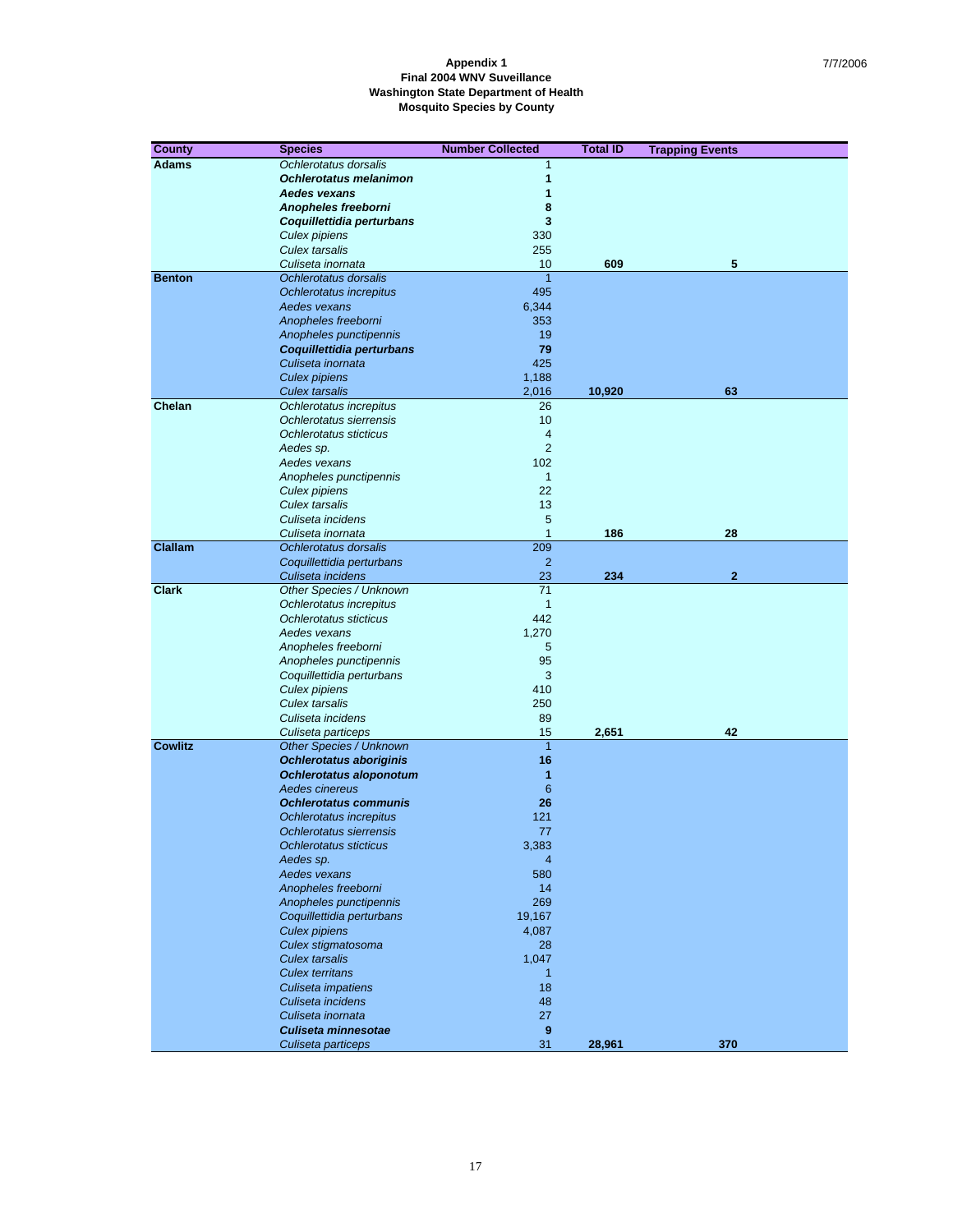| <b>County</b>       | <b>Species</b>                                    | <b>Number Collected</b> | <b>Total ID</b> | <b>Trapping Events</b> |
|---------------------|---------------------------------------------------|-------------------------|-----------------|------------------------|
| <b>Franklin</b>     | Other Species / Unknown                           | $\overline{2}$          |                 |                        |
|                     | Ochlerotatus dorsalis                             | 1,380                   |                 |                        |
|                     | Ochlerotatus increpitus                           | 91                      |                 |                        |
|                     | Ochlerotatus nigromaculis                         | 197                     |                 |                        |
|                     | Ochlerotatus sticticus                            | 13                      |                 |                        |
|                     | <b>Aedes vexans</b>                               | 318                     |                 |                        |
|                     | Anopheles freeborni                               | 37                      |                 |                        |
|                     | <b>Anopheles punctipennis</b>                     | 5                       |                 |                        |
|                     | Coquillettidia perturbans                         | 14                      |                 |                        |
|                     | Culex pipiens                                     | 9,271                   |                 |                        |
|                     | Culex tarsalis                                    | 4,078                   |                 |                        |
|                     | Culiseta inornata                                 | 119                     | 15,525          | 313                    |
| <b>Grays Harbor</b> | Ochlerotatus dorsalis                             | 142                     |                 |                        |
|                     | Ochlerotatus fitchii                              | 10                      |                 |                        |
|                     | <b>Ochlerotatus sticticus</b>                     | 1                       |                 |                        |
|                     | Coquillettidia perturbans                         | 11                      |                 |                        |
|                     | <b>Culex pipiens</b>                              | 8                       |                 |                        |
|                     | <b>Culex tarsalis</b>                             | $\overline{1}$          |                 |                        |
|                     | <b>Culiseta impatiens</b>                         | 7                       |                 |                        |
|                     | Culiseta incidens                                 | 1                       | 181             | 6                      |
| <b>Island</b>       | Other Species / Unknown                           | $\overline{1}$          |                 |                        |
|                     | Ochlerotatus dorsalis                             | 554                     |                 |                        |
|                     | Ochlerotatus increpitus                           | 1                       |                 |                        |
|                     | Ochlerotatus sierrensis                           | 3                       |                 |                        |
|                     | Ochlerotatus sticticus                            | $\mathbf{1}$            |                 |                        |
|                     | Coquillettidia perturbans                         | 35                      |                 |                        |
|                     | Culex pipiens                                     | 8                       |                 |                        |
|                     | Culex tarsalis<br>Culiseta incidens               | 30<br>3                 |                 |                        |
|                     | Culiseta inornata                                 | 120                     |                 |                        |
|                     | Culiseta particeps                                | 13                      | 769             | 16                     |
| King                | Ochlerotatus fitchii                              | 10                      |                 |                        |
|                     | Ochlerotatus j. japonicus                         | 5                       |                 |                        |
|                     | Ochlerotatus sierrensis                           | 9                       |                 |                        |
|                     | Ochlerotatus sticticus                            | 39                      |                 |                        |
|                     | <b>Aedes vexans</b>                               | 6                       |                 |                        |
|                     | Anopheles punctipennis                            | $\overline{7}$          |                 |                        |
|                     | Coquillettidia perturbans                         | 85                      |                 |                        |
|                     | <b>Culex boharti</b>                              | $\overline{2}$          |                 |                        |
|                     | <b>Culex pipiens</b>                              | 11,893                  |                 |                        |
|                     | <b>Culex tarsalis</b>                             | 372                     |                 |                        |
|                     | <b>Culex territans</b>                            | 4                       |                 |                        |
|                     | Culiseta impatiens                                | $\overline{1}$          |                 |                        |
|                     | Culiseta incidens                                 | 862                     |                 |                        |
|                     | Culiseta inornata                                 | 46                      |                 |                        |
|                     | Culiseta minnesotae                               | 32                      |                 |                        |
|                     | Culiseta particeps                                | 3                       | 13,376          | 239                    |
| <b>Pacific</b>      | No Mosqutioes Collected                           | $\overline{0}$          | 0               | 1                      |
| Pierce              | Ochlerotatus fitchii                              | 9                       |                 |                        |
|                     | Ochlerotatus impiger                              | 209                     |                 |                        |
|                     | Ochlerotatus increpitus                           | 34                      |                 |                        |
|                     | Ochlerotatus sierrensis                           | 73                      |                 |                        |
|                     | Ochlerotatus sticticus                            | $\mathbf{1}$            |                 |                        |
|                     | Aedes vexans                                      | $\overline{2}$          |                 |                        |
|                     | Ochlerotatus sp.                                  | 90                      |                 |                        |
|                     | Anopheles punctipennis                            | 3                       |                 |                        |
|                     | Coquillettidia perturbans<br><b>Culex boharti</b> | 923                     |                 |                        |
|                     |                                                   | 4                       |                 |                        |
|                     | Culex pipiens                                     | 1,679                   |                 |                        |
|                     | Culex stigmatosoma                                | 9                       |                 |                        |
|                     | <b>Culex tarsalis</b><br>Culiseta impatiens       | 114<br>3                |                 |                        |
|                     | Culiseta incidens                                 | 961                     |                 |                        |
|                     | Culiseta inornata                                 | 11                      |                 |                        |
|                     | Culiseta minnesotae                               | 2                       |                 |                        |
|                     | Culiseta particeps                                | 6                       | 4,133           | 98                     |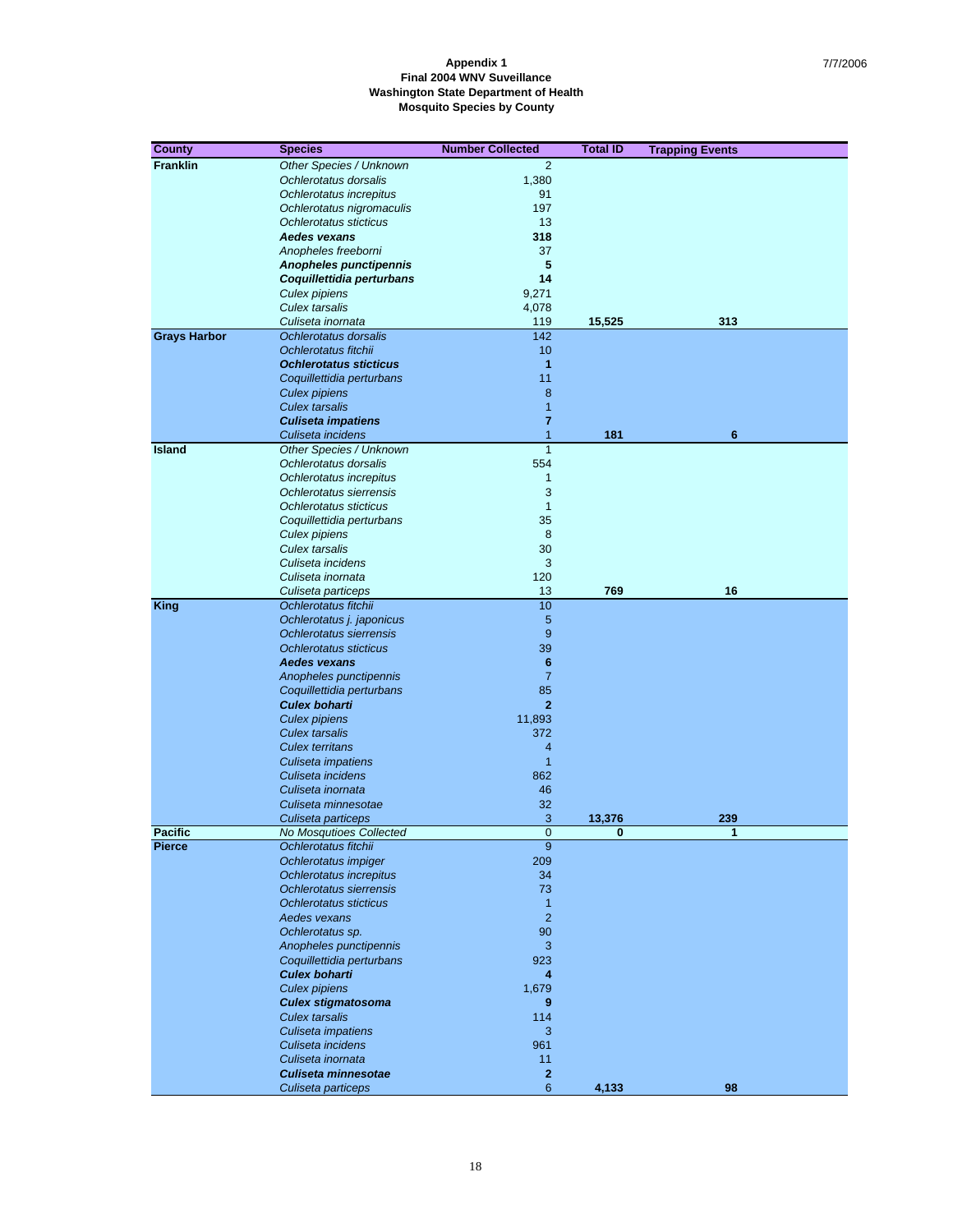| <b>County</b>      | <b>Species</b>                                            | <b>Number Collected</b> | <b>Total ID</b> | <b>Trapping Events</b> |
|--------------------|-----------------------------------------------------------|-------------------------|-----------------|------------------------|
| <b>Skagit</b>      | <b>Culex pipiens</b>                                      | 1                       |                 |                        |
|                    | Culiseta incidens                                         | 11                      | 12              | 1                      |
| <b>Skamania</b>    | Ochlerotatus increpitus                                   | 63                      |                 |                        |
|                    | Ochlerotatus sierrensis                                   | 8                       |                 |                        |
|                    | Aedes vexans                                              | 3                       |                 |                        |
|                    | <b>Culex pipiens</b>                                      | $\overline{2}$          |                 |                        |
|                    | Culiseta incidens                                         | 3                       | 79              | 5                      |
| <b>Snohomish</b>   | Other Species / Unknown                                   | 6                       |                 |                        |
|                    | Ochlerotatus aboriginis                                   | 11                      |                 |                        |
|                    | Aedes cinereus                                            | 40                      |                 |                        |
|                    | <b>Ochlerotatus dorsalis</b>                              | 428                     |                 |                        |
|                    | Ochlerotatus fitchii                                      | 14                      |                 |                        |
|                    | Ochlerotatus increpitus                                   | 290                     |                 |                        |
|                    | Ochlerotatus sierrensis                                   | 21                      |                 |                        |
|                    | Ochlerotatus sticticus                                    | 10                      |                 |                        |
|                    | Aedes vexans                                              | $\overline{7}$          |                 |                        |
|                    | Anopheles punctipennis                                    | 19                      |                 |                        |
|                    | Coquillettidia perturbans                                 | 394                     |                 |                        |
|                    | Culex pipiens                                             | 10,476                  |                 |                        |
|                    | <b>Culex tarsalis</b>                                     | 1,453                   |                 |                        |
|                    | Culiseta impatiens                                        | 49                      |                 |                        |
|                    | Culiseta incidens                                         | 44                      |                 |                        |
|                    | Culiseta inornata                                         | 310                     |                 |                        |
|                    | Culiseta minnesotae                                       | 10                      |                 |                        |
|                    | Culiseta particeps                                        | 17                      | 13,599          | 233                    |
| Spokane            | Aedes cinereus                                            | 11                      |                 |                        |
|                    | Ochlerotatus fitchii                                      | $\mathbf{1}$<br>3       |                 |                        |
|                    | Ochlerotatus flavescens                                   | 193                     |                 |                        |
|                    | Ochlerotatus increpitus<br><b>Ochlerotatus sierrensis</b> | $\overline{7}$          |                 |                        |
|                    |                                                           | 1                       |                 |                        |
|                    | Ochlerotatus sp.<br>Aedes vexans                          | $\mathbf{1}$            |                 |                        |
|                    | Anopheles freeborni                                       | 19                      |                 |                        |
|                    | Anopheles punctipennis                                    | 3                       |                 |                        |
|                    | Coquillettidia perturbans                                 | 17                      |                 |                        |
|                    | <b>Culex pipiens</b>                                      | 591                     |                 |                        |
|                    | <b>Culex salinarius</b>                                   | $\overline{7}$          |                 |                        |
|                    | <b>Culex tarsalis</b>                                     | 531                     |                 |                        |
|                    | Culex sp.                                                 | 28                      |                 |                        |
|                    | Culiseta inornata                                         | $\overline{7}$          |                 |                        |
|                    | Culiseta sp.                                              | $\overline{c}$          | 1,422           | 53                     |
| <b>Thurston</b>    | Ochlerotatus fitchii                                      | $\overline{2}$          |                 |                        |
|                    | Ochlerotatus sierrensis                                   | 10                      |                 |                        |
|                    | Culiseta incidens                                         | 45                      | 57              | $\overline{2}$         |
| <b>Walla Walla</b> | <b>Other Species / Unknown</b>                            | 815                     |                 |                        |
|                    | Ochlerotatus increpitus                                   | 209                     |                 |                        |
|                    | Ochlerotatus nigromaculis                                 | 380                     |                 |                        |
|                    | Ochlerotatus sticticus                                    | 1                       |                 |                        |
|                    | Aedes vexans                                              | 1,749                   |                 |                        |
|                    | Anopheles freeborni                                       | 23                      |                 |                        |
|                    | <b>Culex pipiens</b>                                      | 182                     |                 |                        |
|                    | Culex tarsalis                                            | 91                      |                 |                        |
|                    | <b>Culex territans</b>                                    | $\overline{c}$          |                 |                        |
|                    | Culiseta inornata                                         | 1                       | 3,453           | 32                     |
| Whatcom            | <b>Other Species / Unknown</b>                            | $\mathbf{1}$            |                 |                        |
|                    | Ochlerotatus dorsalis                                     | 636                     |                 |                        |
|                    | Ochlerotatus fitchii                                      | 396                     |                 |                        |
|                    | Ochlerotatus increpitus                                   | 20                      |                 |                        |
|                    | Ochlerotatus sierrensis                                   | 35                      |                 |                        |
|                    | Aedes vexans                                              | 6                       |                 |                        |
|                    | Anopheles punctipennis                                    | 14                      |                 |                        |
|                    | Coquillettidia perturbans                                 | 43                      |                 |                        |
|                    | <b>Culex boharti</b>                                      | ${\bf 5}$               |                 |                        |
|                    | Culex pipiens                                             | 358                     |                 |                        |
|                    | <b>Culex tarsalis</b>                                     | 52                      |                 |                        |
|                    | Culiseta impatiens                                        | $\mathbf{1}$            |                 |                        |
|                    | Culiseta incidens                                         | 55                      |                 |                        |
|                    | Culiseta inornata                                         | 8                       | 1,630           | 36                     |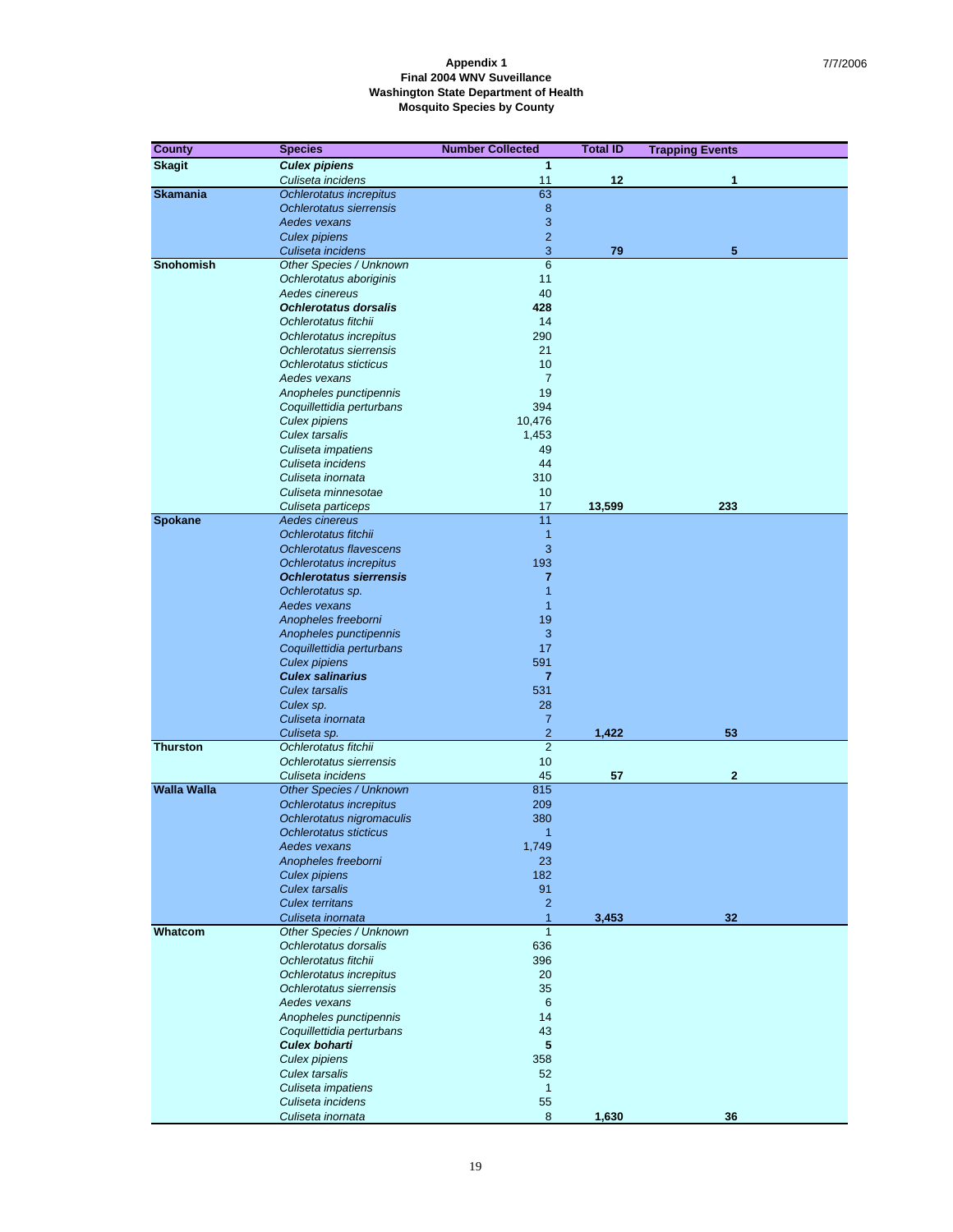| County  | <b>Species</b>                 | <b>Number Collected</b> | <b>Total ID</b> | <b>Trapping Events</b> |
|---------|--------------------------------|-------------------------|-----------------|------------------------|
| Whitman | <b>Other Species / Unknown</b> | 3                       |                 |                        |
|         | Ochlerotatus fitchii           | 18                      |                 |                        |
|         | <b>Ochlerotatus sticticus</b>  | 11                      |                 |                        |
|         | Anopheles freeborni            |                         |                 |                        |
|         | Culex pipiens                  | 571                     |                 |                        |
|         | Culex tarsalis                 | 8                       |                 |                        |
|         | Culiseta inornata              | $\overline{7}$          | 619             | 5                      |
| Yakima  | Ochlerotatus dorsalis          |                         |                 |                        |
|         | Ochlerotatus increpitus        | 207                     |                 |                        |
|         | Aedes vexans                   | 604                     |                 |                        |
|         | Anopheles freeborni            | 86                      |                 |                        |
|         | Culex pipiens                  | 776                     |                 |                        |
|         | Culex tarsalis                 | 2,053                   |                 |                        |
|         | Culiseta inornata              | 49                      | 3,782           |                        |
|         | <b>Counties</b><br>22          | 102,198                 | 102,198         | 1,557                  |

New mosquito species findings for county are listed in bold.

Data Sources: Local Health Jurisdictions (11) Bayview School (Island County) Benton County Mosquito Control District (Benton County and areas of Yakima County) Bob Reineke, University of Washington (King County) Clark County Mosquito Control District Columbia Mosquito Control District (Walla Walla County) Franklin County Mosquito Control District Leavenworth Mosquito Control District (Chelan County) Lee Pederson, US Army (Fairchild AFB, Spokane County) Makah Tribe (Clallam County) Mosquito Control District of Cowlitz County Mt. Rainer National Park (Lewis and Pierce Counties) Skamania Mosquito Control District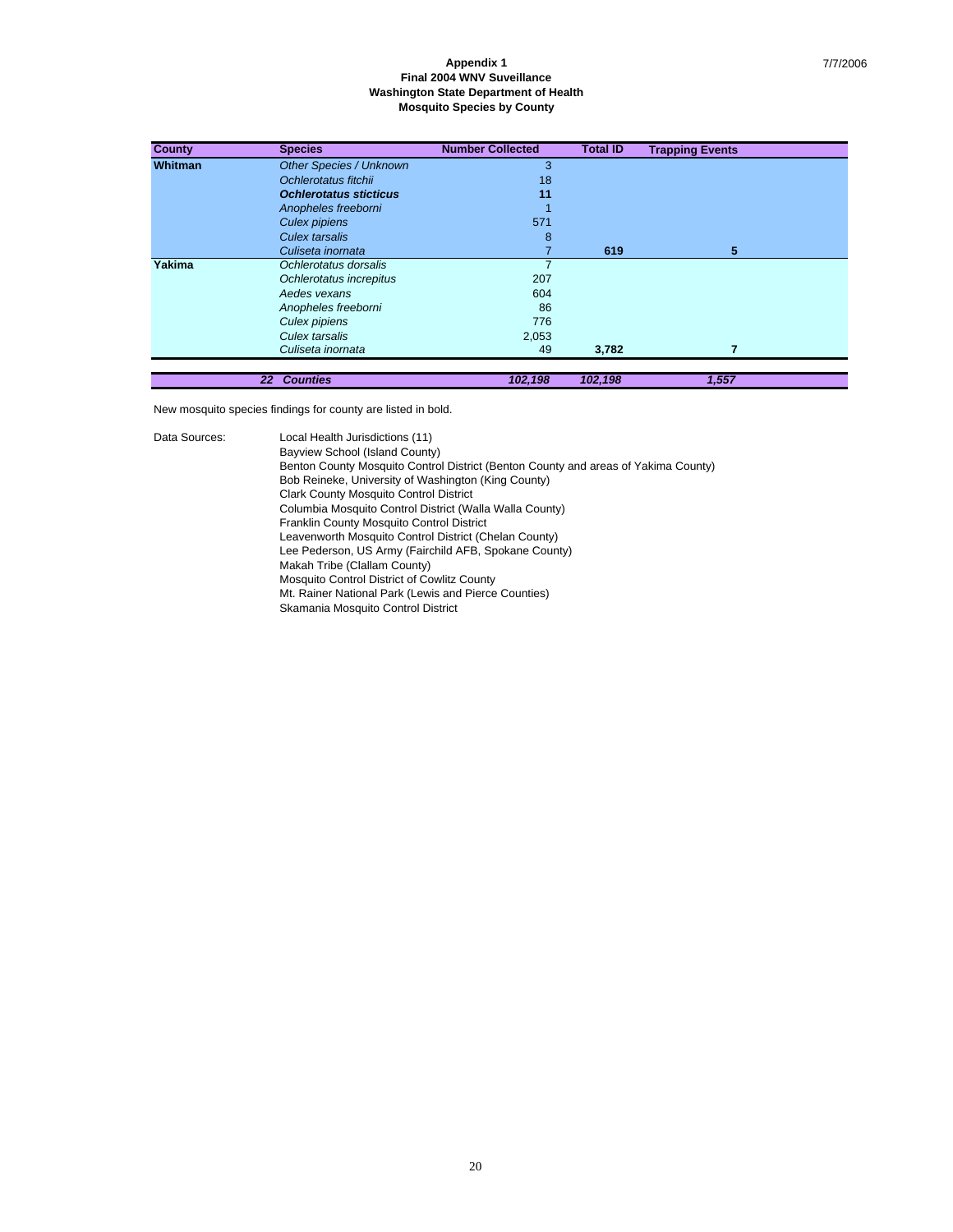#### **Appendix 2 Final 2004 WNV Surveillance US Army Center for Health Promotion and Prevention Medicine-West Mosquito Species by County**

| <b>County</b>    | <b>Species</b>                   | <b>Number Collected</b> | <b>Total ID</b> | <b>Trapping Events</b> |
|------------------|----------------------------------|-------------------------|-----------------|------------------------|
| <b>Jefferson</b> | Ochlerotatus dorsalis            | 149                     |                 |                        |
|                  | Ochlerotatus increpitus          | 13                      |                 |                        |
|                  | <b>Anopheles punctipennis</b>    | 5                       |                 |                        |
|                  | Coquillettidia perturbans        | 35                      |                 |                        |
|                  | Culex pipiens                    | 15                      |                 |                        |
|                  | <b>Culex tarsalis</b>            | 54                      |                 |                        |
|                  | Culiseta incidens                | 23                      | 294             | 15                     |
| <b>Kitsap</b>    | Ochlerotatus dorsalis            | $\overline{7}$          |                 |                        |
|                  | Ochlerotatus fitchii             | 55                      |                 |                        |
|                  | <b>Ochlerotatus increpitus</b>   | $\overline{2}$          |                 |                        |
|                  | Ochlerotatus sierrensis          | 11                      |                 |                        |
|                  | Anopheles punctipennis           | 72                      |                 |                        |
|                  | Coquillettidia perturbans        | 198                     |                 |                        |
|                  | <b>Culex pipiens</b>             | 831                     |                 |                        |
|                  | <b>Culex tarsalis</b>            | 63                      |                 |                        |
|                  | Culiseta incidens                | 148                     |                 |                        |
|                  | Culiseta inornata                | 13                      |                 |                        |
|                  | <b>Culiseta particeps</b>        | $\overline{2}$          | 1,402           | 158                    |
| <b>King</b>      | Culex pipiens                    | 4                       |                 |                        |
|                  | Culex tarsalis                   | 1                       |                 |                        |
|                  | Culiseta incidens                | 4                       |                 |                        |
|                  | Culiseta particeps               | $\overline{c}$          | 11              | 4                      |
| <b>Pierce</b>    | Ochlerotatus aboriginis          | 56                      |                 |                        |
|                  | Ochlerotatus fitchii             | 100                     |                 |                        |
|                  | Ochlerotatus increpitus          | 13                      |                 |                        |
|                  | Ochlerotatus sierrensis          | 5                       |                 |                        |
|                  | Aedes vexans                     | 14                      |                 |                        |
|                  | Anopheles punctipennis           | 323                     |                 |                        |
|                  | Coquillettidia perturbans        | 1,144                   |                 |                        |
|                  | <b>Culex pipiens</b>             | 87                      |                 |                        |
|                  | <b>Culex tarsalis</b>            | 79                      |                 |                        |
|                  | Culiseta incidens                | 91                      |                 |                        |
|                  | Culiseta inornata                | 20                      |                 |                        |
|                  | Culiseta particeps               | 17                      | 1,949           | 106                    |
| <b>Snohomish</b> | Anopheles earlei                 | 11                      |                 |                        |
|                  | Anopheles punctipennis           | 30                      |                 |                        |
|                  | Coquillettidia perturbans        | 7                       |                 |                        |
|                  | <b>Culex pipiens</b>             | 6                       |                 |                        |
|                  | <b>Culex tarsalis</b>            | 5                       | 59              | 5                      |
| Yakima           | Ochlerotatus dorsalis            | $\overline{7}$          |                 |                        |
|                  | Ochlerotatus nigromaculis        | 1                       |                 |                        |
|                  | <b>Ochlerotatus trivittatus*</b> | $\mathbf 2$             |                 |                        |
|                  | Aedes vexans                     | $\overline{2}$          |                 |                        |
|                  | Anopheles freeborni              | 22                      |                 |                        |
|                  | Anopheles punctipennis           | 13                      |                 |                        |
|                  | <b>Culex pipiens</b>             | 87                      |                 |                        |
|                  | <b>Culex tarsalis</b>            | 217                     |                 |                        |
|                  | Culiseta inornata                | 64                      | 415             | 32                     |
|                  |                                  |                         |                 |                        |
|                  | <b>Totals</b>                    |                         | 4,130           | 320                    |

New mosquito species findings for county are listed in bold.

\* Ochlerotatus trivittatus is a newly detected (unconfirmed) species for Washington State.

Data Sources for 2004 Mosquito Species Identification: USACHPPM-West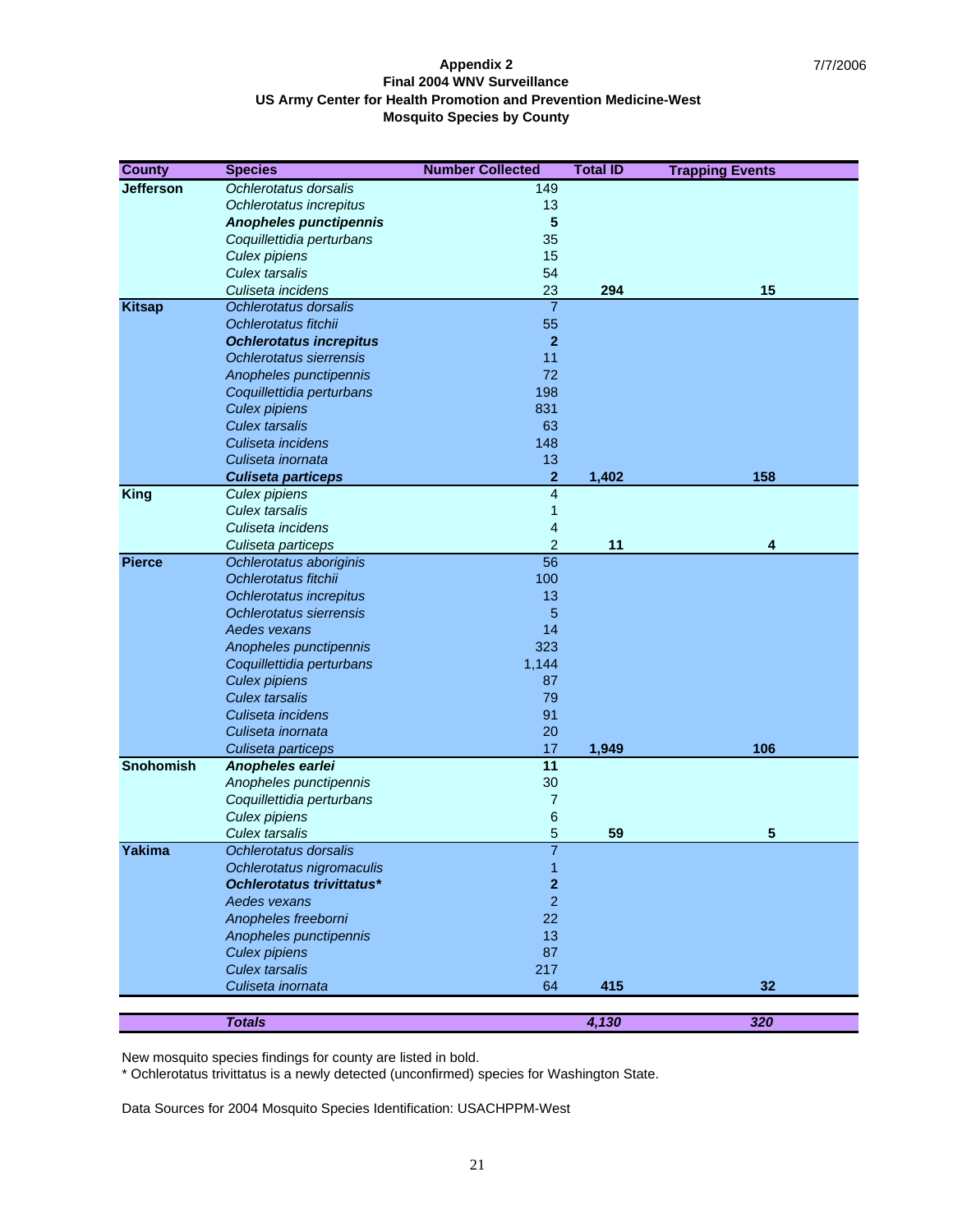| <b>Adams</b><br>Ochlerotatus dorsalis<br>37<br>Ochlerotatus melanimon<br>19<br>11<br>Aedes vexans<br>49<br>Anopheles freeborni<br>$\mathbf{1}$<br>Coquillettidia perturbans<br>69<br>Culex pipiens<br><b>Culex tarsalis</b><br>277<br>27<br>490<br>9<br>Culiseta inornata<br><b>Benton</b><br>3<br>Ochlerotatus dorsalis<br>77<br>Ochlerotatus cataphylla<br>6<br>Ochlerotatus melanimon<br>47,083<br>Aedes vexans<br>Anopheles freeborni<br>673<br>44<br>Coquillettidia perturbans<br>1,405<br>Culex pipiens<br><b>Culex tarsalis</b><br>1,980<br><b>Culex territans</b><br>1<br>592<br>209<br>Culiseta inornata<br>51,864<br>Chelan<br>Other Species / Unknown<br>6<br>8<br>Ochlerotatus fitchii<br>$\mathbf{1}$<br>Ochlerotatus sierrensis<br>3<br>Aedes vexans<br>Culex pipiens<br>28<br>Culex tarsalis<br>10<br>5<br><b>Culex territans</b><br>14<br>Culiseta impatiens<br>30<br>Culiseta incidens<br>32<br>137<br>22<br>Culiseta inornata<br><b>Clallam</b><br>536<br>Ochlerotatus dorsalis<br>$\overline{2}$<br>Ochlerotatus sierrensis<br>58<br>Coquillettidia perturbans<br>$\overline{7}$<br><b>Culex pipiens</b><br>$6\phantom{1}$<br>Culex tarsalis<br>$\overline{4}$<br>Culiseta inornata<br>613<br>8<br><b>Clark</b><br>61<br>Ochlerotatus increpitus<br>$\overline{2}$<br>Ochlerotatus sierrensis<br>1,384<br>Ochlerotatus sticticus<br>Aedes vexans<br>3,226<br>Anopheles freeborni<br>4<br>29<br>Anopheles punctipennis<br>3<br>Coquillettidia perturbans<br>1,374<br>Culex pipiens<br><b>Culex tarsalis</b><br>709<br>5<br>Culiseta impatiens<br>73<br>Culiseta incidens<br>15<br>Culiseta inornata<br>40<br>6,925<br>76<br>Culiseta particeps<br>$\overline{30}$<br><b>Cowlitz</b><br><b>Other Species / Unknown</b><br>3<br>Ochlerotatus aboriginis<br>$\mathbf{3}$<br>Ochlerotatus aloponotum<br>Aedes cinereus<br>$\overline{2}$<br>$\overline{1}$<br>Ochlerotatus communis<br>1<br><b>Ochlerotatus fitchii</b><br>41<br>Ochlerotatus increpitus<br>$\overline{7}$<br>Ochlerotatus sierrensis<br>Ochlerotatus sticticus<br>2,497<br>474<br>Aedes vexans<br>Anopheles freeborni<br>1<br>31<br>Anopheles punctipennis<br>Coquillettidia perturbans<br>12,051<br><b>Culex pipiens</b><br>1,100<br>Culex stigmatosoma<br>$\overline{2}$<br><b>Culex tarsalis</b><br>321<br>Culiseta impatiens<br>6<br>Culiseta incidens<br>15 | <b>County</b> | <b>Mosquito Species</b> | <b>Total Number Collected</b> | <b>Total ID</b> | <b>Trapping Events</b> |
|-------------------------------------------------------------------------------------------------------------------------------------------------------------------------------------------------------------------------------------------------------------------------------------------------------------------------------------------------------------------------------------------------------------------------------------------------------------------------------------------------------------------------------------------------------------------------------------------------------------------------------------------------------------------------------------------------------------------------------------------------------------------------------------------------------------------------------------------------------------------------------------------------------------------------------------------------------------------------------------------------------------------------------------------------------------------------------------------------------------------------------------------------------------------------------------------------------------------------------------------------------------------------------------------------------------------------------------------------------------------------------------------------------------------------------------------------------------------------------------------------------------------------------------------------------------------------------------------------------------------------------------------------------------------------------------------------------------------------------------------------------------------------------------------------------------------------------------------------------------------------------------------------------------------------------------------------------------------------------------------------------------------------------------------------------------------------------------------------------------------------------------------------------------------------------------------------------------------------------------------------------------------------------------------------------------------------------------------------|---------------|-------------------------|-------------------------------|-----------------|------------------------|
|                                                                                                                                                                                                                                                                                                                                                                                                                                                                                                                                                                                                                                                                                                                                                                                                                                                                                                                                                                                                                                                                                                                                                                                                                                                                                                                                                                                                                                                                                                                                                                                                                                                                                                                                                                                                                                                                                                                                                                                                                                                                                                                                                                                                                                                                                                                                                 |               |                         |                               |                 |                        |
|                                                                                                                                                                                                                                                                                                                                                                                                                                                                                                                                                                                                                                                                                                                                                                                                                                                                                                                                                                                                                                                                                                                                                                                                                                                                                                                                                                                                                                                                                                                                                                                                                                                                                                                                                                                                                                                                                                                                                                                                                                                                                                                                                                                                                                                                                                                                                 |               |                         |                               |                 |                        |
|                                                                                                                                                                                                                                                                                                                                                                                                                                                                                                                                                                                                                                                                                                                                                                                                                                                                                                                                                                                                                                                                                                                                                                                                                                                                                                                                                                                                                                                                                                                                                                                                                                                                                                                                                                                                                                                                                                                                                                                                                                                                                                                                                                                                                                                                                                                                                 |               |                         |                               |                 |                        |
|                                                                                                                                                                                                                                                                                                                                                                                                                                                                                                                                                                                                                                                                                                                                                                                                                                                                                                                                                                                                                                                                                                                                                                                                                                                                                                                                                                                                                                                                                                                                                                                                                                                                                                                                                                                                                                                                                                                                                                                                                                                                                                                                                                                                                                                                                                                                                 |               |                         |                               |                 |                        |
|                                                                                                                                                                                                                                                                                                                                                                                                                                                                                                                                                                                                                                                                                                                                                                                                                                                                                                                                                                                                                                                                                                                                                                                                                                                                                                                                                                                                                                                                                                                                                                                                                                                                                                                                                                                                                                                                                                                                                                                                                                                                                                                                                                                                                                                                                                                                                 |               |                         |                               |                 |                        |
|                                                                                                                                                                                                                                                                                                                                                                                                                                                                                                                                                                                                                                                                                                                                                                                                                                                                                                                                                                                                                                                                                                                                                                                                                                                                                                                                                                                                                                                                                                                                                                                                                                                                                                                                                                                                                                                                                                                                                                                                                                                                                                                                                                                                                                                                                                                                                 |               |                         |                               |                 |                        |
|                                                                                                                                                                                                                                                                                                                                                                                                                                                                                                                                                                                                                                                                                                                                                                                                                                                                                                                                                                                                                                                                                                                                                                                                                                                                                                                                                                                                                                                                                                                                                                                                                                                                                                                                                                                                                                                                                                                                                                                                                                                                                                                                                                                                                                                                                                                                                 |               |                         |                               |                 |                        |
|                                                                                                                                                                                                                                                                                                                                                                                                                                                                                                                                                                                                                                                                                                                                                                                                                                                                                                                                                                                                                                                                                                                                                                                                                                                                                                                                                                                                                                                                                                                                                                                                                                                                                                                                                                                                                                                                                                                                                                                                                                                                                                                                                                                                                                                                                                                                                 |               |                         |                               |                 |                        |
|                                                                                                                                                                                                                                                                                                                                                                                                                                                                                                                                                                                                                                                                                                                                                                                                                                                                                                                                                                                                                                                                                                                                                                                                                                                                                                                                                                                                                                                                                                                                                                                                                                                                                                                                                                                                                                                                                                                                                                                                                                                                                                                                                                                                                                                                                                                                                 |               |                         |                               |                 |                        |
|                                                                                                                                                                                                                                                                                                                                                                                                                                                                                                                                                                                                                                                                                                                                                                                                                                                                                                                                                                                                                                                                                                                                                                                                                                                                                                                                                                                                                                                                                                                                                                                                                                                                                                                                                                                                                                                                                                                                                                                                                                                                                                                                                                                                                                                                                                                                                 |               |                         |                               |                 |                        |
|                                                                                                                                                                                                                                                                                                                                                                                                                                                                                                                                                                                                                                                                                                                                                                                                                                                                                                                                                                                                                                                                                                                                                                                                                                                                                                                                                                                                                                                                                                                                                                                                                                                                                                                                                                                                                                                                                                                                                                                                                                                                                                                                                                                                                                                                                                                                                 |               |                         |                               |                 |                        |
|                                                                                                                                                                                                                                                                                                                                                                                                                                                                                                                                                                                                                                                                                                                                                                                                                                                                                                                                                                                                                                                                                                                                                                                                                                                                                                                                                                                                                                                                                                                                                                                                                                                                                                                                                                                                                                                                                                                                                                                                                                                                                                                                                                                                                                                                                                                                                 |               |                         |                               |                 |                        |
|                                                                                                                                                                                                                                                                                                                                                                                                                                                                                                                                                                                                                                                                                                                                                                                                                                                                                                                                                                                                                                                                                                                                                                                                                                                                                                                                                                                                                                                                                                                                                                                                                                                                                                                                                                                                                                                                                                                                                                                                                                                                                                                                                                                                                                                                                                                                                 |               |                         |                               |                 |                        |
|                                                                                                                                                                                                                                                                                                                                                                                                                                                                                                                                                                                                                                                                                                                                                                                                                                                                                                                                                                                                                                                                                                                                                                                                                                                                                                                                                                                                                                                                                                                                                                                                                                                                                                                                                                                                                                                                                                                                                                                                                                                                                                                                                                                                                                                                                                                                                 |               |                         |                               |                 |                        |
|                                                                                                                                                                                                                                                                                                                                                                                                                                                                                                                                                                                                                                                                                                                                                                                                                                                                                                                                                                                                                                                                                                                                                                                                                                                                                                                                                                                                                                                                                                                                                                                                                                                                                                                                                                                                                                                                                                                                                                                                                                                                                                                                                                                                                                                                                                                                                 |               |                         |                               |                 |                        |
|                                                                                                                                                                                                                                                                                                                                                                                                                                                                                                                                                                                                                                                                                                                                                                                                                                                                                                                                                                                                                                                                                                                                                                                                                                                                                                                                                                                                                                                                                                                                                                                                                                                                                                                                                                                                                                                                                                                                                                                                                                                                                                                                                                                                                                                                                                                                                 |               |                         |                               |                 |                        |
|                                                                                                                                                                                                                                                                                                                                                                                                                                                                                                                                                                                                                                                                                                                                                                                                                                                                                                                                                                                                                                                                                                                                                                                                                                                                                                                                                                                                                                                                                                                                                                                                                                                                                                                                                                                                                                                                                                                                                                                                                                                                                                                                                                                                                                                                                                                                                 |               |                         |                               |                 |                        |
|                                                                                                                                                                                                                                                                                                                                                                                                                                                                                                                                                                                                                                                                                                                                                                                                                                                                                                                                                                                                                                                                                                                                                                                                                                                                                                                                                                                                                                                                                                                                                                                                                                                                                                                                                                                                                                                                                                                                                                                                                                                                                                                                                                                                                                                                                                                                                 |               |                         |                               |                 |                        |
|                                                                                                                                                                                                                                                                                                                                                                                                                                                                                                                                                                                                                                                                                                                                                                                                                                                                                                                                                                                                                                                                                                                                                                                                                                                                                                                                                                                                                                                                                                                                                                                                                                                                                                                                                                                                                                                                                                                                                                                                                                                                                                                                                                                                                                                                                                                                                 |               |                         |                               |                 |                        |
|                                                                                                                                                                                                                                                                                                                                                                                                                                                                                                                                                                                                                                                                                                                                                                                                                                                                                                                                                                                                                                                                                                                                                                                                                                                                                                                                                                                                                                                                                                                                                                                                                                                                                                                                                                                                                                                                                                                                                                                                                                                                                                                                                                                                                                                                                                                                                 |               |                         |                               |                 |                        |
|                                                                                                                                                                                                                                                                                                                                                                                                                                                                                                                                                                                                                                                                                                                                                                                                                                                                                                                                                                                                                                                                                                                                                                                                                                                                                                                                                                                                                                                                                                                                                                                                                                                                                                                                                                                                                                                                                                                                                                                                                                                                                                                                                                                                                                                                                                                                                 |               |                         |                               |                 |                        |
|                                                                                                                                                                                                                                                                                                                                                                                                                                                                                                                                                                                                                                                                                                                                                                                                                                                                                                                                                                                                                                                                                                                                                                                                                                                                                                                                                                                                                                                                                                                                                                                                                                                                                                                                                                                                                                                                                                                                                                                                                                                                                                                                                                                                                                                                                                                                                 |               |                         |                               |                 |                        |
|                                                                                                                                                                                                                                                                                                                                                                                                                                                                                                                                                                                                                                                                                                                                                                                                                                                                                                                                                                                                                                                                                                                                                                                                                                                                                                                                                                                                                                                                                                                                                                                                                                                                                                                                                                                                                                                                                                                                                                                                                                                                                                                                                                                                                                                                                                                                                 |               |                         |                               |                 |                        |
|                                                                                                                                                                                                                                                                                                                                                                                                                                                                                                                                                                                                                                                                                                                                                                                                                                                                                                                                                                                                                                                                                                                                                                                                                                                                                                                                                                                                                                                                                                                                                                                                                                                                                                                                                                                                                                                                                                                                                                                                                                                                                                                                                                                                                                                                                                                                                 |               |                         |                               |                 |                        |
|                                                                                                                                                                                                                                                                                                                                                                                                                                                                                                                                                                                                                                                                                                                                                                                                                                                                                                                                                                                                                                                                                                                                                                                                                                                                                                                                                                                                                                                                                                                                                                                                                                                                                                                                                                                                                                                                                                                                                                                                                                                                                                                                                                                                                                                                                                                                                 |               |                         |                               |                 |                        |
|                                                                                                                                                                                                                                                                                                                                                                                                                                                                                                                                                                                                                                                                                                                                                                                                                                                                                                                                                                                                                                                                                                                                                                                                                                                                                                                                                                                                                                                                                                                                                                                                                                                                                                                                                                                                                                                                                                                                                                                                                                                                                                                                                                                                                                                                                                                                                 |               |                         |                               |                 |                        |
|                                                                                                                                                                                                                                                                                                                                                                                                                                                                                                                                                                                                                                                                                                                                                                                                                                                                                                                                                                                                                                                                                                                                                                                                                                                                                                                                                                                                                                                                                                                                                                                                                                                                                                                                                                                                                                                                                                                                                                                                                                                                                                                                                                                                                                                                                                                                                 |               |                         |                               |                 |                        |
|                                                                                                                                                                                                                                                                                                                                                                                                                                                                                                                                                                                                                                                                                                                                                                                                                                                                                                                                                                                                                                                                                                                                                                                                                                                                                                                                                                                                                                                                                                                                                                                                                                                                                                                                                                                                                                                                                                                                                                                                                                                                                                                                                                                                                                                                                                                                                 |               |                         |                               |                 |                        |
|                                                                                                                                                                                                                                                                                                                                                                                                                                                                                                                                                                                                                                                                                                                                                                                                                                                                                                                                                                                                                                                                                                                                                                                                                                                                                                                                                                                                                                                                                                                                                                                                                                                                                                                                                                                                                                                                                                                                                                                                                                                                                                                                                                                                                                                                                                                                                 |               |                         |                               |                 |                        |
|                                                                                                                                                                                                                                                                                                                                                                                                                                                                                                                                                                                                                                                                                                                                                                                                                                                                                                                                                                                                                                                                                                                                                                                                                                                                                                                                                                                                                                                                                                                                                                                                                                                                                                                                                                                                                                                                                                                                                                                                                                                                                                                                                                                                                                                                                                                                                 |               |                         |                               |                 |                        |
|                                                                                                                                                                                                                                                                                                                                                                                                                                                                                                                                                                                                                                                                                                                                                                                                                                                                                                                                                                                                                                                                                                                                                                                                                                                                                                                                                                                                                                                                                                                                                                                                                                                                                                                                                                                                                                                                                                                                                                                                                                                                                                                                                                                                                                                                                                                                                 |               |                         |                               |                 |                        |
|                                                                                                                                                                                                                                                                                                                                                                                                                                                                                                                                                                                                                                                                                                                                                                                                                                                                                                                                                                                                                                                                                                                                                                                                                                                                                                                                                                                                                                                                                                                                                                                                                                                                                                                                                                                                                                                                                                                                                                                                                                                                                                                                                                                                                                                                                                                                                 |               |                         |                               |                 |                        |
|                                                                                                                                                                                                                                                                                                                                                                                                                                                                                                                                                                                                                                                                                                                                                                                                                                                                                                                                                                                                                                                                                                                                                                                                                                                                                                                                                                                                                                                                                                                                                                                                                                                                                                                                                                                                                                                                                                                                                                                                                                                                                                                                                                                                                                                                                                                                                 |               |                         |                               |                 |                        |
|                                                                                                                                                                                                                                                                                                                                                                                                                                                                                                                                                                                                                                                                                                                                                                                                                                                                                                                                                                                                                                                                                                                                                                                                                                                                                                                                                                                                                                                                                                                                                                                                                                                                                                                                                                                                                                                                                                                                                                                                                                                                                                                                                                                                                                                                                                                                                 |               |                         |                               |                 |                        |
|                                                                                                                                                                                                                                                                                                                                                                                                                                                                                                                                                                                                                                                                                                                                                                                                                                                                                                                                                                                                                                                                                                                                                                                                                                                                                                                                                                                                                                                                                                                                                                                                                                                                                                                                                                                                                                                                                                                                                                                                                                                                                                                                                                                                                                                                                                                                                 |               |                         |                               |                 |                        |
|                                                                                                                                                                                                                                                                                                                                                                                                                                                                                                                                                                                                                                                                                                                                                                                                                                                                                                                                                                                                                                                                                                                                                                                                                                                                                                                                                                                                                                                                                                                                                                                                                                                                                                                                                                                                                                                                                                                                                                                                                                                                                                                                                                                                                                                                                                                                                 |               |                         |                               |                 |                        |
|                                                                                                                                                                                                                                                                                                                                                                                                                                                                                                                                                                                                                                                                                                                                                                                                                                                                                                                                                                                                                                                                                                                                                                                                                                                                                                                                                                                                                                                                                                                                                                                                                                                                                                                                                                                                                                                                                                                                                                                                                                                                                                                                                                                                                                                                                                                                                 |               |                         |                               |                 |                        |
|                                                                                                                                                                                                                                                                                                                                                                                                                                                                                                                                                                                                                                                                                                                                                                                                                                                                                                                                                                                                                                                                                                                                                                                                                                                                                                                                                                                                                                                                                                                                                                                                                                                                                                                                                                                                                                                                                                                                                                                                                                                                                                                                                                                                                                                                                                                                                 |               |                         |                               |                 |                        |
|                                                                                                                                                                                                                                                                                                                                                                                                                                                                                                                                                                                                                                                                                                                                                                                                                                                                                                                                                                                                                                                                                                                                                                                                                                                                                                                                                                                                                                                                                                                                                                                                                                                                                                                                                                                                                                                                                                                                                                                                                                                                                                                                                                                                                                                                                                                                                 |               |                         |                               |                 |                        |
|                                                                                                                                                                                                                                                                                                                                                                                                                                                                                                                                                                                                                                                                                                                                                                                                                                                                                                                                                                                                                                                                                                                                                                                                                                                                                                                                                                                                                                                                                                                                                                                                                                                                                                                                                                                                                                                                                                                                                                                                                                                                                                                                                                                                                                                                                                                                                 |               |                         |                               |                 |                        |
|                                                                                                                                                                                                                                                                                                                                                                                                                                                                                                                                                                                                                                                                                                                                                                                                                                                                                                                                                                                                                                                                                                                                                                                                                                                                                                                                                                                                                                                                                                                                                                                                                                                                                                                                                                                                                                                                                                                                                                                                                                                                                                                                                                                                                                                                                                                                                 |               |                         |                               |                 |                        |
|                                                                                                                                                                                                                                                                                                                                                                                                                                                                                                                                                                                                                                                                                                                                                                                                                                                                                                                                                                                                                                                                                                                                                                                                                                                                                                                                                                                                                                                                                                                                                                                                                                                                                                                                                                                                                                                                                                                                                                                                                                                                                                                                                                                                                                                                                                                                                 |               |                         |                               |                 |                        |
|                                                                                                                                                                                                                                                                                                                                                                                                                                                                                                                                                                                                                                                                                                                                                                                                                                                                                                                                                                                                                                                                                                                                                                                                                                                                                                                                                                                                                                                                                                                                                                                                                                                                                                                                                                                                                                                                                                                                                                                                                                                                                                                                                                                                                                                                                                                                                 |               |                         |                               |                 |                        |
|                                                                                                                                                                                                                                                                                                                                                                                                                                                                                                                                                                                                                                                                                                                                                                                                                                                                                                                                                                                                                                                                                                                                                                                                                                                                                                                                                                                                                                                                                                                                                                                                                                                                                                                                                                                                                                                                                                                                                                                                                                                                                                                                                                                                                                                                                                                                                 |               |                         |                               |                 |                        |
|                                                                                                                                                                                                                                                                                                                                                                                                                                                                                                                                                                                                                                                                                                                                                                                                                                                                                                                                                                                                                                                                                                                                                                                                                                                                                                                                                                                                                                                                                                                                                                                                                                                                                                                                                                                                                                                                                                                                                                                                                                                                                                                                                                                                                                                                                                                                                 |               |                         |                               |                 |                        |
|                                                                                                                                                                                                                                                                                                                                                                                                                                                                                                                                                                                                                                                                                                                                                                                                                                                                                                                                                                                                                                                                                                                                                                                                                                                                                                                                                                                                                                                                                                                                                                                                                                                                                                                                                                                                                                                                                                                                                                                                                                                                                                                                                                                                                                                                                                                                                 |               |                         |                               |                 |                        |
|                                                                                                                                                                                                                                                                                                                                                                                                                                                                                                                                                                                                                                                                                                                                                                                                                                                                                                                                                                                                                                                                                                                                                                                                                                                                                                                                                                                                                                                                                                                                                                                                                                                                                                                                                                                                                                                                                                                                                                                                                                                                                                                                                                                                                                                                                                                                                 |               |                         |                               |                 |                        |
|                                                                                                                                                                                                                                                                                                                                                                                                                                                                                                                                                                                                                                                                                                                                                                                                                                                                                                                                                                                                                                                                                                                                                                                                                                                                                                                                                                                                                                                                                                                                                                                                                                                                                                                                                                                                                                                                                                                                                                                                                                                                                                                                                                                                                                                                                                                                                 |               |                         |                               |                 |                        |
|                                                                                                                                                                                                                                                                                                                                                                                                                                                                                                                                                                                                                                                                                                                                                                                                                                                                                                                                                                                                                                                                                                                                                                                                                                                                                                                                                                                                                                                                                                                                                                                                                                                                                                                                                                                                                                                                                                                                                                                                                                                                                                                                                                                                                                                                                                                                                 |               |                         |                               |                 |                        |
|                                                                                                                                                                                                                                                                                                                                                                                                                                                                                                                                                                                                                                                                                                                                                                                                                                                                                                                                                                                                                                                                                                                                                                                                                                                                                                                                                                                                                                                                                                                                                                                                                                                                                                                                                                                                                                                                                                                                                                                                                                                                                                                                                                                                                                                                                                                                                 |               |                         |                               |                 |                        |
|                                                                                                                                                                                                                                                                                                                                                                                                                                                                                                                                                                                                                                                                                                                                                                                                                                                                                                                                                                                                                                                                                                                                                                                                                                                                                                                                                                                                                                                                                                                                                                                                                                                                                                                                                                                                                                                                                                                                                                                                                                                                                                                                                                                                                                                                                                                                                 |               |                         |                               |                 |                        |
|                                                                                                                                                                                                                                                                                                                                                                                                                                                                                                                                                                                                                                                                                                                                                                                                                                                                                                                                                                                                                                                                                                                                                                                                                                                                                                                                                                                                                                                                                                                                                                                                                                                                                                                                                                                                                                                                                                                                                                                                                                                                                                                                                                                                                                                                                                                                                 |               |                         |                               |                 |                        |
|                                                                                                                                                                                                                                                                                                                                                                                                                                                                                                                                                                                                                                                                                                                                                                                                                                                                                                                                                                                                                                                                                                                                                                                                                                                                                                                                                                                                                                                                                                                                                                                                                                                                                                                                                                                                                                                                                                                                                                                                                                                                                                                                                                                                                                                                                                                                                 |               |                         |                               |                 |                        |
|                                                                                                                                                                                                                                                                                                                                                                                                                                                                                                                                                                                                                                                                                                                                                                                                                                                                                                                                                                                                                                                                                                                                                                                                                                                                                                                                                                                                                                                                                                                                                                                                                                                                                                                                                                                                                                                                                                                                                                                                                                                                                                                                                                                                                                                                                                                                                 |               |                         |                               |                 |                        |
|                                                                                                                                                                                                                                                                                                                                                                                                                                                                                                                                                                                                                                                                                                                                                                                                                                                                                                                                                                                                                                                                                                                                                                                                                                                                                                                                                                                                                                                                                                                                                                                                                                                                                                                                                                                                                                                                                                                                                                                                                                                                                                                                                                                                                                                                                                                                                 |               |                         |                               |                 |                        |
|                                                                                                                                                                                                                                                                                                                                                                                                                                                                                                                                                                                                                                                                                                                                                                                                                                                                                                                                                                                                                                                                                                                                                                                                                                                                                                                                                                                                                                                                                                                                                                                                                                                                                                                                                                                                                                                                                                                                                                                                                                                                                                                                                                                                                                                                                                                                                 |               |                         |                               |                 |                        |
|                                                                                                                                                                                                                                                                                                                                                                                                                                                                                                                                                                                                                                                                                                                                                                                                                                                                                                                                                                                                                                                                                                                                                                                                                                                                                                                                                                                                                                                                                                                                                                                                                                                                                                                                                                                                                                                                                                                                                                                                                                                                                                                                                                                                                                                                                                                                                 |               |                         |                               |                 |                        |
|                                                                                                                                                                                                                                                                                                                                                                                                                                                                                                                                                                                                                                                                                                                                                                                                                                                                                                                                                                                                                                                                                                                                                                                                                                                                                                                                                                                                                                                                                                                                                                                                                                                                                                                                                                                                                                                                                                                                                                                                                                                                                                                                                                                                                                                                                                                                                 |               |                         |                               |                 |                        |
|                                                                                                                                                                                                                                                                                                                                                                                                                                                                                                                                                                                                                                                                                                                                                                                                                                                                                                                                                                                                                                                                                                                                                                                                                                                                                                                                                                                                                                                                                                                                                                                                                                                                                                                                                                                                                                                                                                                                                                                                                                                                                                                                                                                                                                                                                                                                                 |               |                         |                               |                 |                        |
|                                                                                                                                                                                                                                                                                                                                                                                                                                                                                                                                                                                                                                                                                                                                                                                                                                                                                                                                                                                                                                                                                                                                                                                                                                                                                                                                                                                                                                                                                                                                                                                                                                                                                                                                                                                                                                                                                                                                                                                                                                                                                                                                                                                                                                                                                                                                                 |               |                         |                               |                 |                        |
|                                                                                                                                                                                                                                                                                                                                                                                                                                                                                                                                                                                                                                                                                                                                                                                                                                                                                                                                                                                                                                                                                                                                                                                                                                                                                                                                                                                                                                                                                                                                                                                                                                                                                                                                                                                                                                                                                                                                                                                                                                                                                                                                                                                                                                                                                                                                                 |               |                         |                               |                 |                        |
|                                                                                                                                                                                                                                                                                                                                                                                                                                                                                                                                                                                                                                                                                                                                                                                                                                                                                                                                                                                                                                                                                                                                                                                                                                                                                                                                                                                                                                                                                                                                                                                                                                                                                                                                                                                                                                                                                                                                                                                                                                                                                                                                                                                                                                                                                                                                                 |               |                         |                               |                 |                        |
|                                                                                                                                                                                                                                                                                                                                                                                                                                                                                                                                                                                                                                                                                                                                                                                                                                                                                                                                                                                                                                                                                                                                                                                                                                                                                                                                                                                                                                                                                                                                                                                                                                                                                                                                                                                                                                                                                                                                                                                                                                                                                                                                                                                                                                                                                                                                                 |               |                         |                               |                 |                        |
| $\overline{1}$<br>Culiseta minnesotae                                                                                                                                                                                                                                                                                                                                                                                                                                                                                                                                                                                                                                                                                                                                                                                                                                                                                                                                                                                                                                                                                                                                                                                                                                                                                                                                                                                                                                                                                                                                                                                                                                                                                                                                                                                                                                                                                                                                                                                                                                                                                                                                                                                                                                                                                                           |               | Culiseta inornata       | 28                            |                 |                        |
| 114<br>221<br>Culiseta particeps<br>16,729                                                                                                                                                                                                                                                                                                                                                                                                                                                                                                                                                                                                                                                                                                                                                                                                                                                                                                                                                                                                                                                                                                                                                                                                                                                                                                                                                                                                                                                                                                                                                                                                                                                                                                                                                                                                                                                                                                                                                                                                                                                                                                                                                                                                                                                                                                      |               |                         |                               |                 |                        |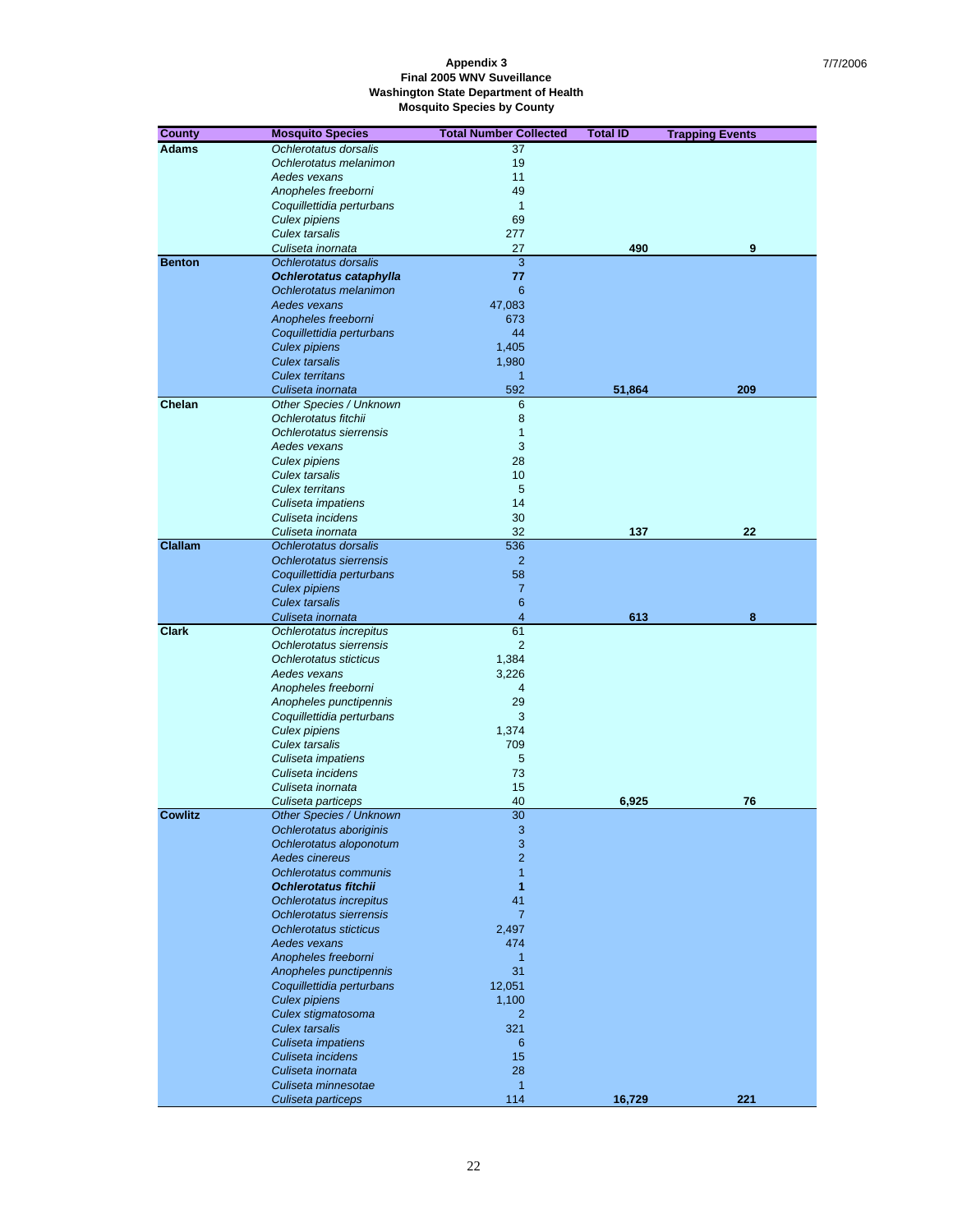| <b>County</b>       | <b>Mosquito Species</b>                                | <b>Total Number Collected</b>  | <b>Total ID</b> | <b>Trapping Events</b> |
|---------------------|--------------------------------------------------------|--------------------------------|-----------------|------------------------|
| <b>Franklin</b>     | Other Species / Unknown                                | 60                             |                 |                        |
|                     | <b>Ochlerotatus campestris</b>                         | 302                            |                 |                        |
|                     | Ochlerotatus dorsalis                                  | 1,686                          |                 |                        |
|                     | Ochlerotatus sticticus                                 | 3                              |                 |                        |
|                     | Aedes vexans                                           | 1,467                          |                 |                        |
|                     | Anopheles freeborni                                    | 1,996                          |                 |                        |
|                     | Anopheles punctipennis                                 | 21                             |                 |                        |
|                     | Culex pipiens                                          | 2,202                          |                 |                        |
|                     | <b>Culex tarsalis</b>                                  | 3,588                          |                 |                        |
|                     | Culiseta incidens                                      | 2                              |                 |                        |
|                     | Culiseta inornata                                      | 638                            | 11,965          | 191                    |
| <b>Grays Harbor</b> | Ochlerotatus aboriginis                                | 5                              |                 |                        |
|                     | Ochlerotatus dorsalis                                  | 15                             |                 |                        |
|                     | Ochlerotatus fitchii<br><b>Ochlerotatus sierrensis</b> | $\overline{2}$<br>$\mathbf{1}$ |                 |                        |
|                     |                                                        | 66                             |                 |                        |
|                     | Coquillettidia perturbans<br><b>Culex pipiens</b>      | 48                             |                 |                        |
|                     | <b>Culex tarsalis</b>                                  | 5                              |                 |                        |
|                     | Culiseta impatiens                                     | 24                             |                 |                        |
|                     | Culiseta incidens                                      | $\overline{2}$                 |                 |                        |
|                     | Culiseta minnesotae                                    | 1                              |                 |                        |
|                     | Culiseta particeps                                     | 3                              | 172             | 10                     |
| <b>Jefferson</b>    | <b>Ochlerotatus aboriginis</b>                         | $\overline{\mathbf{3}}$        |                 |                        |
|                     | Ochlerotatus dorsalis                                  | 27                             |                 |                        |
|                     | Ochlerotatus fitchii                                   | $\overline{4}$                 |                 |                        |
|                     | Ochlerotatus sierrensis                                | 5                              |                 |                        |
|                     | <b>Ochlerotatus sticticus</b>                          | 1                              |                 |                        |
|                     | Aedes sp.                                              | $\mathbf{1}$                   |                 |                        |
|                     | Coquillettidia perturbans                              | $\overline{2}$                 |                 |                        |
|                     | Culex pipiens                                          | 22                             |                 |                        |
|                     | Culex tarsalis                                         | 8                              |                 |                        |
|                     | Culiseta incidens                                      | 10                             |                 |                        |
|                     | Culiseta inornata                                      | 7                              | 90              | 13                     |
| <b>King</b>         | Other Species / Unknown                                | $\overline{1}$                 |                 |                        |
|                     | Aedes cinereus                                         | 31                             |                 |                        |
|                     | Ochlerotatus fitchii                                   | $\overline{4}$<br>$\mathbf{1}$ |                 |                        |
|                     | Ochlerotatus j. japonicus<br>Ochlerotatus sierrensis   | $6\phantom{1}6$                |                 |                        |
|                     | Anopheles punctipennis                                 | $\overline{4}$                 |                 |                        |
|                     | Coquillettidia perturbans                              | 122                            |                 |                        |
|                     | <b>Culex pipiens</b>                                   | 1,442                          |                 |                        |
|                     | Culex stigmatosoma                                     | 8                              |                 |                        |
|                     | <b>Culex tarsalis</b>                                  | 230                            |                 |                        |
|                     | Culiseta incidens                                      | 788                            |                 |                        |
|                     | Culiseta inornata                                      | 28                             |                 |                        |
|                     | Culiseta minnesotae                                    | 16                             |                 |                        |
|                     | <b>Culiseta morsitans</b>                              | 3                              |                 |                        |
|                     | Culiseta particeps                                     | 11                             | 2,695           | 131                    |
| Kitsap              | Ochlerotatus sierrensis                                | 4                              |                 |                        |
|                     | Culex pipiens                                          | $\,6\,$                        |                 |                        |
|                     | <b>Culex tarsalis</b>                                  | $\sqrt{3}$                     |                 |                        |
|                     | Culiseta incidens                                      | 29                             |                 |                        |
|                     | Culiseta inornata                                      | $\mathbf{1}$<br>88             | 43              | 5                      |
| Lewis               | Ochlerotatus aboriginis<br>Ochlerotatus communis       | 20                             | 108             | $\mathbf{2}$           |
| <b>Pacific</b>      | Ochlerotatus aboriginis                                | 599                            |                 |                        |
|                     | Ochlerotatus dorsalis                                  | 639                            |                 |                        |
|                     | Ochlerotatus fitchii                                   | 505                            |                 |                        |
|                     | Ochlerotatus sierrensis                                | 57                             |                 |                        |
|                     | Aedes vexans                                           | 16                             |                 |                        |
|                     | Coquillettidia perturbans                              | 489                            |                 |                        |
|                     | <b>Culex pipiens</b>                                   | 74                             |                 |                        |
|                     | Culex tarsalis                                         | 17                             |                 |                        |
|                     | Culiseta incidens                                      | $\mathbf{1}$                   |                 |                        |
|                     | Culiseta minnesotae                                    | $\mathbf{1}$                   |                 |                        |
|                     | Culiseta morsitans                                     | 38                             |                 |                        |
|                     | Culiseta particeps                                     | 139                            | 2,575           | 41                     |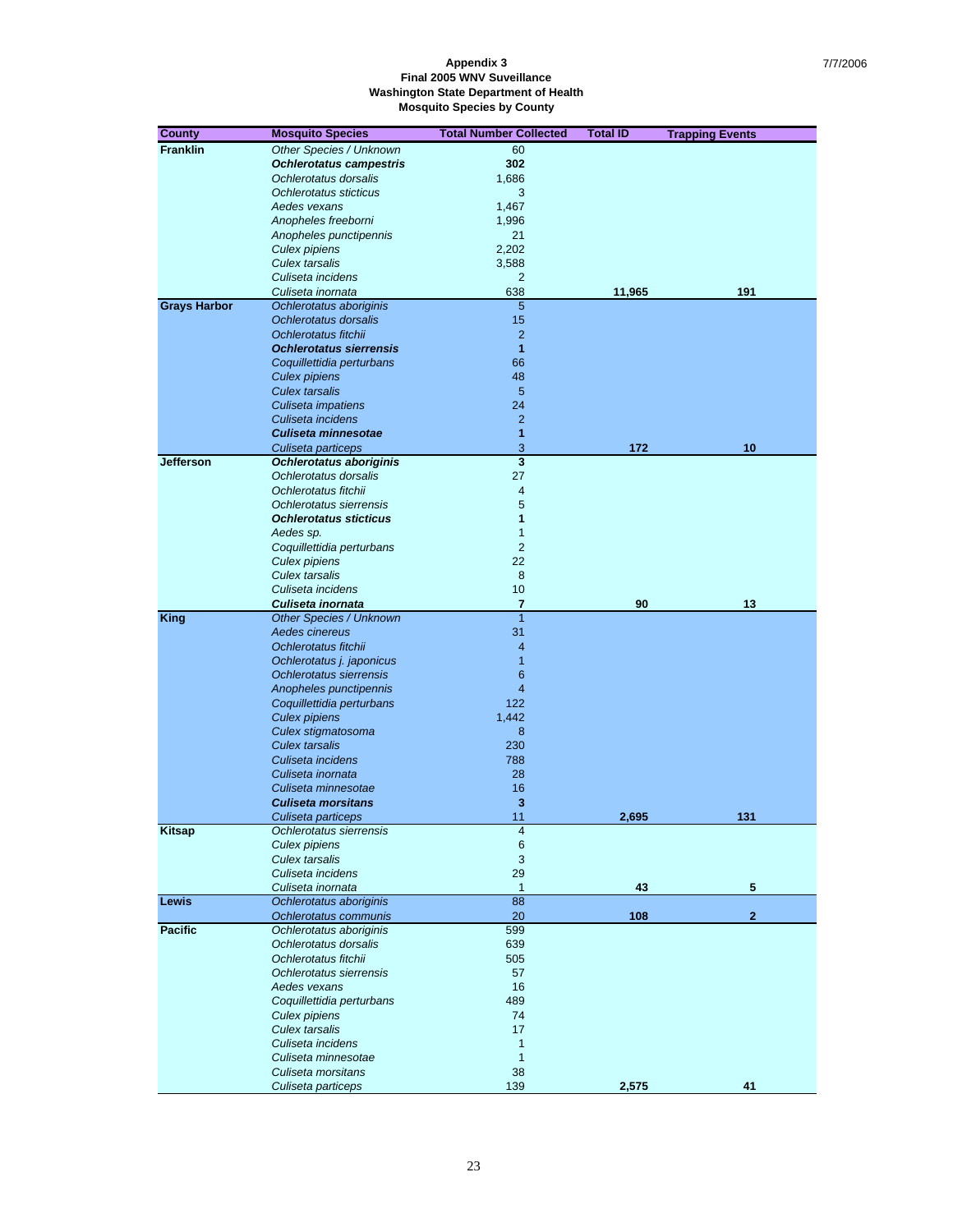| <b>County</b>    | <b>Mosquito Species</b>                             | <b>Total Number Collected</b> | <b>Total ID</b> | <b>Trapping Events</b> |
|------------------|-----------------------------------------------------|-------------------------------|-----------------|------------------------|
| <b>Pierce</b>    | Ochlerotatus aboriginis                             | 89                            |                 |                        |
|                  | Ochlerotatus communis                               | 327                           |                 |                        |
|                  | Ochlerotatus hexodontus                             | 4                             |                 |                        |
|                  | Ochlerotatus j. japonicus                           | $\overline{2}$                |                 |                        |
|                  | Ochlerotatus pullatus                               | 47                            |                 |                        |
|                  | Ochlerotatus sierrensis                             | 6                             |                 |                        |
|                  | Aedes vexans                                        | 4                             |                 |                        |
|                  | Coquillettidia perturbans                           | 5<br>224                      |                 |                        |
|                  | <b>Culex pipiens</b><br>Culex stigmatosoma          | 9                             |                 |                        |
|                  | <b>Culex tarsalis</b>                               | 125                           |                 |                        |
|                  | Culiseta incidens                                   | 859                           |                 |                        |
|                  | Culiseta inornata                                   | $\mathbf{1}$                  |                 |                        |
|                  | Culiseta particeps                                  | 33                            | 1,735           | 37                     |
| <b>Skamania</b>  | Anopheles punctipennis                              | 5                             |                 |                        |
|                  | Coquillettidia perturbans                           | $\overline{2}$                |                 |                        |
|                  | Culiseta incidens                                   | 6                             | 13              | 3                      |
| <b>Snohomish</b> | Ochlerotatus aboriginis                             | 48                            |                 |                        |
|                  | Ochlerotatus dorsalis                               | $\overline{2}$                |                 |                        |
|                  | Ochlerotatus fitchii                                | 257                           |                 |                        |
|                  | Ochlerotatus increpitus                             | 8                             |                 |                        |
|                  | Ochlerotatus sierrensis                             | 6                             |                 |                        |
|                  | Ochlerotatus sticticus                              | $\overline{7}$                |                 |                        |
|                  | Aedes vexans                                        | $\mathbf{1}$                  |                 |                        |
|                  | <b>Anopheles freeborni</b>                          | 1<br>5                        |                 |                        |
|                  | Anopheles punctipennis<br>Coquillettidia perturbans | 1,354                         |                 |                        |
|                  | <b>Culex pipiens</b>                                | 3,281                         |                 |                        |
|                  | <b>Culex tarsalis</b>                               | 471                           |                 |                        |
|                  | Culiseta incidens                                   | 115                           |                 |                        |
|                  | Culiseta inornata                                   | 115                           |                 |                        |
|                  | Culiseta minnesotae                                 | 31                            |                 |                        |
|                  | <b>Culiseta morsitans</b>                           | 13                            |                 |                        |
|                  | Culiseta particeps                                  | 87                            | 5,802           | 115                    |
| Spokane          | Aedes cinereus                                      | 45                            |                 |                        |
|                  | Ochlerotatus excrucians                             | 203                           |                 |                        |
|                  | Ochlerotatus fitchii                                | 91                            |                 |                        |
|                  | Ochlerotatus flavescens                             | 6                             |                 |                        |
|                  | Ochlerotatus increpitus                             | 102                           |                 |                        |
|                  | Aedes vexans                                        | 3                             |                 |                        |
|                  | Ochlerotatus sp.<br>Anopheles freeborni             | $\overline{7}$<br>29          |                 |                        |
|                  | Anopheles punctipennis                              | $\overline{2}$                |                 |                        |
|                  | Coquillettidia perturbans                           | 74                            |                 |                        |
|                  | Culex pipiens                                       | 806                           |                 |                        |
|                  | Culex salinarius                                    | 11                            |                 |                        |
|                  | Culex tarsalis                                      | 571                           |                 |                        |
|                  | Culex sp.                                           | 24                            |                 |                        |
|                  | Culiseta incidens                                   | 10                            |                 |                        |
|                  | Culiseta inornata                                   | 14                            |                 |                        |
|                  | Culiseta minnesotae                                 | 113                           | 2,111           | 44                     |
| <b>Thurston</b>  | Ochlerotatus fitchii                                | 7                             |                 |                        |
|                  | Ochlerotatus sierrensis                             | 132                           |                 |                        |
|                  | Coquillettidia perturbans                           | $\overline{2}$                |                 |                        |
|                  | <b>Culex pipiens</b><br><b>Culex tarsalis</b>       | 21<br>10 <sup>1</sup>         |                 |                        |
|                  | Culiseta incidens                                   | 40                            |                 |                        |
|                  | Culiseta inornata                                   | 3                             | 215             | 10                     |
| Wahkiakum        | Ochlerotatus aboriginis                             | $\overline{\mathbf{4}}$       |                 |                        |
|                  | <b>Ochlerotatus fitchii</b>                         | 6                             |                 |                        |
|                  | <b>Ochlerotatus sierrensis</b>                      | $\mathbf{2}$                  |                 |                        |
|                  | Anopheles freeborni                                 | 4                             |                 |                        |
|                  | <b>Anopheles punctipennis</b>                       | 6                             |                 |                        |
|                  | Coquillettidia perturbans                           | 1,453                         |                 |                        |
|                  | <b>Culex pipiens</b>                                | 109                           |                 |                        |
|                  | <b>Culex tarsalis</b>                               | 43                            |                 |                        |
|                  | Culiseta incidens                                   | 6                             |                 |                        |
|                  | Culiseta inornata                                   | 1                             |                 |                        |
|                  | Culiseta minnesotae                                 | 13                            |                 |                        |
|                  | <b>Culiseta particeps</b>                           | 12 <sub>2</sub>               | 1,659           | 25                     |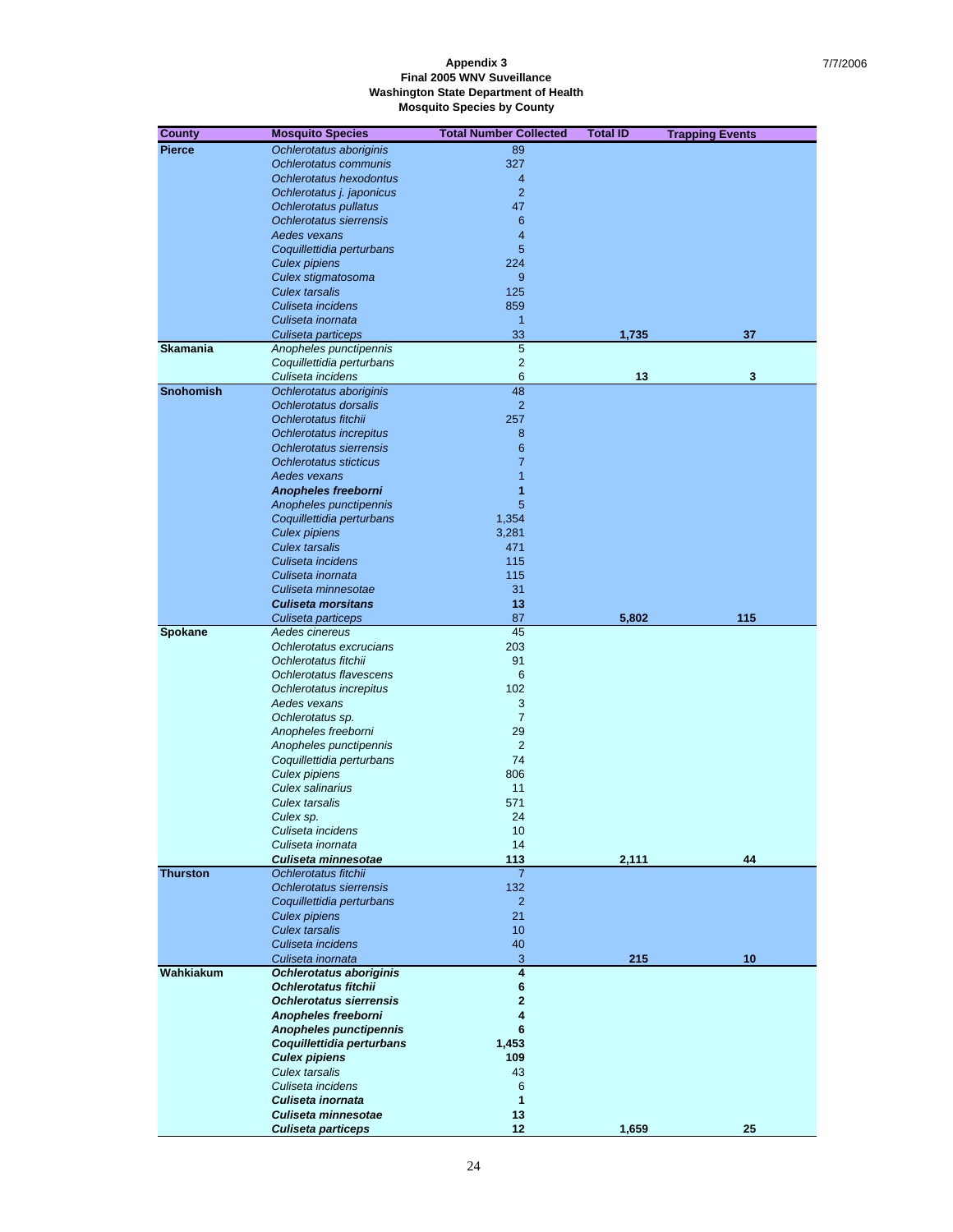| <b>County</b>      | <b>Mosquito Species</b>        | <b>Total Number Collected</b> | <b>Total ID</b> | <b>Trapping Events</b> |
|--------------------|--------------------------------|-------------------------------|-----------------|------------------------|
| <b>Walla Walla</b> | <b>Other Species / Unknown</b> | 1                             |                 |                        |
|                    | Ochlerotatus increpitus        | $\overline{2}$                |                 |                        |
|                    | Ochlerotatus nigromaculis      |                               |                 |                        |
|                    | Ochlerotatus sticticus         |                               |                 |                        |
|                    | Aedes sp.                      | 51                            |                 |                        |
|                    | Aedes vexans                   | 2,604                         |                 |                        |
|                    | Anopheles freeborni            | 1,237                         |                 |                        |
|                    | <b>Culex pipiens</b>           | 2,961                         |                 |                        |
|                    | <b>Culex tarsalis</b>          | 3,344                         |                 |                        |
|                    | Culiseta impatiens             | 10                            |                 |                        |
|                    | Culiseta inornata              | 142                           | 10,354          | 152                    |
| Whatcom            | Ochlerotatus fitchii           | 92                            |                 |                        |
|                    | Ochlerotatus sierrensis        | 13                            |                 |                        |
|                    | Aedes vexans                   | 31                            |                 |                        |
|                    | Anopheles freeborni            | $\overline{2}$                |                 |                        |
|                    | Anopheles punctipennis         | $\overline{2}$                |                 |                        |
|                    | Coquillettidia perturbans      | 39                            |                 |                        |
|                    | Culex pipiens                  | 36                            |                 |                        |
|                    | Culex tarsalis                 | 22                            |                 |                        |
|                    | Culiseta impatiens             | $\mathbf{1}$                  |                 |                        |
|                    | Culiseta incidens              | 36                            |                 |                        |
|                    | Culiseta inornata              | $\overline{7}$                |                 |                        |
|                    | Culiseta minnesotae            | 17                            | 298             | 16                     |
| Whitman            | Culiseta incidens              | 28                            |                 |                        |
|                    | Culiseta inornata              | $\overline{1}$                | 29              | $\overline{2}$         |
| Yakima             | Ochlerotatus dorsalis          | 5                             |                 |                        |
|                    | Ochlerotatus fitchii           | $\mathbf{1}$                  |                 |                        |
|                    | Ochlerotatus melanimon         | 10                            |                 |                        |
|                    | Aedes vexans                   | 762                           |                 |                        |
|                    | Anopheles freeborni            | 129                           |                 |                        |
|                    | Coquillettidia perturbans      | 5                             |                 |                        |
|                    | Culex pipiens                  | 5,769                         |                 |                        |
|                    | Culex tarsalis                 | 3,729                         |                 |                        |
|                    | Culiseta inornata              | 227                           | 10,637          | 47                     |
|                    |                                |                               |                 |                        |
|                    | <b>23 Counties</b>             | 127.259                       | 127.259         | 1.389                  |

New mosquito species findings for county are listed in bold.

Data Sources: Local Health Jurisdictions (11) Benton County Mosquito Control District (Benton County and areas of Yakima County) Clark County Mosquito Control District Columbia Mosquito Control District (Walla Walla County) Franklin County Mosquito Control District Julia Butler Hansen National Wildlife Refuge (Wahkiakum County) Leavenworth Mosquito Control District (Chelan County) Lee Pederson, US Army (Fairchild AFB, Spokane County) Makah Tribe (Clallam County) Mosquito Control District of Cowlitz County Mt. Rainier National Park (Lewis and Pierce Counties) North Cascades National Park (Whatcom County) North Cascades National Park - Stehekin (Chelan County) Washington State Department of Transportation (Yakima County) Washington State Parks Willapa National Wildlife Refuge (Pacific County)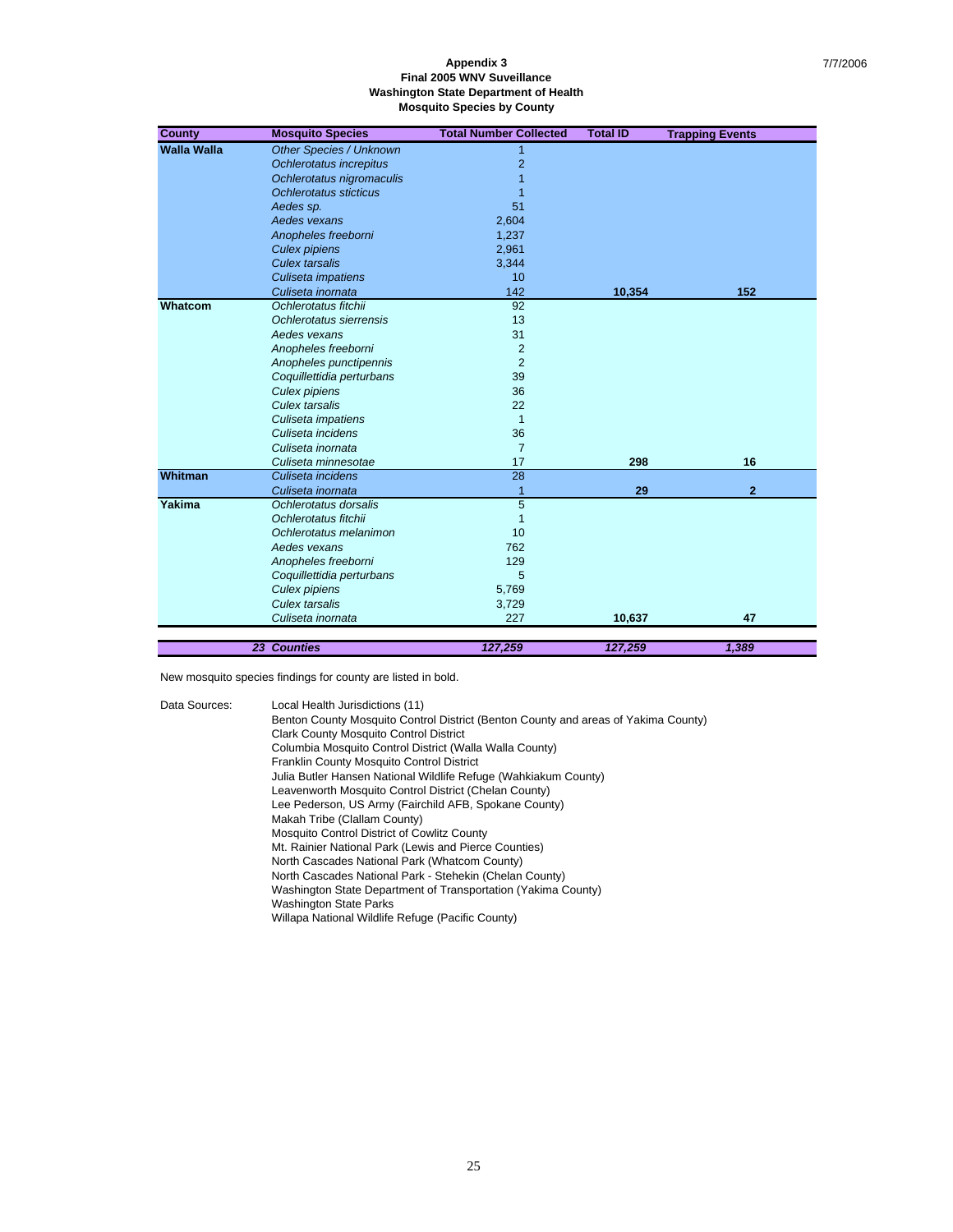| <b>County</b> | <b>Mosquito Species</b> | <b>Total Number Collected</b> | <b>Total ID</b> | <b>Trapping Events</b> |
|---------------|-------------------------|-------------------------------|-----------------|------------------------|
| Jefferson     | Culex tarsalis          | 23                            | 23              | 14                     |
| <b>Kitsap</b> | <b>Culex pipiens</b>    | 889                           |                 |                        |
|               | Culex tarsalis          | 48                            | 937             | 133                    |
| <b>Pierce</b> | Culex pipiens           | 33                            |                 |                        |
|               | Culex tarsalis          | 124                           | 157             | 69                     |
| <b>Yakima</b> | <b>Culex pipiens</b>    | 6                             |                 |                        |
|               | Culex tarsalis          | 62                            | 68              | 32                     |
|               |                         |                               |                 |                        |
|               | <b>Totals</b>           | 1.185                         | 1.185           | 248                    |

New mosquito species findings for county are listed in bold.

Data Sources for 2005 Mosquito Species Identification: USACHPPM-West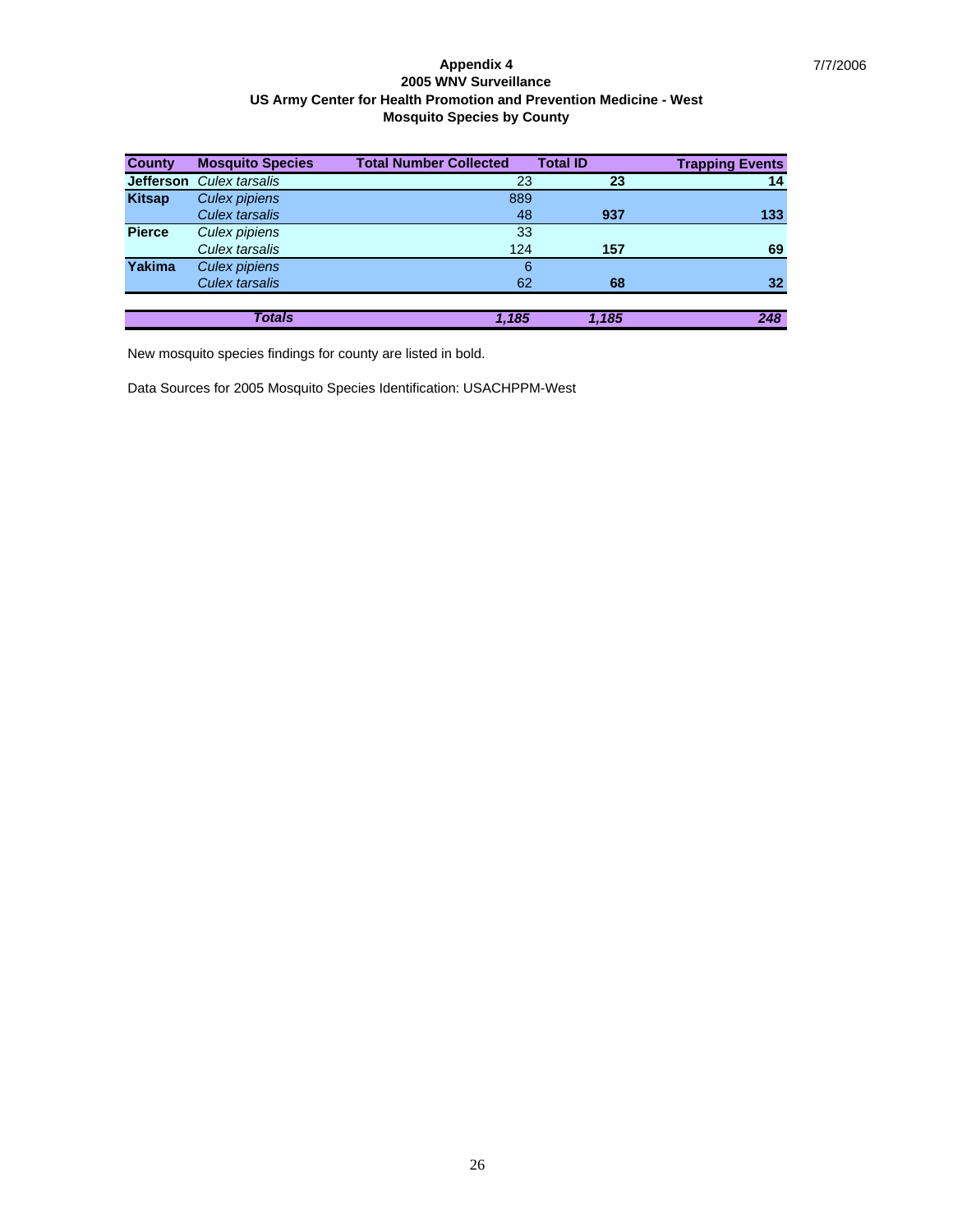# Appendix 5

# Mosquito Species by County, Western Washington

| County                                                                                                                                                                                                                               | cinereus<br>Aedes                                                                                                       | Aedes trichurus | <b>Aedes vexans</b> *                       | Anopheles earlei                      | Anopheles freeborni* | Anopheles occidentalis | <b>Anopheles punctipennis*</b> | Coquilletidia perturbans* | Culex apicalis          | Culex boharti  | Culex pipiens*   | Culex restuans* | Culex salinarius* | Culex stigmatasoma | Culex tarsalis*             | Culex territans* | Culiseta impatiens | Culiseta incidens*       | Culiseta inornata              | Culiseta minnesotae |                | Culiseta morsitans                                   | Culiseta particeps | Ochlerotatus aboriginis | Ochlerotatus aloponotum     | Ochlerotatus campestris | Ochlerotatus canadensis | Ochlerotatus cataphylla | Ochlerotatus communis | <b>Ochlerotatus dorsalis</b>  | Ochlerotatus excrucians | Ochlerotatus fitchii*   | Ochlerotatus flavescens | Ochlerotatus hexodontus | Ochlerotatus impiger | Ochlerotatus implicatus  | Ochlerotatus increpitus | Ochlerotatus intrudens | japonicus<br>Ochlerotatus japonicus | Ochlerotatus melanimon' | Ochlerotatus nigromaculis* | Ochlerotatus pionips | Ochlerotatus pullatus | Ochlerotatus punctor | Ochlerotatus sierrensis   | idahoensis<br>Ochlerotatus spencerii | Ochlerotatus sticticus* | Ochlerotatus togoi      | Ochlerotatus trivittatus* | Ochlerotatus ventrovittis |
|--------------------------------------------------------------------------------------------------------------------------------------------------------------------------------------------------------------------------------------|-------------------------------------------------------------------------------------------------------------------------|-----------------|---------------------------------------------|---------------------------------------|----------------------|------------------------|--------------------------------|---------------------------|-------------------------|----------------|------------------|-----------------|-------------------|--------------------|-----------------------------|------------------|--------------------|--------------------------|--------------------------------|---------------------|----------------|------------------------------------------------------|--------------------|-------------------------|-----------------------------|-------------------------|-------------------------|-------------------------|-----------------------|-------------------------------|-------------------------|-------------------------|-------------------------|-------------------------|----------------------|--------------------------|-------------------------|------------------------|-------------------------------------|-------------------------|----------------------------|----------------------|-----------------------|----------------------|---------------------------|--------------------------------------|-------------------------|-------------------------|---------------------------|---------------------------|
| <b>Western Washington</b>                                                                                                                                                                                                            |                                                                                                                         |                 |                                             |                                       |                      |                        |                                |                           |                         |                |                  |                 |                   |                    |                             |                  |                    |                          |                                |                     |                |                                                      |                    |                         |                             |                         |                         |                         |                       |                               |                         |                         |                         |                         |                      |                          |                         |                        |                                     |                         |                            |                      |                       |                      |                           |                                      |                         |                         |                           |                           |
| Clallam                                                                                                                                                                                                                              |                                                                                                                         |                 | $\mathsf{X}^{\scriptscriptstyle\mathsf{I}}$ |                                       | $\mathsf X$          |                        |                                | $X$ 2                     |                         |                | $\mathsf X$      |                 |                   |                    |                             |                  |                    |                          | $X$ $X$ $X$ $X$ $X$            |                     |                |                                                      |                    |                         | X                           |                         |                         |                         |                       | $\vert X \vert$               |                         | $\mathsf{X}$            |                         |                         |                      |                          |                         |                        |                                     |                         |                            |                      | X                     |                      | X                         |                                      |                         |                         |                           |                           |
| Clark                                                                                                                                                                                                                                | $\mathsf X$                                                                                                             |                 | $\mathsf X$                                 |                                       | $\mathsf X$          |                        |                                | $X$ $X$                   |                         |                | $\mathsf X$      |                 |                   |                    |                             | $x \mid x$       |                    |                          | $2$ $\times$ $\times$ $\times$ |                     |                |                                                      |                    |                         |                             |                         |                         |                         |                       |                               | $\mathcal{P}$           |                         |                         |                         |                      |                          | $\overline{2}$          |                        |                                     |                         |                            |                      |                       |                      |                           | $x \mid x \mid x$                    |                         |                         |                           |                           |
| Cowlitz                                                                                                                                                                                                                              | $\mathsf X$                                                                                                             |                 | $\mathsf{X}$                                |                                       | $\mathsf X$          |                        | x                              |                           | 2 2                     | $\overline{2}$ | $\mathsf{X}$     |                 |                   |                    | $X$ $X$ $X$ $X$ $X$ $X$ $4$ |                  |                    |                          |                                |                     |                |                                                      |                    | $\overline{4}$          | $4 \times$                  |                         |                         |                         |                       | $4 \times$                    |                         | $\overline{5}$          |                         |                         |                      |                          |                         | $x \mid x$             |                                     |                         |                            |                      |                       |                      | $\overline{2}$            |                                      | $x \mid x$              |                         |                           |                           |
| Grays Harbor                                                                                                                                                                                                                         |                                                                                                                         |                 | $\bar{X}$                                   |                                       |                      |                        | x <sup>1</sup>                 | $\bullet$                 | $\mathsf X$             |                | $\mathsf{X}$     |                 |                   |                    |                             |                  | $X \mid X \mid 4$  | $\mathsf{X}$             |                                |                     | $5 \mid 3$     |                                                      | 3                  | $\sf X$                 |                             | $\mathsf{X}$            |                         |                         |                       | $\mathsf{X}$                  |                         | $\overline{3}$          |                         |                         |                      |                          | 3                       |                        |                                     |                         |                            |                      |                       |                      | $\overline{5}$            |                                      | $\overline{4}$          |                         |                           |                           |
| Island                                                                                                                                                                                                                               | $\mathsf{X}$                                                                                                            |                 | 3                                           |                                       | $\mathsf X$          |                        | $\mathsf{X}$                   | $\overline{2}$            |                         |                | $\mathsf{x}$     | 3               |                   |                    |                             | $2 \mid X$       |                    | $\mathsf{X}$             | $\mathsf{X}$                   |                     | 3 <sup>1</sup> | $\overline{2}$                                       | $\overline{2}$     | x                       | $\overline{2}$              |                         |                         |                         |                       |                               | $X$ $X$ $X$             |                         |                         |                         |                      |                          | X                       |                        |                                     | 3                       |                            |                      |                       |                      | $\overline{3}$            |                                      | $x \mid 2$              |                         |                           |                           |
| Jefferson                                                                                                                                                                                                                            | $\mathsf X$                                                                                                             |                 | $\mathsf{X}$                                |                                       |                      |                        | $\overline{4}$                 | $\overline{3}$            |                         |                | $\mathsf X$      |                 |                   |                    |                             |                  |                    | $X$ $X$ $X$ $X$          | $5\phantom{.}$                 |                     |                |                                                      | $\times$           | $\overline{5}$          |                             |                         |                         |                         |                       |                               | $X$ $X$ $X$ $X$ $X$     |                         |                         |                         |                      |                          | $\times$                |                        |                                     |                         |                            | X                    |                       |                      | $\boldsymbol{\mathsf{X}}$ |                                      | 5 <sup>1</sup>          |                         |                           |                           |
| King                                                                                                                                                                                                                                 | $\mathsf{X}$                                                                                                            |                 | $\overline{4}$                              |                                       | 1                    |                        |                                |                           | $X$ $X$ $X$ 4           |                | $\mathbf{x}$     |                 |                   |                    | $X$ $X$ $X$ $X$ $X$ $X$ $S$ |                  |                    |                          |                                |                     |                |                                                      | 2 <sup>1</sup>     | $x \mid x$              |                             |                         |                         |                         |                       |                               | $x \mid x \mid x$       |                         |                         | $\mathsf X$             |                      |                          | $\overline{2}$          |                        |                                     |                         |                            |                      | $\mathsf X$           |                      | $\mathsf X$               |                                      | $\mathsf{X}$            |                         |                           |                           |
| Kitsap                                                                                                                                                                                                                               |                                                                                                                         |                 | 3                                           |                                       |                      |                        | $2$   2                        |                           |                         |                | $\mathsf X$      |                 |                   |                    |                             |                  |                    |                          |                                |                     |                | $3 \mid X \mid X \mid X \mid 3 \mid X \mid X \mid 4$ |                    | x                       |                             |                         |                         |                         |                       | $\mathsf X$                   |                         | $\mathsf X$             |                         | $\mathsf X$             |                      |                          | $\overline{4}$          |                        |                                     |                         |                            |                      |                       |                      | $\mathsf X$               |                                      |                         |                         |                           |                           |
| Lewis                                                                                                                                                                                                                                | $\mathsf{X}$                                                                                                            |                 |                                             |                                       |                      |                        | $\mathsf{X}$                   |                           |                         |                | $\mathsf{X}$     |                 |                   |                    | x x x x x x                 |                  |                    |                          |                                |                     |                |                                                      |                    | X                       |                             |                         |                         |                         | $\mathsf X$           |                               |                         | $\overline{\mathsf{X}}$ |                         | 3x                      |                      |                          |                         |                        |                                     |                         |                            |                      |                       |                      | $\mathsf X$               |                                      |                         |                         |                           |                           |
| Mason                                                                                                                                                                                                                                | X.                                                                                                                      |                 |                                             |                                       |                      |                        |                                | $X \mid 3$                |                         |                |                  |                 |                   |                    |                             |                  |                    | $X$ $X$ $X$              |                                |                     |                |                                                      |                    |                         | $X$ $X$ $X$                 |                         |                         |                         |                       |                               | $X$ $X$ $X$             |                         |                         |                         |                      |                          | X                       |                        |                                     |                         |                            |                      |                       |                      | $\mathsf X$               |                                      |                         |                         |                           |                           |
| Pacific                                                                                                                                                                                                                              |                                                                                                                         |                 | $\mathsf{X}$                                |                                       |                      |                        |                                | $\bar{\mathsf{X}}$        |                         |                | $\mathsf{X}$     |                 |                   |                    |                             | $X$ $X$          |                    | $2 \times$               |                                |                     | 3              | 3 <sup>°</sup>                                       | $\overline{2}$     | X                       |                             |                         |                         |                         |                       | $\mathsf{X}$                  |                         | $\mathsf X$             |                         |                         |                      |                          | X                       |                        |                                     | $\overline{2}$          |                            |                      |                       |                      | $\mathsf{X}$              |                                      | $\mathsf{X}$            |                         |                           |                           |
| Pierce                                                                                                                                                                                                                               | $\mathsf{X}$                                                                                                            |                 | $\mathsf{X}^+$                              |                                       | $\overline{1}$       |                        |                                | x 2                       |                         |                | $4 \mid X$       |                 | $\overline{2}$    | $\overline{4}$     | x 1 x x x                   |                  |                    |                          |                                |                     |                |                                                      | $\overline{2}$     |                         | $x \mid x \mid x$           |                         |                         |                         |                       |                               |                         |                         |                         |                         |                      |                          |                         |                        |                                     |                         |                            |                      | $\mathsf X$           |                      |                           | $x \mid x \mid x$                    |                         |                         |                           | $\mathsf X$               |
| San Juan                                                                                                                                                                                                                             |                                                                                                                         |                 |                                             |                                       |                      |                        |                                | 3 3                       |                         |                | 3                |                 |                   |                    | 3 <sup>1</sup>              | $\overline{3}$   |                    |                          | $X \mid 3$                     |                     |                |                                                      | 3                  | $\mathsf{X}$            |                             |                         |                         | $\mathsf X$             |                       | $\mathsf X$                   |                         | $\mathsf X$             |                         |                         |                      |                          | X                       |                        |                                     |                         |                            |                      |                       |                      | $\mathsf X$               |                                      |                         | $\overline{\mathbf{3}}$ |                           |                           |
| Skagit                                                                                                                                                                                                                               |                                                                                                                         |                 | $\mathsf{X}$                                |                                       |                      |                        |                                | 3                         |                         |                | $\overline{4}$   |                 |                   |                    |                             |                  |                    | $x \mid x \mid x \mid x$ |                                |                     |                |                                                      |                    | $x \mid x$              |                             |                         |                         |                         |                       | $\overline{2}$ $\overline{1}$ | $X$ $X$                 |                         |                         |                         |                      |                          | $\mathsf X$             |                        |                                     |                         |                            |                      |                       |                      | $\mathsf X$               |                                      | $\vert x \vert$         | $\overline{2}$          |                           |                           |
| Skamania                                                                                                                                                                                                                             |                                                                                                                         | $x \mid x$      | $\mathsf X$                                 |                                       | $\mathsf X$          |                        | X                              | 3                         |                         | 3 <sup>1</sup> | $\mathsf{X}$     |                 |                   |                    |                             | x 3              |                    |                          | $x \mid x \mid x$              |                     |                |                                                      |                    | $x \mid x$              |                             |                         |                         |                         | X                     |                               | $x \mid x$              |                         |                         |                         |                      | $x \mid x \mid x \mid x$ |                         |                        |                                     |                         |                            |                      | X                     |                      | $\mathsf X$               |                                      | $\bar{\mathsf{X}}$      |                         |                           |                           |
| Snohomish                                                                                                                                                                                                                            | X.                                                                                                                      |                 | $\times$                                    | $\vert 4 \vert$                       | $5\phantom{.0}$      | 3                      | $\mathsf X$                    | $\overline{2}$            | $\mathsf X$             |                | $\mathsf X$      |                 |                   |                    |                             |                  |                    |                          | $X$ $X$ $X$ $X$ $X$ $X$        |                     |                | $5\phantom{.0}$                                      | 3                  | $\mathsf X$             |                             |                         |                         |                         |                       |                               | $4 \times X$            |                         |                         |                         |                      |                          | X                       |                        | 3                                   |                         |                            |                      |                       |                      | $\overline{2}$            |                                      | $\mathsf{X}$            |                         |                           |                           |
| Thurston                                                                                                                                                                                                                             | X.                                                                                                                      |                 |                                             |                                       |                      |                        | x <sub>1</sub>                 | $\mathsf{X}$              |                         |                | $\mathsf X$      |                 |                   |                    | $x \mid x$                  |                  |                    |                          | $x \mid x$                     |                     |                | $1$ $X$ $X$                                          |                    |                         |                             |                         |                         |                         |                       |                               | $X$ $X$ $X$             |                         |                         |                         |                      |                          |                         | $x \mid x$             |                                     |                         |                            |                      |                       |                      | $\mathsf X$               |                                      | $\overline{3}$          |                         |                           |                           |
| Wahkiakum                                                                                                                                                                                                                            |                                                                                                                         |                 |                                             |                                       | $\overline{5}$       |                        | 5 <sup>1</sup>                 | $\sqrt{5}$                |                         |                | 5 <sup>1</sup>   |                 |                   |                    | $\bar{X}$                   |                  |                    |                          | $X \mid 5 \mid 5$              |                     |                |                                                      | 5 <sup>1</sup>     | $\overline{5}$          |                             |                         |                         |                         |                       |                               |                         | $\overline{5}$          |                         |                         |                      |                          |                         |                        |                                     |                         |                            |                      |                       |                      | $\overline{5}$            |                                      |                         |                         |                           |                           |
| Whatcom                                                                                                                                                                                                                              | X.                                                                                                                      |                 | $\mathsf{X}$                                |                                       |                      | $x \mid x$             | $\boldsymbol{\mathsf{X}}$      | $\overline{3}$            | $\overline{\mathsf{X}}$ |                | $4 \overline{)}$ |                 |                   |                    |                             |                  |                    |                          | $X$ $X$ $X$ $X$ $X$            |                     | 3 <sup>1</sup> | $\overline{3}$                                       |                    | $x \mid x$              |                             |                         |                         |                         |                       |                               | $X$ $X$ $X$ $X$         |                         |                         |                         |                      |                          |                         | $x \mid x$             |                                     |                         |                            |                      |                       |                      | $\overline{3}$            |                                      | $\vert x \vert$         | $\overline{2}$          |                           |                           |
| *WNV-Positive Mosquito Species Reported to CDC, 1999-2005<br>New Findings for:<br>The matrix shows the known distribution of mosquito species by county for western Washington through the year 2005. Previous findings are based on |                                                                                                                         |                 |                                             | $1 - 2001$ 2 - 2002 3 - 2003 4 - 2004 |                      |                        |                                |                           |                         |                |                  |                 |                   | $5 - 2005$         |                             |                  |                    |                          |                                |                     |                |                                                      |                    |                         | <b>Previous Findings: X</b> |                         |                         |                         |                       |                               |                         |                         |                         |                         |                      |                          |                         |                        |                                     |                         |                            |                      |                       |                      |                           |                                      | Last Revised 06/06/06   |                         |                           |                           |
|                                                                                                                                                                                                                                      | adjusted by Washington, Otate Department of Health in the 1000s and 1070s. Now measurite appealed findings which had no |                 |                                             |                                       |                      |                        |                                |                           |                         |                |                  |                 |                   |                    |                             |                  |                    |                          |                                |                     |                |                                                      |                    |                         |                             |                         |                         |                         |                       |                               |                         |                         |                         |                         |                      |                          |                         |                        |                                     |                         |                            |                      |                       |                      |                           |                                      |                         |                         |                           |                           |

 mosquito surveillance conducted by Washington State Department of Health in the 1960s and 1970s. New mosquito species findings which had not been identified during earlier surveillace efforts are presented by the surveillance year 2001 through 2005 when the species was first detected.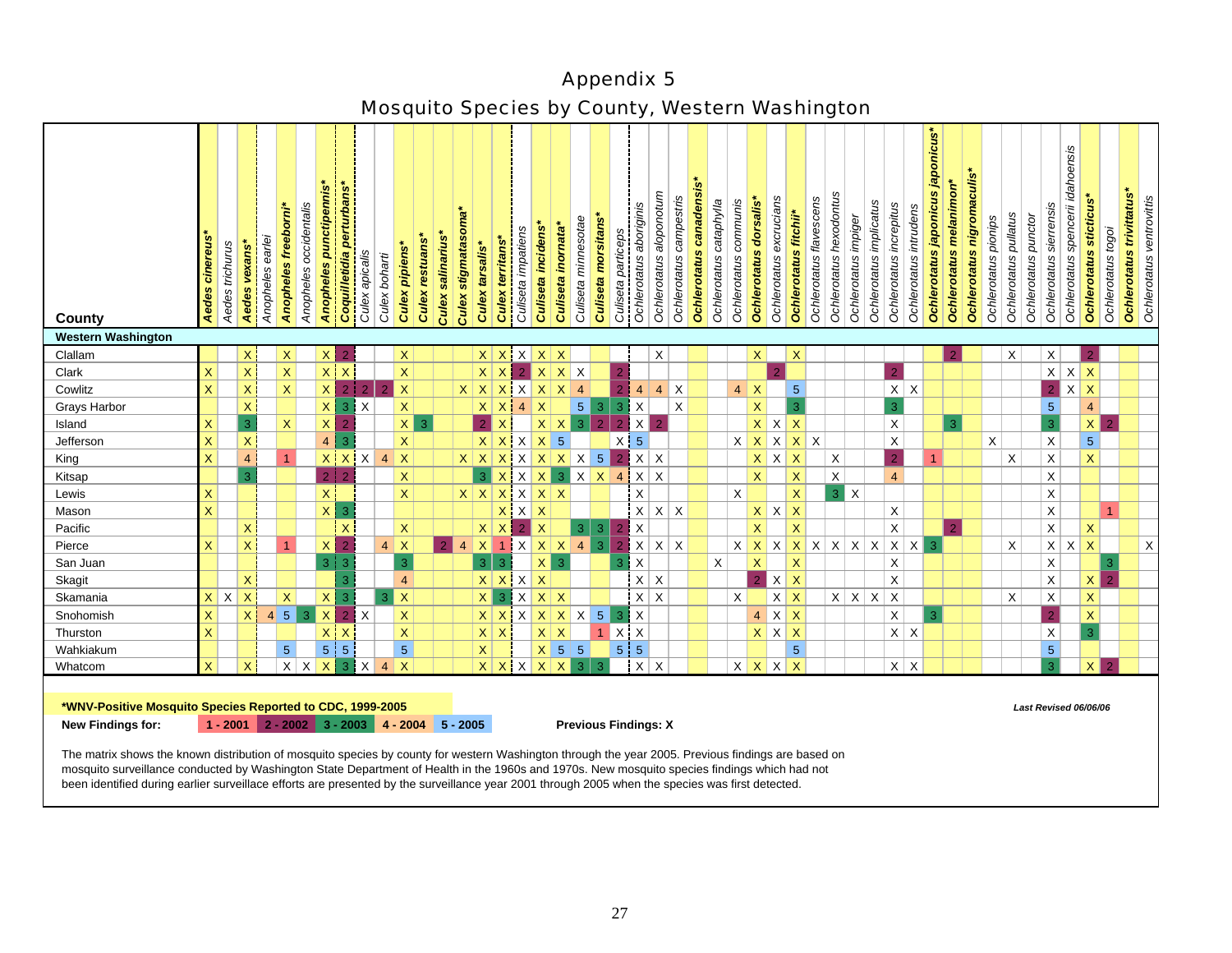# Appendix 6 Mosquito Species by County, Eastern Washington

| County                                                                                                                                                                         | cinereus<br>Aedes                                                                                                                                                                           | Aedes trichurus | Aedes vexans              | Anopheles earler | Anopheles freeborni*      | Anopheles occidentalis | Anopheles punctipennis* | Coquilletidia perturbans  | Culex apicalis | Culex boharti | <b>Culex pipiens*</b> | <b>Culex restuans*</b> | Culex salinarius | stigmatasoma*<br><b>Culex</b> | Culex tarsalis*           | <b>Culex territans</b>    | Culiseta impatiens | Culiseta incidens  | Culiseta inornata | Culiseta minnesotae | Culiseta morsitans | Culiseta particeps | Ochlerotatus aboriginis | Ochlerotatus aloponotum | Ochlerotatus campestris | Ochlerotatus canadensis* | Ochlerotatus cataphylla | Ochlerotatus communis    | Ochlerotatus dorsalis | Ochlerotatus excrucians                     | Ochlerotatus fitchii* | Ochlerotatus flavescens | Ochlerotatus hexodontus | Ochlerotatus impiger | Ochlerotatus implicatus         | Ochlerotatus increpitus | Ochlerotatus intrudens | Ochlerotatus japonicus japonicus | Ochlerotatus melanimon' | Ochlerotatus nigromaculis* | Ochlerotatus pionips | Ochlerotatus pullatus | Ochlerotatus punctor | Ochlerotatus sierrensis | idahoensis<br>Ochlerotatus spencerii | sticticus*<br><b>Ochlerotatus</b> | Ochlerotatus togoi | <b>Ochlerotatus trivittatus</b> | Ochlerotatus ventrovittis |
|--------------------------------------------------------------------------------------------------------------------------------------------------------------------------------|---------------------------------------------------------------------------------------------------------------------------------------------------------------------------------------------|-----------------|---------------------------|------------------|---------------------------|------------------------|-------------------------|---------------------------|----------------|---------------|-----------------------|------------------------|------------------|-------------------------------|---------------------------|---------------------------|--------------------|--------------------|-------------------|---------------------|--------------------|--------------------|-------------------------|-------------------------|-------------------------|--------------------------|-------------------------|--------------------------|-----------------------|---------------------------------------------|-----------------------|-------------------------|-------------------------|----------------------|---------------------------------|-------------------------|------------------------|----------------------------------|-------------------------|----------------------------|----------------------|-----------------------|----------------------|-------------------------|--------------------------------------|-----------------------------------|--------------------|---------------------------------|---------------------------|
| <b>Eastern Washington</b><br>Adams                                                                                                                                             |                                                                                                                                                                                             |                 | $\overline{4}$            |                  | $\overline{4}$            |                        |                         | $\overline{4}$            |                |               | $\mathsf{X}$          |                        |                  |                               | $\mathsf X$               |                           |                    |                    | $\mathsf{X}$      |                     |                    |                    |                         |                         |                         |                          |                         |                          | $\mathsf{X}$          |                                             |                       |                         |                         |                      |                                 |                         |                        |                                  |                         | $4 \mid X$                 |                      |                       |                      |                         |                                      |                                   |                    |                                 |                           |
| Asotin                                                                                                                                                                         |                                                                                                                                                                                             |                 |                           |                  | $\overline{\mathsf{X}}$   |                        |                         |                           |                |               |                       |                        |                  |                               | $\mathsf X$               |                           |                    |                    |                   |                     |                    |                    |                         |                         |                         |                          |                         |                          |                       |                                             |                       |                         |                         |                      |                                 |                         |                        |                                  |                         |                            |                      |                       |                      |                         |                                      |                                   |                    |                                 |                           |
| Benton                                                                                                                                                                         |                                                                                                                                                                                             |                 | X                         |                  |                           | $X$ $X$                | $\mathsf{X}$            | $\overline{4}$            |                |               | $\mathsf X$           |                        |                  | $x \mid x$                    |                           | $\boldsymbol{\mathsf{X}}$ |                    |                    | $X$ $X$ $X$       |                     |                    |                    |                         |                         | $\times$                |                          | 5                       |                          | $\mathsf X$           |                                             | $\mathsf{X}$          |                         |                         |                      |                                 | X                       |                        |                                  |                         | $X$ $X$                    |                      |                       |                      | X                       |                                      | $\mathsf{X}$                      |                    |                                 |                           |
| Chelan                                                                                                                                                                         | X                                                                                                                                                                                           |                 | X                         |                  | $\boldsymbol{\mathsf{X}}$ |                        | $\mathsf{X}$            |                           |                |               | $\mathsf{X}$          |                        |                  |                               | $X$ $X$ $X$ $X$ $X$ $X$ 1 |                           |                    |                    |                   |                     |                    |                    | X                       |                         |                         |                          |                         |                          |                       | $x   x   x   x   x   x   x   x   x   x   x$ |                       |                         |                         |                      |                                 |                         |                        |                                  |                         |                            |                      |                       |                      |                         | $x \mid x \mid x \mid x \mid x$      |                                   |                    |                                 | X                         |
| Columbia                                                                                                                                                                       |                                                                                                                                                                                             |                 | $\mathsf{X}$              |                  | $\overline{\mathsf{x}}$   |                        | $\mathsf{X}$            |                           |                |               |                       |                        |                  |                               | $\mathsf X$               |                           |                    |                    |                   |                     |                    |                    |                         |                         |                         |                          |                         |                          |                       |                                             |                       |                         |                         |                      |                                 | X                       |                        |                                  |                         |                            |                      |                       |                      |                         |                                      |                                   |                    |                                 |                           |
| Douglas                                                                                                                                                                        |                                                                                                                                                                                             |                 | $\mathsf{X}$              |                  |                           |                        |                         |                           |                |               |                       |                        |                  |                               | $\mathsf{X}$              |                           |                    |                    | $\mathsf{X}$      |                     |                    |                    |                         |                         |                         |                          |                         |                          | $\mathsf{X}$          |                                             |                       |                         |                         |                      |                                 |                         |                        |                                  | $\mathsf{X}$            |                            |                      |                       |                      |                         |                                      |                                   |                    |                                 |                           |
| Ferry                                                                                                                                                                          | X.                                                                                                                                                                                          |                 | $\mathsf{X}$              |                  | $\mathsf X$               |                        |                         | $\boldsymbol{\mathsf{X}}$ |                |               | $\overline{2}$        |                        |                  |                               | $x \mid x$                |                           |                    | $\overline{2}$     |                   |                     |                    |                    | $\mathsf X$             |                         |                         | X                        |                         | X                        |                       |                                             | $\mathsf{x}$          |                         |                         |                      | $x \mid x \mid x \mid x \mid x$ |                         |                        |                                  |                         |                            | $\mathsf{X}$         |                       |                      |                         |                                      | $\overline{2}$                    |                    |                                 |                           |
| Franklin                                                                                                                                                                       |                                                                                                                                                                                             |                 | $\overline{4}$            |                  |                           | $3 \mid X$             | $\overline{4}$          | $\overline{4}$            |                |               | $\mathsf{X}$          |                        |                  |                               | $\mathsf X$               |                           |                    | $x \mid x$         |                   |                     |                    |                    |                         |                         | 5                       |                          |                         |                          | $\mathsf{X}$          |                                             |                       | $\mathsf X$             |                         |                      |                                 |                         |                        |                                  |                         | $\mathsf X$                |                      |                       |                      | 3                       |                                      | $\mathsf{X}$                      |                    |                                 |                           |
| Garfield                                                                                                                                                                       |                                                                                                                                                                                             |                 |                           |                  |                           |                        | $\times$                |                           |                |               |                       |                        |                  |                               | $\mathsf X$               |                           |                    | $\bar{\mathsf{X}}$ |                   |                     |                    |                    |                         |                         |                         |                          |                         |                          |                       |                                             |                       |                         |                         |                      |                                 |                         |                        |                                  |                         |                            |                      |                       |                      |                         |                                      |                                   |                    |                                 |                           |
| Grant                                                                                                                                                                          | $\mathsf{X}$                                                                                                                                                                                |                 |                           |                  | $\mathsf{X}$              |                        |                         | $\boldsymbol{\mathsf{X}}$ |                |               | $\mathsf{X}$          |                        |                  |                               | $\mathsf X$               |                           |                    |                    | $x \mid x$        |                     |                    |                    |                         |                         | $X$ $X$                 |                          |                         |                          |                       | $X$ $X$ $X$ $X$                             |                       |                         |                         |                      |                                 | X                       |                        |                                  |                         | $x \mid x$                 |                      |                       |                      |                         | $X \mid 2$                           |                                   |                    |                                 |                           |
| Kittitas                                                                                                                                                                       | $\mathsf{X}$                                                                                                                                                                                |                 | X                         |                  | $\boldsymbol{\mathsf{X}}$ |                        | X                       |                           |                |               | $\mathsf{X}$          |                        |                  |                               | x   x                     |                           |                    |                    | $X$ $X$ $X$ $X$   |                     |                    |                    | X                       |                         |                         |                          |                         |                          |                       | $x \mid x \mid x \mid x \mid x$             |                       |                         | X                       |                      |                                 | X                       |                        |                                  |                         | $\mathsf{X}$               |                      |                       |                      |                         | $X$ $X$                              |                                   |                    |                                 | X                         |
| Klickitat                                                                                                                                                                      |                                                                                                                                                                                             |                 | $\boldsymbol{\mathsf{X}}$ |                  |                           |                        |                         |                           |                |               | 3                     |                        |                  | $x \mid x$                    |                           |                           |                    | $3 \mid 3$         |                   |                     |                    |                    | $\mathsf X$             |                         |                         |                          |                         |                          |                       |                                             |                       |                         | X                       |                      |                                 | $\overline{3}$          |                        |                                  |                         |                            |                      |                       |                      | 3                       |                                      |                                   |                    |                                 |                           |
| Lincoln                                                                                                                                                                        |                                                                                                                                                                                             |                 | $\overline{\mathsf{X}}$   |                  | $\overline{\mathsf{x}}$   |                        |                         |                           |                | $x \mid 3$    |                       |                        |                  |                               | $\mathsf X$               |                           |                    | x                  | $\overline{3}$    |                     |                    |                    |                         |                         |                         |                          |                         | X                        |                       |                                             | $x \mid x$            |                         |                         |                      |                                 | X                       |                        |                                  |                         |                            |                      |                       |                      | $\overline{3}$          |                                      |                                   |                    |                                 |                           |
| Okanogan                                                                                                                                                                       | X                                                                                                                                                                                           |                 |                           |                  |                           |                        | $X$ $X$ $X$ $X$ $X$ $3$ |                           |                |               | $\mathsf{X}$          |                        |                  |                               | $x \mid x$                |                           |                    |                    | $x \mid x$        |                     |                    |                    |                         |                         | $X$ $X$                 |                          |                         |                          | $X \mid X$            |                                             |                       | $x \mid x$              | $\mathsf X$             |                      |                                 | $x \mid x$              |                        |                                  | $\mathsf{X}$            |                            |                      | $\mathsf X$           |                      |                         | $X$ $X$ $X$                          |                                   |                    |                                 |                           |
| Pend Oreille                                                                                                                                                                   |                                                                                                                                                                                             | $x \mid x$      |                           | $x \times x$     |                           |                        | $\mathsf{X}$            |                           |                |               | $\mathsf{X}$          |                        |                  |                               | $x \mid x$                |                           |                    |                    |                   | X                   |                    |                    |                         | X                       |                         | $\mathsf{X}$             |                         | X                        |                       | $X$ $X$                                     |                       |                         |                         |                      | $x \mid x \mid x \mid x \mid x$ |                         |                        |                                  |                         |                            |                      |                       | $x \mid x$           |                         | $X$ $X$                              |                                   |                    |                                 |                           |
| Spokane                                                                                                                                                                        | X                                                                                                                                                                                           |                 | $\mathsf X$               |                  | $3 \mid X$                |                        |                         | $\mathsf{X}$   2          |                |               | $\mathsf{X}$          |                        | 4 <sup>1</sup>   |                               | $\mathsf{X}$              |                           |                    |                    | $1 \mid X \mid 5$ |                     |                    |                    | X                       |                         | $\mathsf{X}$            |                          |                         |                          |                       | $x \mid x \mid x$                           |                       |                         |                         |                      |                                 | X                       |                        |                                  | 3                       |                            |                      | X                     |                      | $\overline{4}$          |                                      |                                   |                    |                                 |                           |
| Stevens                                                                                                                                                                        | X                                                                                                                                                                                           |                 | X                         | $X$ $X$          |                           |                        | $\mathsf{X}^-$          |                           |                |               | $\mathsf{X}$          |                        |                  |                               | $\mathsf X$               |                           |                    | $X$ $X$ $X$        |                   |                     |                    |                    |                         |                         |                         |                          |                         | $x \mid x \mid x \mid x$ |                       |                                             | $\mathsf{X}$          |                         |                         |                      |                                 | X                       |                        |                                  |                         |                            |                      |                       |                      | 3                       |                                      |                                   |                    |                                 |                           |
| Walla Walla                                                                                                                                                                    | X                                                                                                                                                                                           |                 | X                         |                  | $\boldsymbol{\mathsf{X}}$ |                        |                         | $X \mid 3$                |                |               | $\mathsf{X}$          |                        |                  |                               | $X \mid X \mid 1$         |                           |                    | $1 \mid X \mid X$  |                   |                     |                    |                    | $\mathsf X$             |                         |                         |                          |                         |                          | $\mathsf{X}$          |                                             |                       |                         |                         |                      |                                 | X                       |                        |                                  |                         | $2$ X                      |                      |                       |                      | 3                       |                                      | $\overline{2}$                    |                    |                                 |                           |
| Whitman                                                                                                                                                                        |                                                                                                                                                                                             |                 | X                         |                  | $\boldsymbol{\mathsf{X}}$ |                        | X                       |                           |                |               | $\mathsf X$           |                        |                  |                               | $\mathsf X$               |                           |                    |                    | $x \mid x$        |                     |                    |                    | $\overline{3}$          |                         | $\mathsf X$             |                          |                         |                          |                       |                                             | 3                     |                         |                         |                      |                                 | X                       |                        |                                  |                         |                            |                      |                       |                      |                         |                                      | $\overline{4}$                    |                    |                                 |                           |
| Yakima                                                                                                                                                                         | $\mathsf{X}$                                                                                                                                                                                |                 | $\overline{\mathsf{x}}$   |                  | $\boldsymbol{\mathsf{X}}$ |                        |                         | $X$ $X$                   | $\times$       |               | $\mathsf{X}$          |                        |                  | $x \mid x \mid x$             |                           |                           |                    |                    |                   |                     |                    |                    |                         |                         | $\mathsf{X}$            |                          |                         |                          |                       | $X$ $X$ $X$ $X$ $X$                         |                       |                         |                         | $\times$             |                                 | X                       |                        |                                  |                         | $x \mid x$                 |                      |                       |                      |                         | $X$ $X$ $X$                          |                                   |                    | $\overline{4}$                  |                           |
| <b>New Findings for:</b><br>The matrix shows the known distribution of mosquito species by county for eastern Washington through the year 2005. Previous findings are based on | $X$ $X$ $X$ $X$<br>WNV-Positive Mosquito Species Reported to CDC, 1999-2005.<br>Last Revised 06/06/06<br>$1 - 2001$ 2 - 2002 3 - 2003 4 - 2004<br>$5 - 2005$<br><b>Previous Findings: X</b> |                 |                           |                  |                           |                        |                         |                           |                |               |                       |                        |                  |                               |                           |                           |                    |                    |                   |                     |                    |                    |                         |                         |                         |                          |                         |                          |                       |                                             |                       |                         |                         |                      |                                 |                         |                        |                                  |                         |                            |                      |                       |                      |                         |                                      |                                   |                    |                                 |                           |

mosquito species by county for eastern Washington through the year 2005. Previous findings are based on mosquito surveillance conducted by Washington State Department of Health in the 1960s and 1970s. New mosquito species findings which had not been identified during earlier surveillace efforts are presented by the surveillance year 2001 through 2005 when the species was first detected.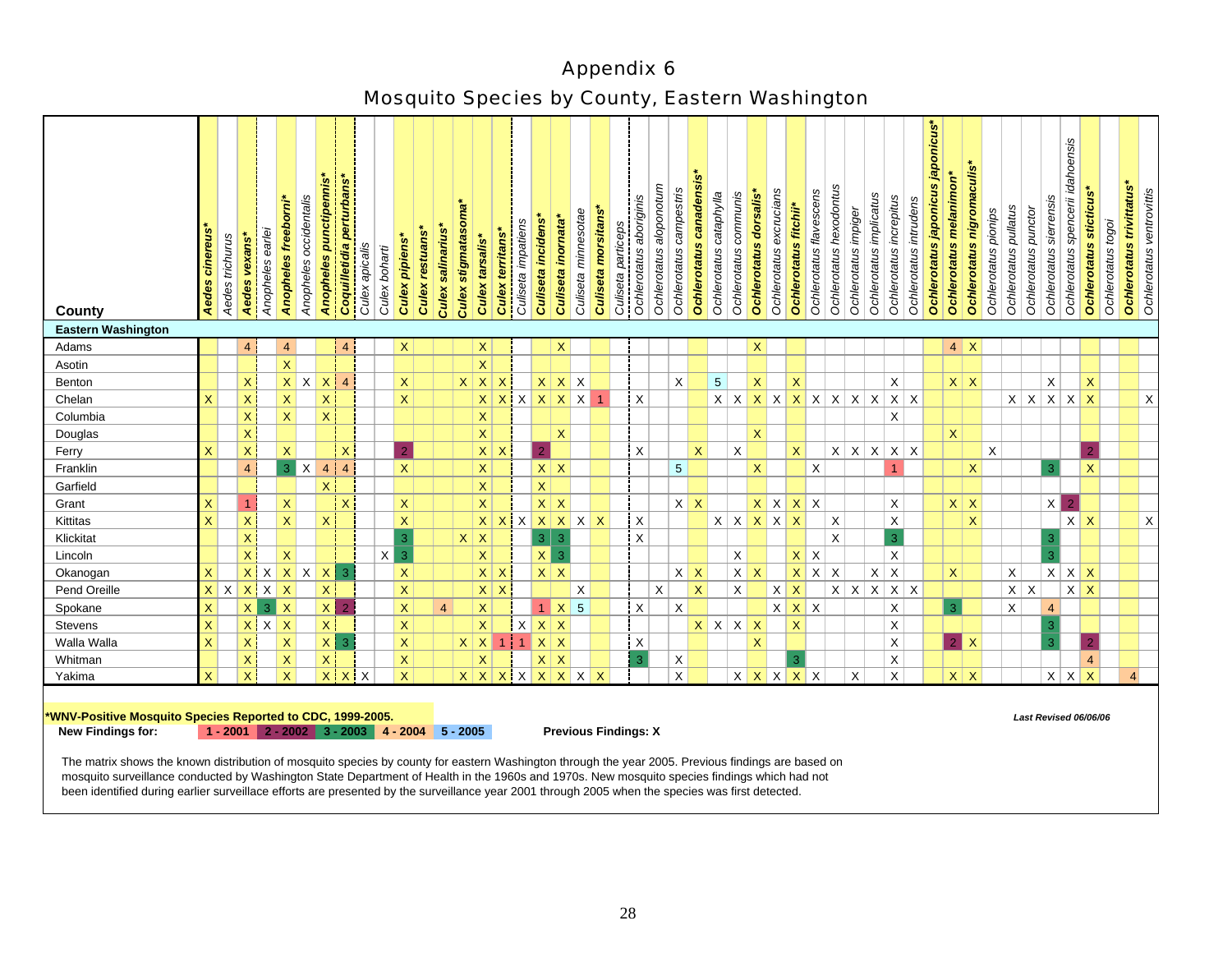#### **Appendix 7 Washington State Department of Health West Nile Virus Surveillance 2004 Testing Summary**

|                     |                  | Horses*                 | Birds**         |                         | Sentinel Flocks*** |                 | <b>Mosquito Pools****</b> |                         |
|---------------------|------------------|-------------------------|-----------------|-------------------------|--------------------|-----------------|---------------------------|-------------------------|
| <b>County</b>       | <b>Tested</b>    | <b>Positive</b>         | <b>Tested</b>   | <b>Positive</b>         | <b>Tested</b>      | <b>Positive</b> | <b>Tested</b>             | <b>Positive</b>         |
| <b>Adams</b>        | $\overline{0}$   | $\overline{0}$          | $\overline{3}$  | $\overline{0}$          | $\overline{0}$     | $\overline{0}$  | $\overline{0}$            | $\Omega$                |
| Asotin              | $\mathbf 0$      | $\mathbf 0$             | 1               | 0                       | $\mathbf 0$        | $\mathbf 0$     | $\mathbf 0$               | $\mathbf 0$             |
| <b>Benton</b>       | 0                | $\overline{0}$          | 18              | $\mathbf 0$             | 311                | $\mathbf 0$     | 84                        | $\overline{0}$          |
| Chelan              | 1                | $\mathbf 0$             | $6\phantom{1}6$ | 0                       | $\mathbf 0$        | 0               | $\mathbf 0$               | $\boldsymbol{0}$        |
| Clallam             | $\mathbf 0$      | $\mathbf 0$             | $6\phantom{1}6$ | 0                       | $\mathbf 0$        | 0               | $\mathbf 0$               | $\mathbf 0$             |
| <b>Clark</b>        | 1                | $\mathbf{0}$            | 54              | $\overline{0}$          | $\overline{0}$     | $\overline{0}$  | 22                        | $\mathbf 0$             |
| Columbia            | $\overline{0}$   | $\overline{0}$          | $\overline{0}$  | 0                       | $\mathbf 0$        | $\mathbf 0$     | 0                         | $\overline{0}$          |
| <b>Cowlitz</b>      | 1                | $\mathbf 0$             | 25              | $\overline{0}$          | $\mathbf 0$        | $\mathbf 0$     | 26                        | $\pmb{0}$               |
| Douglas             | $\overline{0}$   | $\mathbf 0$             | $\mathbf 0$     | 0                       | $\mathbf 0$        | 0               | $\mathbf 0$               | $\pmb{0}$               |
| Ferry               | $\overline{0}$   | $\overline{0}$          | $\overline{0}$  | $\overline{0}$          | $\overline{0}$     | $\overline{0}$  | $\overline{0}$            | $\mathbf 0$             |
| Franklin            | 4                | $\overline{0}$          | 3               | 0                       | $\mathbf 0$        | $\overline{0}$  | 163                       | $\mathbf 0$             |
| Garfield            | $\overline{0}$   | $\mathbf 0$             | $\overline{0}$  | $\overline{0}$          | $\mathbf 0$        | 0               | $\mathbf 0$               | $\mathbf 0$             |
| Grant               | 1                | $\mathbf 0$             | $\overline{a}$  | 0                       | $\mathbf 0$        | 0               | $\mathbf 0$               | $\boldsymbol{0}$        |
| <b>Grays Harbor</b> | $\overline{0}$   | $\overline{0}$          | 5               | 0                       | $\overline{0}$     | $\overline{0}$  | 0                         | $\mathbf 0$             |
| Island              | 3                | $\overline{0}$          | 23              | 0                       | 0                  | $\overline{0}$  | $\overline{0}$            | $\mathbf 0$             |
| <b>Jefferson</b>    | 1                | $\overline{0}$          | $6\phantom{1}6$ | $\overline{0}$          | $\mathbf 0$        | $\overline{0}$  | 53                        | $\mathbf 0$             |
| King                | 3                | $\mathbf 0$             | 93              | 0                       | $\mathbf 0$        | 0               | 5                         | $\pmb{0}$               |
| Kitsap              | $\overline{1}$   | $\overline{0}$          | $\overline{0}$  | 0                       | $\overline{0}$     | $\overline{0}$  | 241                       | $\mathbf 0$             |
| <b>Kittitas</b>     | $\overline{0}$   | $\mathbf 0$             | 5               | $\overline{0}$          | 0                  | $\mathbf 0$     | $\mathbf 0$               | $\mathbf 0$             |
| <b>Klickitat</b>    | 1                | $\overline{0}$          | $\overline{2}$  | $\overline{0}$          | $\overline{0}$     | $\overline{0}$  | 0                         | $\mathbf 0$             |
| Lewis               | $\boldsymbol{0}$ | $\mathbf 0$             | 19              | 0                       | $\mathbf 0$        | $\mathbf 0$     | $\mathbf 0$               | $\boldsymbol{0}$        |
| Lincoln             | $\overline{0}$   | $\overline{0}$          | 1               | $\overline{0}$          | $\overline{0}$     | $\overline{0}$  | $\overline{0}$            | $\mathbf 0$             |
| Mason               | $\overline{0}$   | $\mathbf 0$             | 14              | 0                       | 0                  | $\overline{0}$  | $\mathbf 0$               | $\mathbf 0$             |
| Okanogan            | $\overline{0}$   | $\overline{0}$          | $\overline{2}$  | $\overline{0}$          | 0                  | $\overline{0}$  | 0                         | $\mathbf 0$             |
| Pacific             | 0                | $\mathbf 0$             | $6\phantom{1}6$ | $\overline{0}$          | $\mathbf 0$        | $\overline{0}$  | $\mathbf 0$               | $\mathbf 0$             |
| <b>Pend Oreille</b> | $\overline{0}$   | $\mathbf 0$             | $\overline{0}$  | 0                       | $\overline{0}$     | 0               | 0                         | $\mathbf 0$             |
| Pierce              | 3                | $\mathbf 0$             | 58              | 0                       | $\mathbf 0$        | $\mathbf 0$     | 227                       | $\mathbf 0$             |
| San Juan            | $\overline{0}$   | $\mathbf 0$             | $6\phantom{1}6$ | 0                       | 0                  | $\mathbf 0$     | 0                         | $\mathbf 0$             |
| <b>Skagit</b>       | 0                | $\mathbf 0$             | 16              | $\overline{0}$          | $\overline{0}$     | $\overline{0}$  | $\mathbf 0$               | $\overline{0}$          |
| Skamania            | 1                | $\mathbf 0$             | $\overline{5}$  | $\overline{0}$          | $\mathbf 0$        | $\mathbf 0$     | $\pmb{0}$                 | $\mathbf 0$             |
| Snohomish           | 3                | $\mathbf 0$             | 92              | 0                       | 0                  | $\overline{0}$  | 32                        | $\mathbf 0$             |
| Spokane             | 8                | $\mathbf 0$             | 14              | $\overline{0}$          | 0                  | $\mathbf 0$     | $\mathbf 0$               | $\mathbf 0$             |
| <b>Stevens</b>      | 1                | $\overline{0}$          | 8               | 0                       | $\overline{0}$     | $\overline{0}$  | $\overline{0}$            | $\overline{0}$          |
| Thurston            | 1                | $\mathbf 0$             | 38              | $\overline{0}$          | $\mathbf 0$        | $\mathbf 0$     | $\mathbf 0$               | $\mathbf 0$             |
| Wahkiakum           | 0                | $\mathbf 0$             | $\mathbf 0$     | 0                       | $\mathbf 0$        | 0               | $\mathbf 0$               | $\mathbf 0$             |
| <b>Walla Walla</b>  | 5                | $\mathbf 0$             | 5               | 0                       | $\overline{0}$     | 0               | $\mathbf 0$               | $\mathbf 0$             |
| Whatcom             | $\overline{c}$   | $\overline{0}$          | 10              | 0                       | $\overline{0}$     | 0               | $\overline{0}$            | $\overline{0}$          |
| Whitman             | $\overline{1}$   | $\mathbf 0$             | $\overline{2}$  | $\overline{0}$          | $\mathbf 0$        | $\mathbf 0$     | $\mathbf 0$               | $\mathbf 0$             |
| Yakima              | 1                | $\mathbf 0$             | 3               | 0                       | 81                 | 0               | 139                       | $\mathbf 0$             |
| <b>Totals</b>       | $\overline{43}$  | $\overline{\mathbf{0}}$ | 553             | $\overline{\mathbf{0}}$ | 392                | $\bf{0}$        | 992                       | $\overline{\mathbf{0}}$ |

\*An additional 14 horses tested negative, but were not included in the table because county/state

information was not available. WADDL Report Dated: December 1, 2004.

**\*\***A total of 572 birds were submitted for testing, of which 19 were unsuitable and not tested

for West Nile virus.

\*\*\*Benton County MCD Report Dated: September 30, 2004

\*\*\*\*USACHPPM-West Report Dated: November 12, 2004, WADDL Report Dated: September 29, 2004, Clark County MCD Reported: September 8, 2004, Benton County MCD Reported Date: September 29, 2004, and Franklin County MCD Reported Date: November 24, 2004.